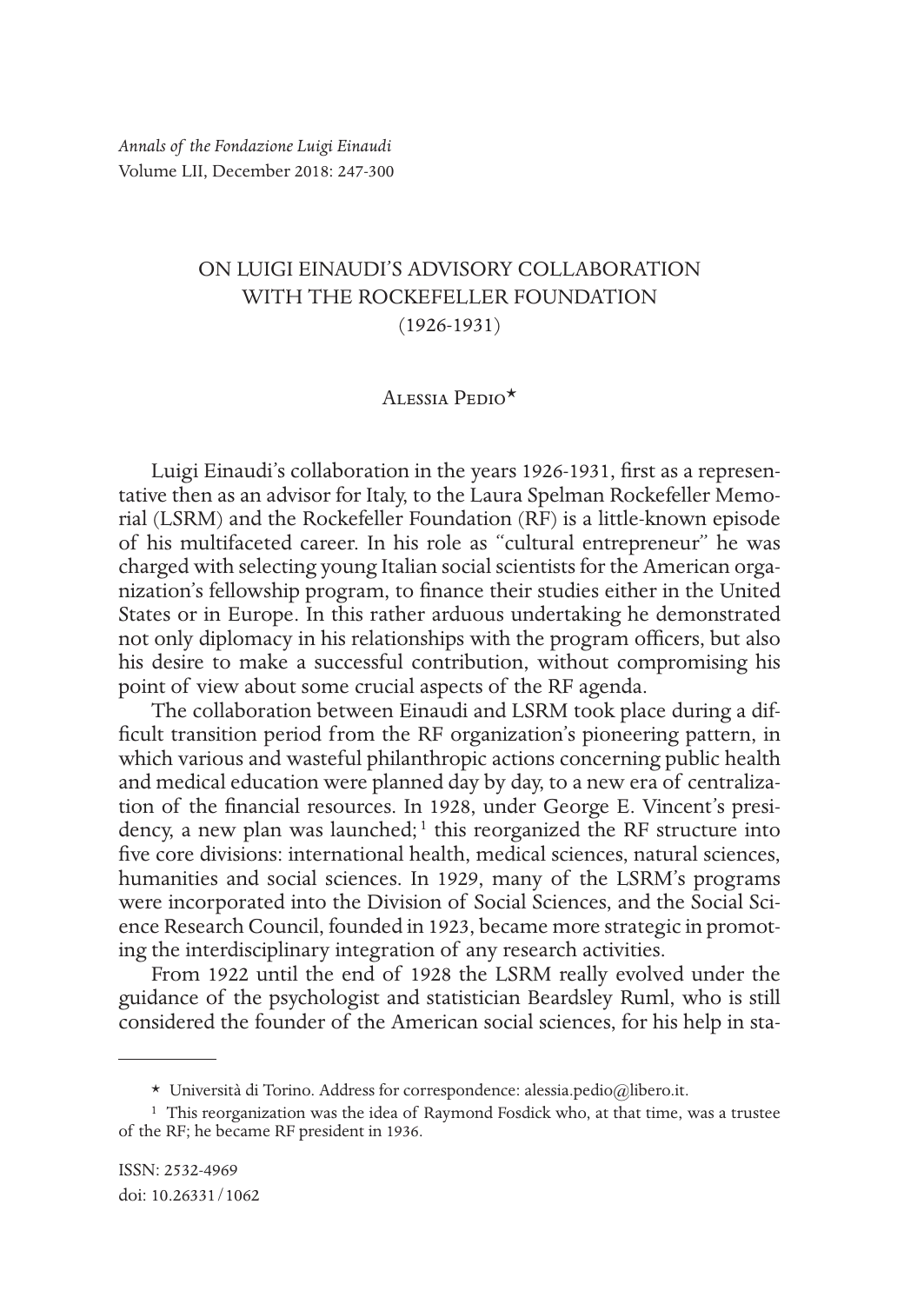bilizing and institutionalizing the discipline. This field developed within the agency, created in 1917 in memory of John D. Rockefeller's wife, with the purpose of analyzing the reasons behind social disorders and to suggest welfare solutions. To reduce the gap with natural and medical sciences, the objectives and methods of the social sciences were clarified under Ruml's direction: they were based on an experimental approach, rationalization of departments and laboratories, intellectual cooperation and scientific specialization.

These standards represented a crucial concern of "cultural capitalism" and "philanthropic universalism",<sup>2</sup> which in the interest of pursuing the "wellness of mankind", led to the practice of funding universities, public and private institutions, individuals or groups in the United States and abroad.

In 1924, thanks to Ruml's initiative, a structured program of one- or two-year fellowships was started for promising European scholars to conduct research in the social sciences, preferably in American universities, provided that they returned to their country of origin. After a tour in Europe, the RF officers chose two representatives for Great Britain and France – the historian James Ramsay Montagu Butler and the political economist Charles Rist. Over the next three years the program was extended to Australia, Austria, Czechoslovakia, Denmark, Germany, Italy, the Netherlands, Norway and Sweden and other scientists were appointed for each nation.<sup>3</sup>

This policy of "cross-fertilization", grounded on the modernization of knowledge skills through the international or trans-national exchange of people and ideas, had the twofold advantage of (i) exporting American models and (ii) participating in the administrative and political education of European elites.4

In the years of the Cold War, the Rockefeller and other foundations supported the project of constructing an "Atlantic community", which shared similar values against the Communist threat and preferred to give an impression of independence to European intellectual elites, rather than to resort exclusively to military power. Although asymmetrical, these relationships nevertheless forced American statesmen to confront national European trends, resulting in an unremitting pursuit of equilibrium and reciprocal agreements, capable of modifying both actors' behaviors.<sup>5</sup> In a

<sup>2</sup> See: tournès (2007).

<sup>&</sup>lt;sup>3</sup> Representatives of the Memorial, New York, April 1<sup>st</sup>, 1927, Archivio della Fondazione Luigi Einaudi, Turin, hereinafter: TFE, *Documents. 3 Bio*, 1927, f. Laura Spelman Rockefeller Memorial.

<sup>&</sup>lt;sup>4</sup> On the "cross-fertilization" and trans-national RF policy consequences see: GEMELLI (2005) and ATTAL (2010).

<sup>5</sup> See: Krige (2006), Krige and Rausch (2012).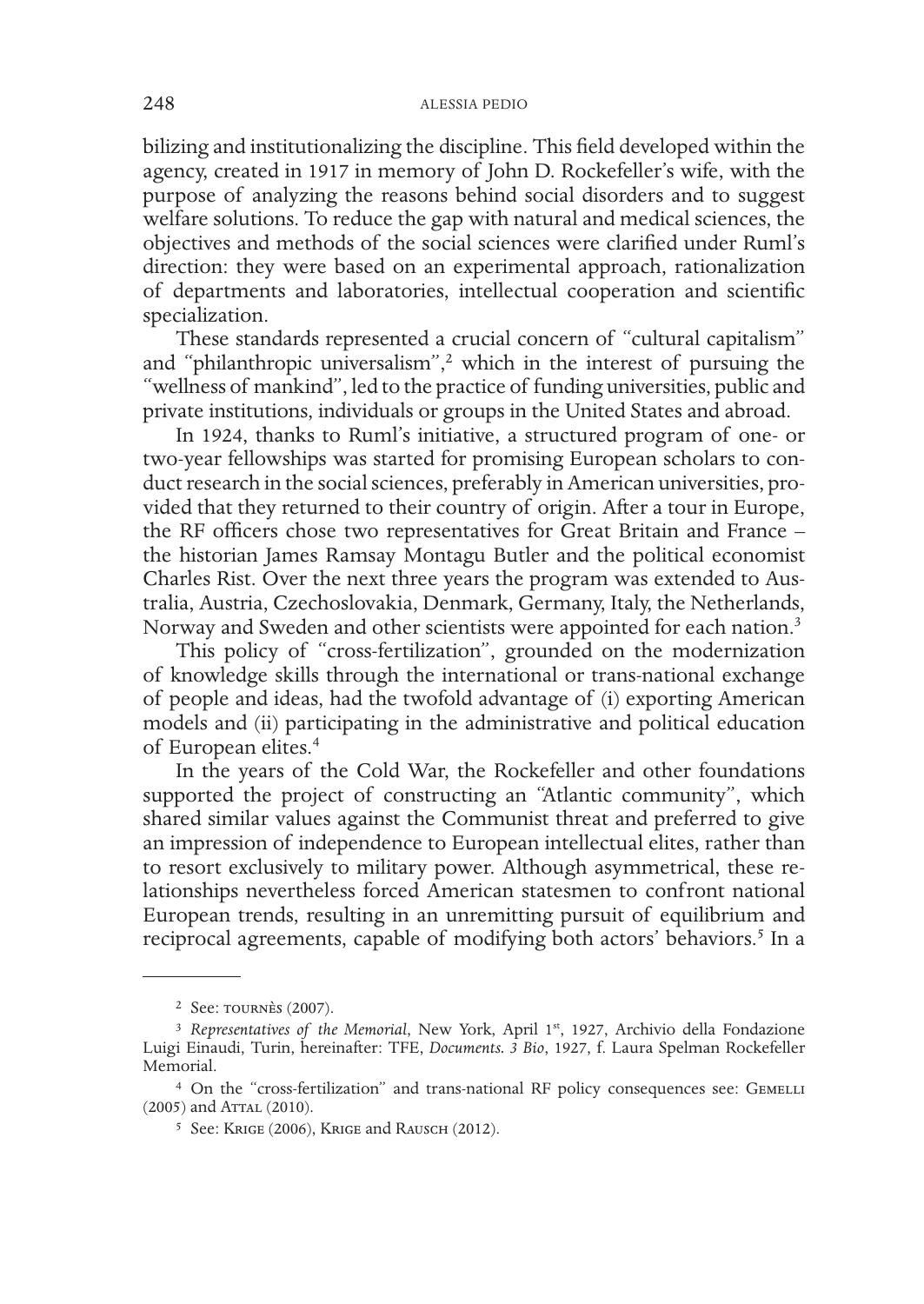diachronic view, the decisions taken during the 1920s, according to some strategic plans, played a significant role in the postwar Western Europe distribution of knowledge, and the RF itself had a long-term philanthropic aim which continued into the 1950s and mid-1960s. Besides the trans-national contribution, another aspect of RF decision-making was its so-called trans-generational effect. In most cases, the former fellows awarded the RF grants had outstanding careers and after the Second World War benefited from RF funds to finance academic institutes.

Returning to Italy, which since 1922 had been under Mussolini's government, sociological studies were dominated by the elitist political theories of Gaetano Mosca, Vilfredo Pareto and Roberto Michels, but since the last quarter of the nineteenth century an environment of innovation had been consolidated around the Laboratory of Political Economy (Laboratorio di Economia Politica), founded in Turin by Salvatore Cognetti de Martiis. There, scholars like Luigi Einaudi and Gioele Solari learned to examine economic problems using a multidisciplinary, sociological, political and historical approach.<sup>6</sup> In order to foster international exchanges, in 1923 the philosopher and Minister of Education Giovanni Gentile established the Italian Inter-university Institute (Istituto italiano interuniversitario), which sought to promote academic policies under government control, but with little success<sup>7</sup>

In a scenario where there was relative interest in the American way of life, and where the efforts to overcome Italian cultural backwardness were still embryonic, the RF's fellowship program was welcomed as the only worthwhile alternative. Moreover, the RF guidelines offered a means with which to define disciplinary boundaries:

To date, fellowship appointments in the social sciences have been made in the following fields: Economics, Political Science, Sociology (including Criminology), Psychology and Psychiatry, Anthropology (cultural as contrasted with physical), Geography (human and economic as contrasted with physical), Statistics, History (in its political, economic and social phases), Law, Public and Business Administration, Social Welfare Administration.8

Luigi Einaudi's name was probably suggested to the RF staff by Charles Rist; Einaudi's non-dogmatic and interdisciplinary contribution to the Lab-

<sup>6</sup> See: Becchio and Marchionatti (2005).

<sup>7</sup> See: Mariuzzo (2011).

<sup>8</sup> *Copy of a letter from E.E. Day. The Rockefeller Foundation Inter-office correspondence*, April 2nd 1929. Rockefeller Archive Center, Sleepy Hollow, New York, hereinafter: RAC, RG 1.2 100 ES, box 49, folder 375.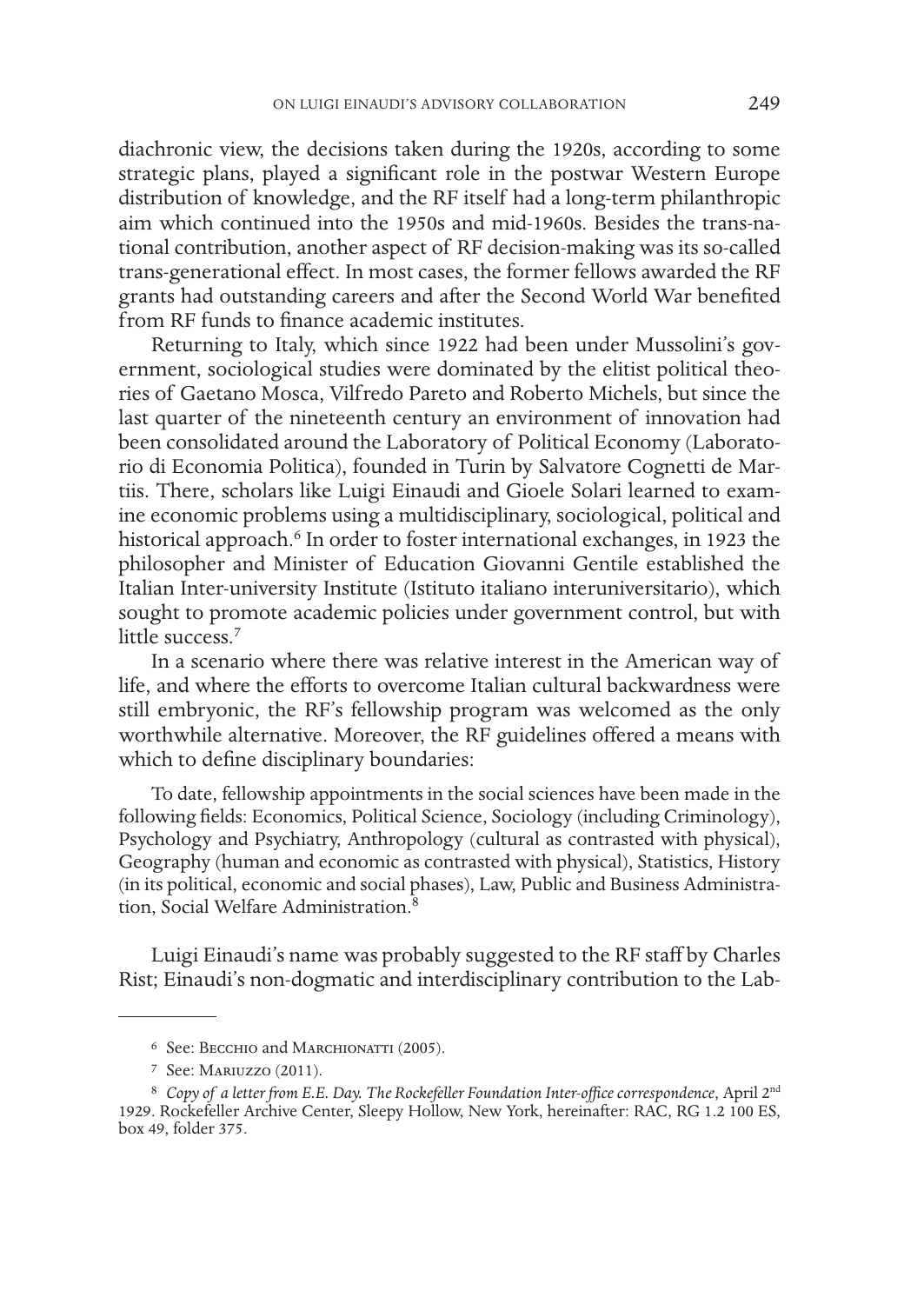oratory of Political Economy, as well as his affinities with Anglophone economics scholarship, earned as an Italian correspondent for *The Economist*  and *Manchester Guardian*, made his scientific profile highly appreciated in the international academic community. Besides being a reference figure for foreign fellows in Italy, during his six-years cooperation with the LSRM and RF, Einaudi selected twenty Italian scholars: 13 economists (in 1927: Luigi De Simone, Attilio Da Empoli, Angelo Martinenghi, Pietro Rota-Sperti; in 1928: Ezio Vanoni; in 1929: Alberto Breglia, Renzo Fubini, Francesco Vito; in 1930: Giovanni De Maria; in 1931: Mario De Bernardi, Vincenzo Moretti, Carlo Pagni, Volrico Travaglini), four political scientists or jurists (in 1926: Alessandro Passerin D'Entrèves, in 1927: Mario Einaudi; in 1929; Antonello Gerbi; in 1931: Max Ascoli), a natural scientist, expert in social psychology (in 1927: Alessandro Gatti), one anthropologist (in 1931: Renato Boccassino) and a sociologist (in 1932: Leo Ferrero). Four of them – Martinenghi, Fubini, De Maria, and De Bernardi – belonged directly to Einaudi's "school" or worked as editors of the review *La Riforma Sociale*  (Fubini, De Bernardi); Mario Einaudi and Passerin d'Entrèves graduated under Gioele Solari's guidance.

In July 1925, William E. Lingelbach, Modern History professor at the University of Pennsylvania, was deployed to Europe on Ruml's behalf. After visiting the Laboratory of Political Economy and the Juridical Institute (Istituto Giuridico) of Turin, he personally met Luigi Einaudi, who introduced him to Professor and Senator Francesco Ruffini.<sup>9</sup> In October Lingelbach transmitted an official invitation to Einaudi "to represent the Memorial in the nomination of Italian candidates for travelling fellowships in the Social Sciences and matters appertaining thereto".10 At the end of the year, he received Ruml's enthusiastic congratulations for having secured Einaudi's and Johan Huizinga's collaboration with LSRM, which began on 1 January 1926.<sup>11</sup> During the summer Lingelbach had been also in Florence, where he interviewed Giuseppe Prezzolini, who recommended some names and provided useful information regarding the choice of advisors.12 Since the program was in an experimental phase, the representatives were invited to make suggestions and to visit the United States for a tour of the main academic institutions with the purpose of giving them "a chance to see some of the work which is being done in the social

<sup>9</sup> *Letter from William E. Lingelbach to L. Einaudi*, Rome, July 7th 1925. TFE, *Correspondence. 2*, f. William E. Lingelbach.

<sup>&</sup>lt;sup>10</sup> Letter from William E. Lingelbach to L. Einaudi, Paris, October 26<sup>th</sup> 1925. Ibid.

<sup>&</sup>lt;sup>11</sup> Letter from William E. Lingelbach to L. Einaudi, Paris, December 29<sup>th</sup> 1925. Ibid.

<sup>&</sup>lt;sup>12</sup> See: M. Dardi, *Alberto Bertolino attraverso il fascismo*, in Barucci, Bini and Conigliello (2017):12.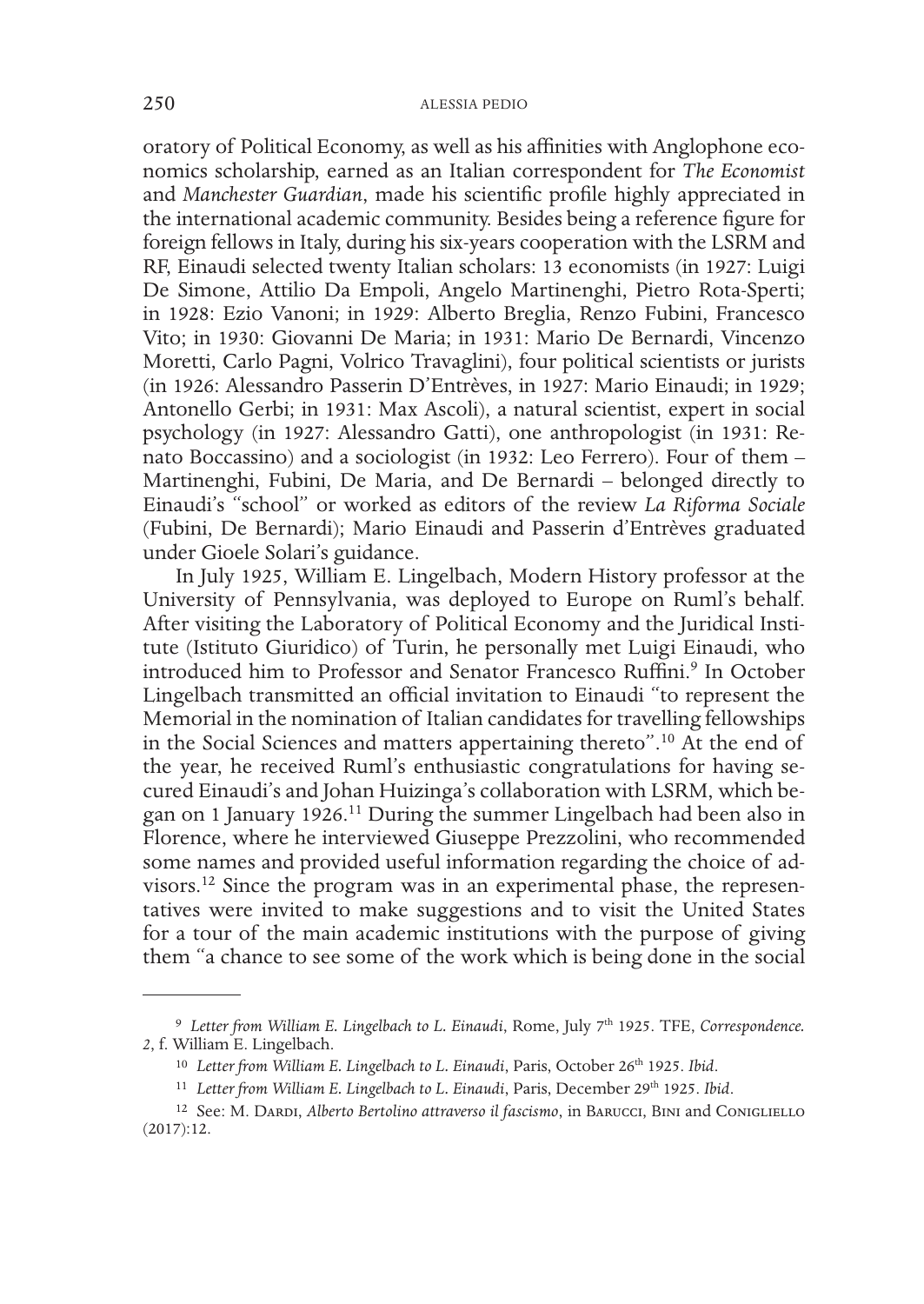sciences".13 In June 1926, Einaudi and Huizinga went together on a road trip for two months and the RF comptroller at Ruml's office, Frank Bernard Stubbs, took care of all the bureaucratic and practical details of their stay in the United States.14

During the spring of 1926, Einaudi was busy informing his colleagues in Milan, Pavia, Genoa, Florence, and Naples about the program, and in June the LSRM approved his first proposal with regard to the political scientist Passerin d'Entrèves, who would go to Cambridge to study «XVI Century and Modern English political theory» (particularly Hooker's philosophy of law) under Butler's supervision. In the fall of the same year, Einaudi began questioning some aspects of the LSRM policy, particularly in an effort to avoid problems with married candidates, who were reluctant to leave Italy and generally asked for an extra financial support from the RF.

Having appreciated Attilio Da Empoli's two recent books, *Teoria dell'incidenza delle imposte* (Reggio Calabria, 1926) and *Riflessioni sull'equilibrio economico* (Reggio Calabria, 1926), in his first letter to the 22-year-old scholar, he suggested that he not marry too early (as was usual in Southern Italy at that time) and observed about himself that "if I had the possibility of a fellowship abroad after my degree, I would have accepted it, walking on my knees".15

Encouraged by Einaudi, Da Empoli presented his candidature for an inquiry on "Incidence of taxation and economic equilibrium", but he was called up for military service and had to postpone his sailing departure until two years later, in 1929.<sup>16</sup>

After reading the *Bulletin of Information* and a memorandum with the guidelines for the LSRM grants and fellowships in the United States and other countries,17 Einaudi was worried about finding suitable Italian candidates, who preferred research instead of teaching as assistant professors in

<sup>&</sup>lt;sup>13</sup> Letter from B. Ruml to L. Einaudi, [New York,] January 19<sup>th</sup>, 1926. TFE, *Correspondence. 2*, f. Beardsley Ruml.

<sup>14</sup> See: F. B. Stubbs-L. Einaudi's correspondence in February-June 1926. *Ibid.*, f. Frank Bernard Stubbs.

<sup>&</sup>lt;sup>15</sup> Letter from L. Einaudi to A. Da Empoli, Turin, December 29<sup>th</sup> 1926. FIRPO (1969): 387.

<sup>16</sup> RAC, RG 10.2 *Fellowship Cards*: Da Empoli Attilio; TFE, *Correspondence. 2*, f. Attilio Da Empoli.

<sup>&</sup>lt;sup>17</sup> According to the LSRM policy the fellows had a monthly stipend of \$1800, that which included tuition (only for US universities) and travel fees (6-7 cents a mile for long long-distance travel distance). The fellowships started on September 1<sup>st</sup> and during the summer it was possible to travel across to the United States. *Bulletin of information Information for recipients Recipients of fellowships Fellowships awarded Awarded by The Laura Spelman Rockefeller Memorial*, TFE, *Documents. 3 Bio*, 1926, f. Laura Spelman Rockefeller Memorial.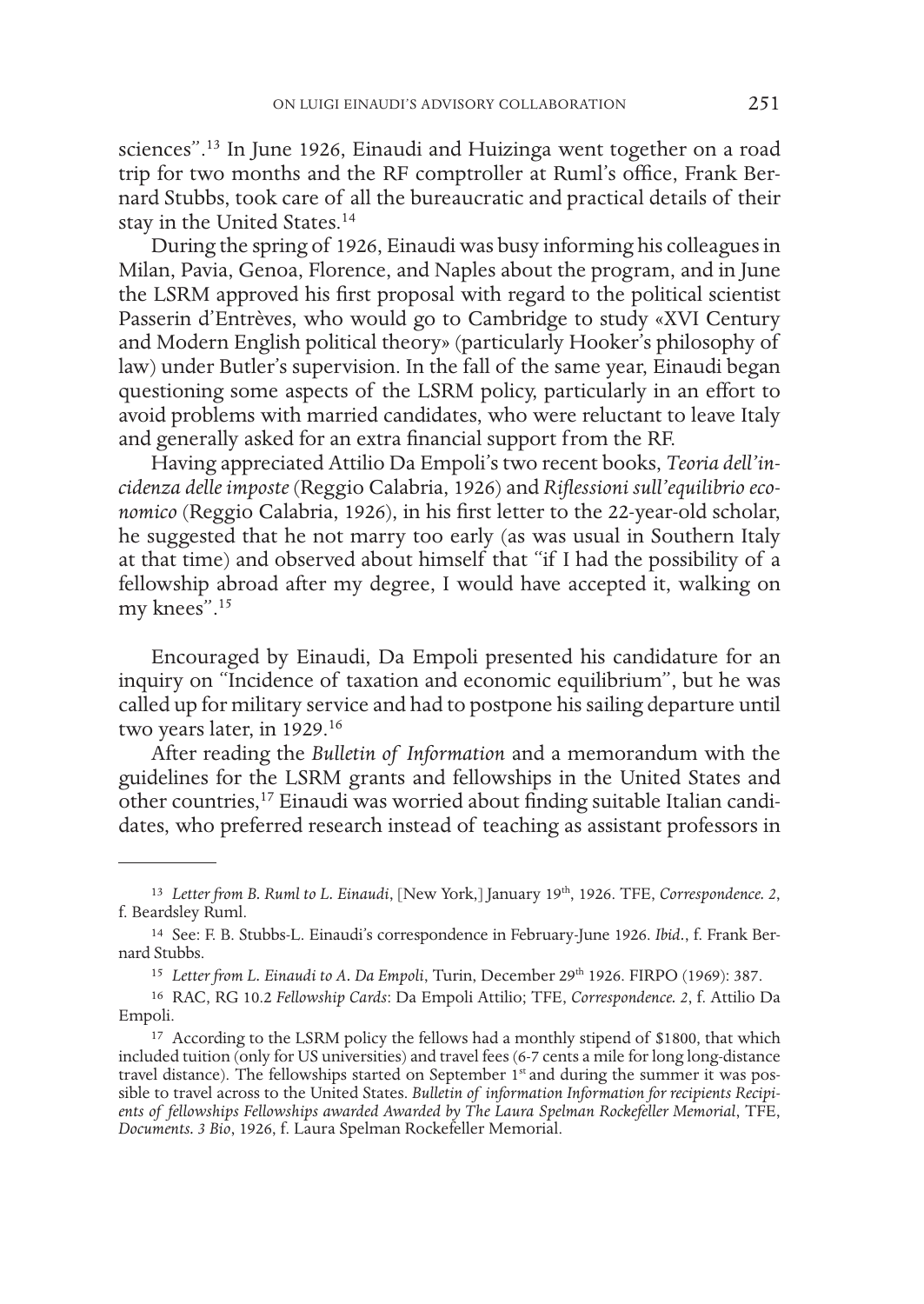Italian universities. Nevertheless, Ruml was confident about the future of the plan for Italy,<sup>18</sup> and reiterated the basic principle of the LSRM, namely to raise the bar.

A few months later, Einaudi was able to propose six fellows for the year 1927; 19 in addition to one married man, Alessandro Gatti, the group included his son, Mario Einaudi, with a project on "Judicial control of constitutionality of laws in US".20 Einaudi asked for advice about putting forth his son's name, but Lingelbach did not find any "impropriety whatsoever";<sup>21</sup> moreover this candidature came with Gioele Solari's endorsement. As for the number of scholars per year, Lawrence K. Frank, another social scientist who worked as a trustee in Ruml's staff, invited Einaudi to look for an equitable distribution of 3-4 people directed to the United States and 2-3 to other countries; he also stressed the importance of avoiding initiatives outside the interests of LSRM in the social sciences.22

Near the departure of the first group, the officers provided details about the restrictive measures of the United States Immigration Act (1924), which exceptionally granted "non-quota immigrant" visas to the fellows of accredited institutions like the LSRM. However, they suggested some rules of conduct to keep the scholars out of political controversies about Italy, in case of journalistic interviews.23 Whereas Einaudi may have appreciated these observations, over the years some Italian fellows quite resented several officers' attitudes, as reported in a letter from Renzo Fubini's:

I don't mind telling you that among all *fellows* there is a little bit animosity about Sharp, who feels like he must watch over their behaviors sometimes in a rough way, like an headmaster towards his pupils.24

In February 1928 Einaudi took part in the Paris meeting of European representatives of the LSRM, organized in order to analyze some crucial points of the fellowship program, like the acceptance of married fellows

<sup>&</sup>lt;sup>18</sup> Letter from B. Ruml to L. Einaudi, [New York,] November 30<sup>th</sup>, 1926. TFE, *Correspondence*. *2*, f. Beardsley Ruml.

<sup>&</sup>lt;sup>19</sup> *Copy letter from L. Einaudi to B. Ruml*, Turin, May 10<sup>th</sup> 1927. *Ibid.* 

<sup>20</sup> RAC, RG 10.2 *Fellowship Cards*: Einaudi Mario.

<sup>21</sup> *Letter from L. K. Frank to L. Einaudi*, [New York,] May 27th 1927. TFE, *Correspondence. 2*, f. Lawrence K. Frank. *Letter from William E. Lingelbach to L. Einaudi*, [Philadelphia,] June 21<sup>st</sup> 1927. Ibid., f. William E. Lingelbach.

<sup>22</sup> Einaudi interested in a proposal of the Secretary of the Board of Education for Librarianship in Chicago. *Copy letter from L. Einaudi to L. K. Frank*, Turin, June 18th 1927. *Ibid.*, f. Lawrence K. Frank.

<sup>&</sup>lt;sup>23</sup> Letter from L. K. Frank to L. Einaudi, [New York,] May 27<sup>th</sup> 1927. *Ibid.* 

<sup>&</sup>lt;sup>24</sup> Letter from R. Fubini to L. Einaudi, Cambridge, Mass., 15<sup>th</sup> June [1930]. BECCHIO (2004): 33. Walter R. Sharp was fellowship secretary of the Social Science Research Council.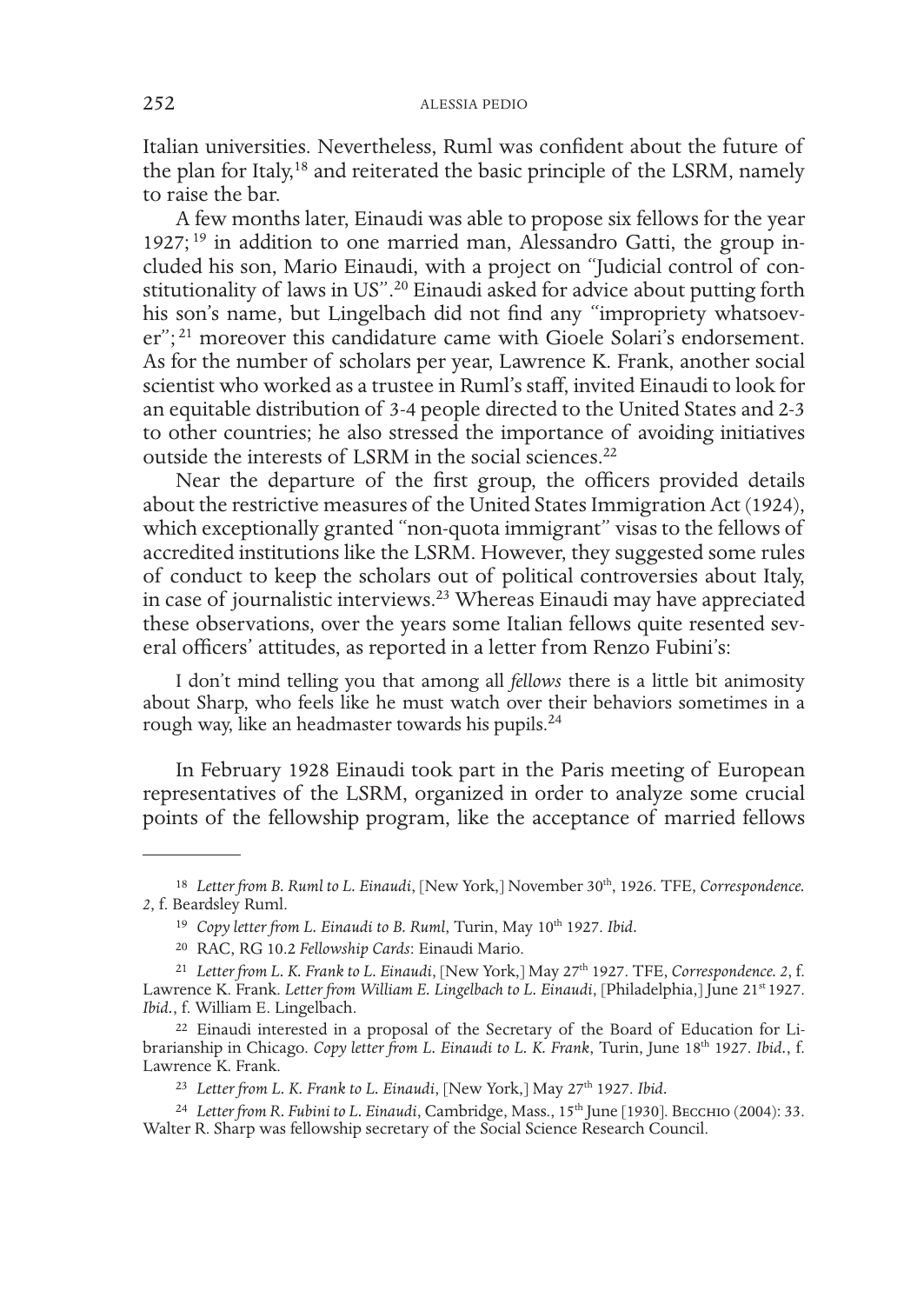and the introduction of a rule discouraging their salary increase request, but the opinions were very clashed and any decisions were deferred. For his part Einaudi would have liked to open the plan to other Mediterranean countries, for example Spain,<sup>25</sup> but although Ruml agreed, during the 1920s and 1930s no program was launched in that country.26

In January 1929 the LSRM was folded into the RF without no particular changes and upon Ruml's resignation,<sup>27</sup> the economist Edmund E. Day was appointed the first director of the Division of the Social Sciences, under whose management the investments in developing the National Bureau of Economic Research and the Social Science Research Council were increased. Two officers with excellent experience in European political affairs joined Day's staff at the European Office in Paris: in 1929 as assistant director, John Van Sickle, the liberal economist, very sympathetic to Luigi Einaudi (in opposition to Keynes's planning theory), who in 1919-1920 worked at the American embassy in Paris and until 1922 was a technical consultant to the Austrian government; later, Tracy B. Kittredge, who had been coordinator in 1914 for France with the Commission for Relief in Belgium and general secretary for eight years of the International Federation of the Red Cross.

Hired in 1927 by the LSRM, Day had already been in touch with Einaudi to discuss a number of policy aspects related to: the salary suspension in the case of the fellows who took a leave of absence from their place of study, the tuition payments to American universities, the limitation of the extensions to a third year, and finally irregular appointments in countries where the Memorial did not have representatives.<sup>28</sup> With regard to the "extension" argument, there was a mandatory rule in place that it could be allowed under "very exceptional cases", such that only Passerin d'Entrèves and his Austrian colleague Oskar Morgenstern benefited from a three-year fellowship. Nevertheless, four other Italian fellows from the first cycle — De Simone, Gatti, Martinenghi, Rosa-Sperti — and Mario Einaudi, too, expressed the same intention. Discouraging this trend, Day asked if it was advisable to include some additional wording on the application form

at the end of the Personal History Record, just above the signature, a statement of intention on the part of the Fellow to return to his country after finishing his fellowship to take an active part in the development of his subject in his country.<sup>29</sup>

<sup>25</sup> *Copy letter from L. Einaudi to B. Ruml*, Turin, February 14th 1928. TFE, *Correspondence. 2*, f. Beardsley Ruml.

<sup>26</sup> *Letter from B. Ruml to L. Einaudi*, [New York,] February 29th 1928. *Ibid.*

<sup>27</sup> *Letter from B. Ruml to L. Einaudi*, [New York,] December 21st 1928. *Ibid*.

<sup>&</sup>lt;sup>28</sup> Letter from E. E. Day to L. Einaudi, [New York,] May 9<sup>th</sup> 1928. *Ibid.*, f. Edmund E. Day.

<sup>&</sup>lt;sup>29</sup> Letter from E. E. Day to L. Einaudi, [New York,] November 20<sup>th</sup> 1928. Ibid.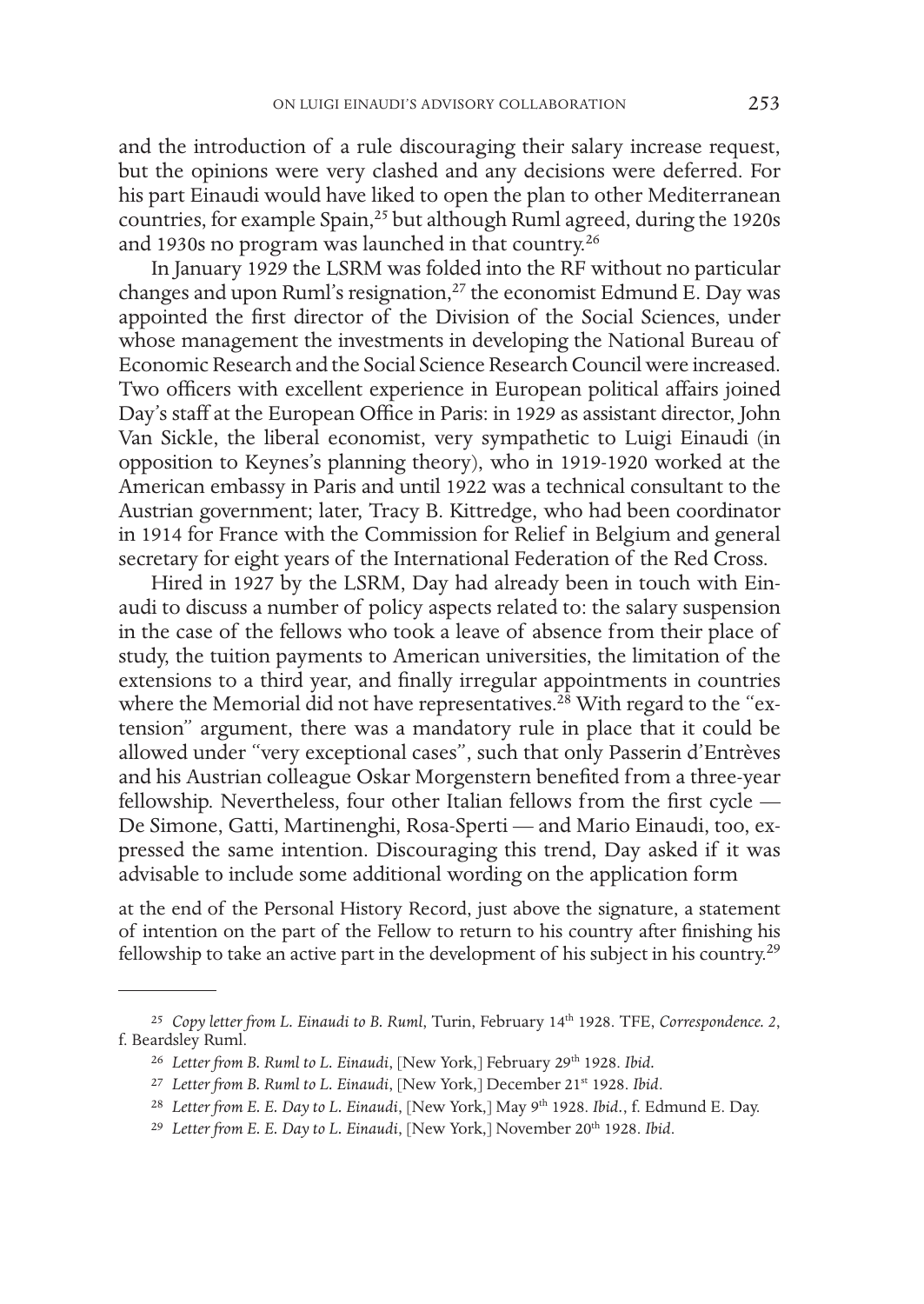# 254 ALESSIA PEDIO

Although Einaudi did not condone inappropriate attempts to circumvent the RF policy and found this solution to be suitable, he observed that

It must may be that new circumstances can change, after return, the outlook of the life of past fellows, so that they deem it advisable to live in the U. S., as well as in other countries different from the country of origin.<sup>30</sup>

Among the "new circumstances" there was the expansion of the Fascist dictatorship, which was perceived as intolerable with its strong restrictions on civil liberties, as in the case of Rota-Sperti who visited Day's office to inform him that "for political reasons he would not be allowed to re-enter Italy at the expiration of his fellowship".31

Since Rota-Sperti had already revealed his intention to look for employment in the United States a year before, Einaudi tried to remind him of the importance of devoting himself to theoretical training, in order to publish the results of his research on «American investment trusts and financial problems».32 When Einaudi learned about Rota-Sperti's request for a third year, he was quite disappointed, because the RF might start to call into question the seriousness of the Italian scholars.<sup>33</sup> The moral commitment they made to return to the country of origin at the expiration of the fellowship would become relevant, especially in view of the restrictions of the new regulations, which had entered into force. Consequently Einaudi suggested that the fellow return to Italy to transmit his knowledge or find an Italian Credit Institute with an American branch, where he could be hired. Instead, after two years as a financial analyst at the Investment Trust of Montreal and one year as a temporary assistant at the International Labour Office in Geneva, in 1932 Rota-Sperti obtained a business position in Brazil.34

Still on theme of extending the RF fellowships in order to remain abroad, Luigi De Simone's events were more unlucky and troubled. In 1921 he graduated with a law degree in Naples, when he approached antifascist Edoardo Persico's circle and liberal Piero Gobetti's milieu. When he arrived in the United States in 1928, planning to study the «Influence of 'time factor' in economic analysis, as demonstrated in the cotton trade»,

<sup>&</sup>lt;sup>30</sup> Copy letter from L. Einaudi to E. E. Day, Turin, December 4<sup>th</sup> 1928. Ibid.

<sup>&</sup>lt;sup>31</sup> Letter from E. E. Day to L. Einaudi, [New York,] March 28<sup>th</sup> 1929. *Ibid.*, f. Rockefeller (The) Foundation. New York.

<sup>&</sup>lt;sup>32</sup> Copy letter from L. Einaudi to P. Rota-Sperti, Turin, April 16<sup>th</sup> 1928. Ibid., f. Pietro Rota-Sperti.

<sup>33</sup> *Copy letter from L. Einaudi to P. Rota-Sperti*, Turin, April 25th April 1929. *Ibid*.

<sup>34</sup> RAC, RG 10.2 *Fellowship Cards*: Rota-Sperti Pietro.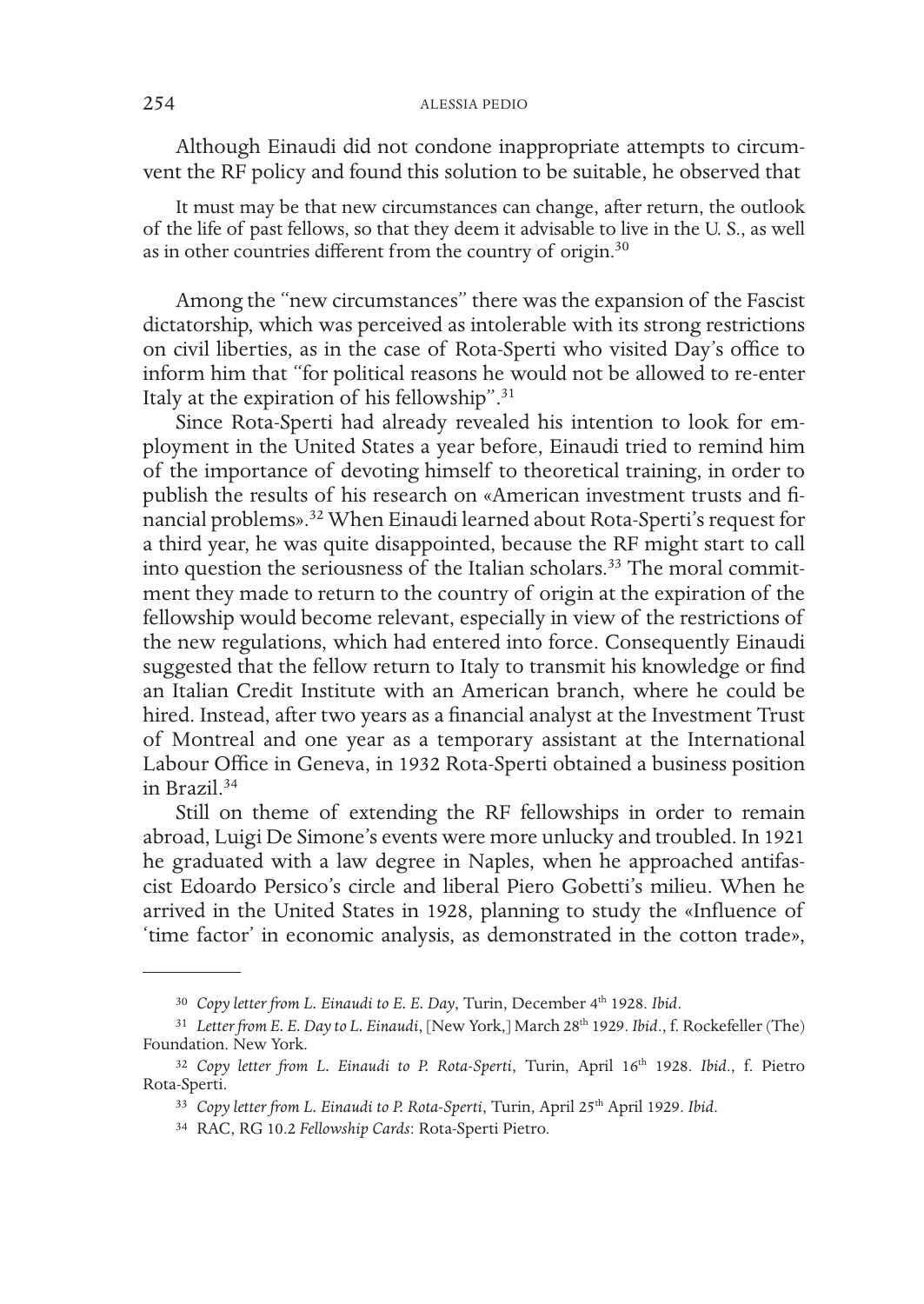he wrote nostalgic first impressions about the Italian way of life compared to the material and consumeristic American society, but Einaudi invited him to open his mind to new experiences.<sup>35</sup> Two years later, De Simone decided to ask for a fellowship renewal for a third year, but Einaudi could not confirm anything of his research activity, because he had not received his annual report. The Foundation declined his request in accordance with its regulations and in order "to appoint a larger number of Fellows rather then to extend the period of the appointment for a smaller number".<sup>36</sup>

De Simone did not seem to have understood the point, and in September 1929 Day clarified a second time the reasons for the decline, but in view of a possible misunderstanding, the RF would give him a three-month "extension" to facilitate his return to Italy.<sup>37</sup> Faced with this situation, Einaudi commented in a handwritten note (maybe not sent to Day) that in Italy, there

do not exist intermediate positions between doctorship and lectureship (private-docentship brings no money income) and/or assistants such as instructors are in our fields very rare indeed. Young men are bound to know this situation and to face it. The Rockefeller fellowships are a splendid opportunity towards bridging the gap; but fellows must be aware of the fact that at the end of the one- or two-years fellowship, academic positions cannot be in sight for them, as it never was in past times for their predecessors.<sup>38</sup>

As stated by Daniela Parisi, De Simone used the prolongation of the fellowship to go to Berlin, where he stayed one year as an assistant instructor and researcher at the Institute of Finance and Commerce, but, unemployed again in 1931, he asked the RF officers for an economic help, reminding them of his antifascist stance.<sup>39</sup>

Another complex situation concerned Alessandro Gatti, who during the fellowship not only had a family allowance that, after his stay in Germany, permitted his wife and daughter to join him in the United States, but also assumed as a fact his renewal for a third year. As in De Simone's case, Gatti's request disappointed Luigi Einaudi, because the fellow failed to satisfy the conditions of "exceptionality" laid down in the RF regulations

<sup>35</sup> *Letter from L. De Simone to L. Einaudi*, Cambridge, Mass., March 14th 1928. *Copy letter of L. Einaudi to L. De Simone*, Turin, April 16th April 1928. TFE, *Correspondence. 2*, f. Luigi De Simone.

<sup>&</sup>lt;sup>36</sup> Letter from E. E. Day to L. Einaudi, [New York,] May 24<sup>th</sup> 1929. *Ibid.*, f. Rockefeller (The) Foundation. New York.

<sup>37</sup> *Wire from Rockefeller Foundation to L. Einaudi*, [September 11th 1929]. *Ibid*. *Letter from E. E. Day to L. Einaudi*, [New York,] September 20th 1929. *Ibid*., f. Edmund E. Day. *Handwritten letter from L. Einaudi to E. E. Day*, October 16th 1929. *Ibid*.

<sup>38</sup> *Handwritten letter from L. Einaudi to E. E. Day*, post October 16th 1929. *Ibid.*

<sup>39</sup> Parisi (2007): 422-424.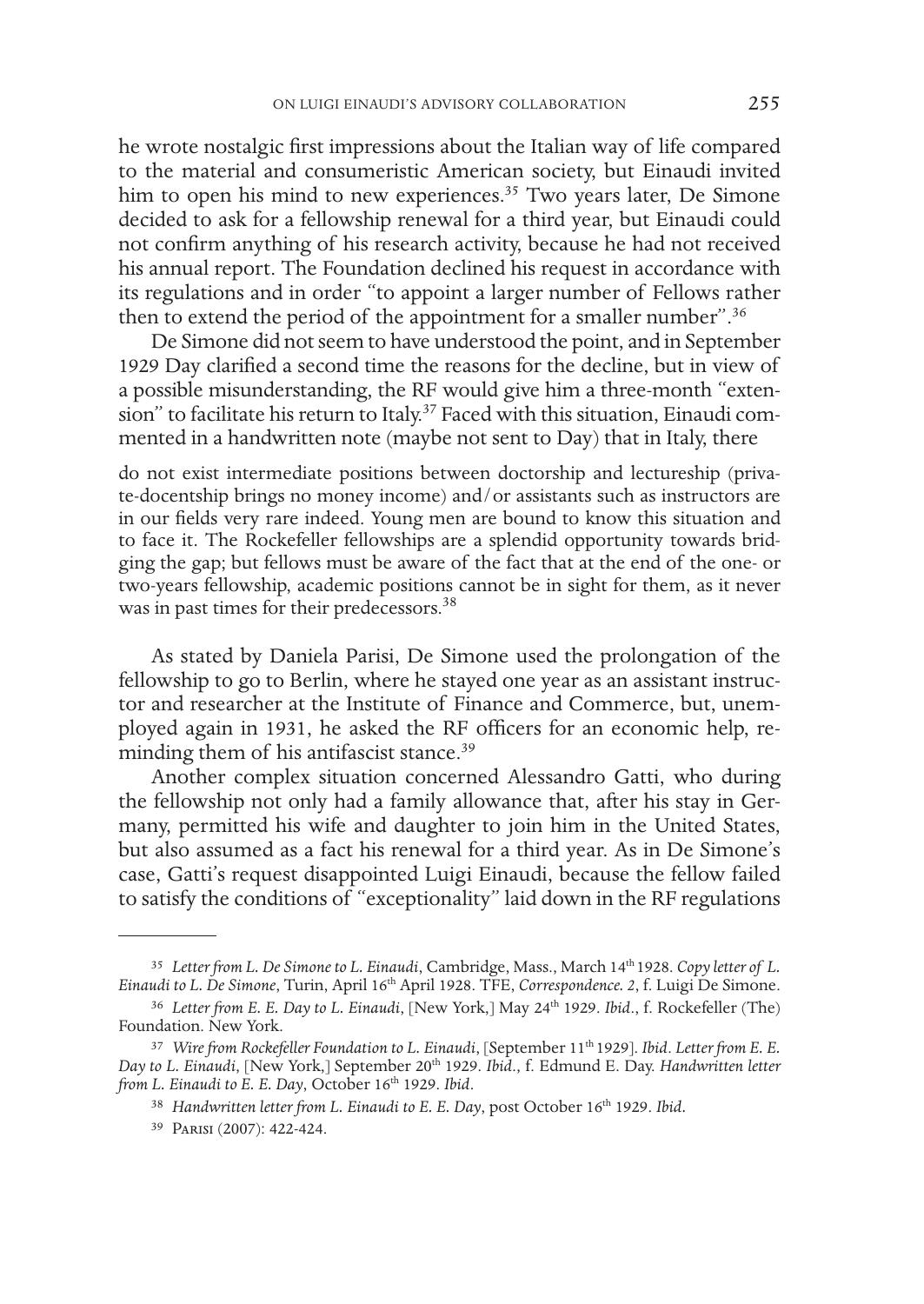("excellent professors' references on his report and good research results during the two-year fellowship") and he interpreted the refusal as a negative evaluation of his work. But the excellent academic references, which he said to have presented to prove his merits, came within the normal accomplishments of the fellowship, and the RF staff did not consider them sufficient to grant him any more.<sup>40</sup>

The controversy between Day and Gatti was animated. While the program officers generally demonstrated generosity to the fellows who experienced financial difficulties through various extra actions (taken before a policy was codified), Einaudi feared that an Italian scholar's bad reputation could lead to their exclusion from future plans, so he replied vigorously to Gatti. Even after his explanations the fellow still considered himself to be correct, but preferred to close the discussion, writing to Day that his objections were expressed without any direct responsibility or involvement of Einaudi.<sup>41</sup>

Less problematic were Mario Einaudi's and Angelo Martinenghi's requests for renewal, because they accepted without questioning the RF decisions. The former returned to Italy and after obtaining his lectureship in History of Political Doctrine at the University of Messina, in 1933 moved with his wife, Manon Michels, to the United States, because he refused to take the fascist oath, required of all Italian professors. Thanks to the expertise he acquired on the "Federal reserve system and its influence upon international money markets", the latter found a job at a Bancamerica-Blair Corporation branch in Barcelona, before returning definitively to Milan.42 However, after the introduction of the "statement of intention" proposed by Day, the problem of extensions to a third year was over.

A crucial issue for the RF program officers was the language skills. Lack of a good command of English could preclude fruitful results; for that reason people appointed to the United States were advised to attend 3–4-month English classes at the London School of Economics, with which the LSRM had an agreement. In Einaudi's opinion the best way to learn languages was practical training, therefore he could not completely agree with the decision to have fellows spend so much time in England, instead of beginning their research immediately.43 From his point of view

<sup>&</sup>lt;sup>40</sup> Letter from A. Gatti to E. E. Day, Chicago, May 10<sup>th</sup> 1929. TFE, Documents. 3 Non Bio, 1929, f. Alessandro Gatti.

<sup>41</sup> *Copy letter from L Einaudi to A. Gatti*, June 3d 1929; *handwritten letter from A. Gatti to L. Einaudi*, Madison Wiss., June 22th 1929. TFE, *Correspondence. 2*, f. Alessandro Gatti.

<sup>42</sup> *Letter from A. Martinenghi to L. Einaudi*, New York, June 18th 1929. *Ibid.*, f. Angelo Mar- tinenghi. RAC, RG 10.2 *Fellowship Cards*: Martinenghi Angelo.

<sup>43</sup> *Copy letter from L. Einaudi to L. K. Frank*, Turin, November 12th 1926; *letter from L. K. Frank*  to L. Einaudi, [New York,] November 27<sup>th</sup> 1926. TFE, *Correspondence. 2*, f. Lawrence K. Frank.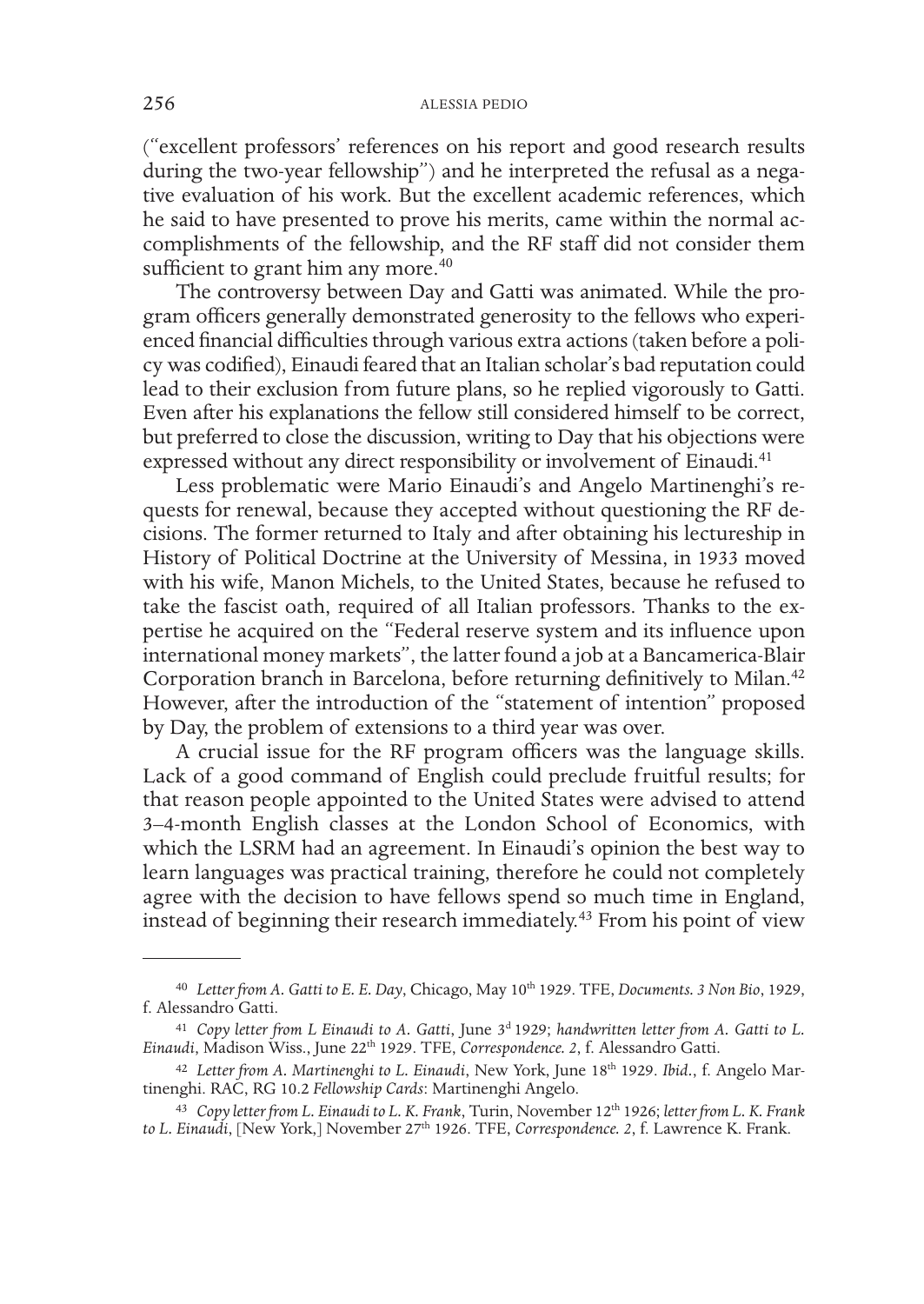as a fellow, Martinenghi appreciated the language course's high standard, however "the classes could have resulted in being more profitable, if the London School had supplied the Fellows with more opportunities of getting in touch with its students, in order to improve their speaking abilities"  $44$ 

One year later, Renzo Fubini likewise had some reservations about the quality of two seminars he attended at the London School of Economics (one on the theory of salary and one on economic aspects of the international problems); and he was also disappointed about the School of Business Administration lessons, which took the form of inconclusive conversations with students. Nevertheless, he was very grateful to Einaudi for the opportunity of getting, in person, «an idea, even if in a small way, on a country and people, about which fantastic stories were told».45

Maybe after these reflections and Einaudi's advice on the limited value of the English classes,46 in July 1930 Van Sickle announced a new experimental rule, according to which the fellows went directly to their place of study following a language test held in Rome.<sup>47</sup>

As the advisor, Einaudi had to: provide for the practical needs of the fellows, to be informed of every planning change, must read their periodical reports, give suggestions and provide psychological support. When the scholars applied for a fellowship, in addition to the *curriculum vitae* he reminded them to enclose a short description of their reasons for inquiring about a precise subject in the United States.48 This was recommended in order to avoid possible officers' remarks, such as those that arose, for instance, about Mario De Bernardi's list of publications, which – being mostly available in Italy – made a sojourn overseas appear to be unnecessary.<sup>49</sup> Moreover, for many scholars, who felt overburdened at the beginning of

<sup>44</sup> *Copy of the Statement of the academic work and activities of Mr. Angelo Martinenghi during the firs year of his fellowship from October 3, 1927 to Oct. 3, 1928*: 1. *Ibid.*, f. Angelo Martinenghi.

<sup>45</sup> *Letter from R. Fubini to L. Einaudi*, [London,] November 21st 1929; *letter from R. Fubini to L. Einaudi*, Cambridge, Mass. June 1st 1930. BECCHIO (2004): 26-27; 32.

<sup>46</sup> *Copy letter from L. Einaudi to J. Van Sickle*, [Turin,] February 25th 1930. TFE, *Correspon- dence. 2*, f. John Van Sickle.

<sup>47</sup> «For a while, at any rate, we shall try the experiment of requiring an adequate command of foreign languages as condition of an award. Be this we mean that a Fellow should be able to start his research immediately on arrival at the place of study and speak easily after a very short period of tutoring». Letter from J. Van Sickle to L. Einaudi, [Paris,] July 17<sup>th</sup> 1930. *Ibid.* 

<sup>48</sup> See f. e.: *Copy letter from L. Einaudi to Pagni*, [Turin,] April 11th 1931. TFE, *Correspondence. 2*, f. Carlo Pagni. *Letter from L. Einaudi to M. Ascoli*, [Turin,] April 11th 1931. Camurani (2011): 232.

<sup>&</sup>lt;sup>49</sup> Letter from J. Van Sickle to L. Einaudi, Paris, July 12<sup>th</sup> 1930. TFE, *Correspondence. 2*, f. John Van Sickle.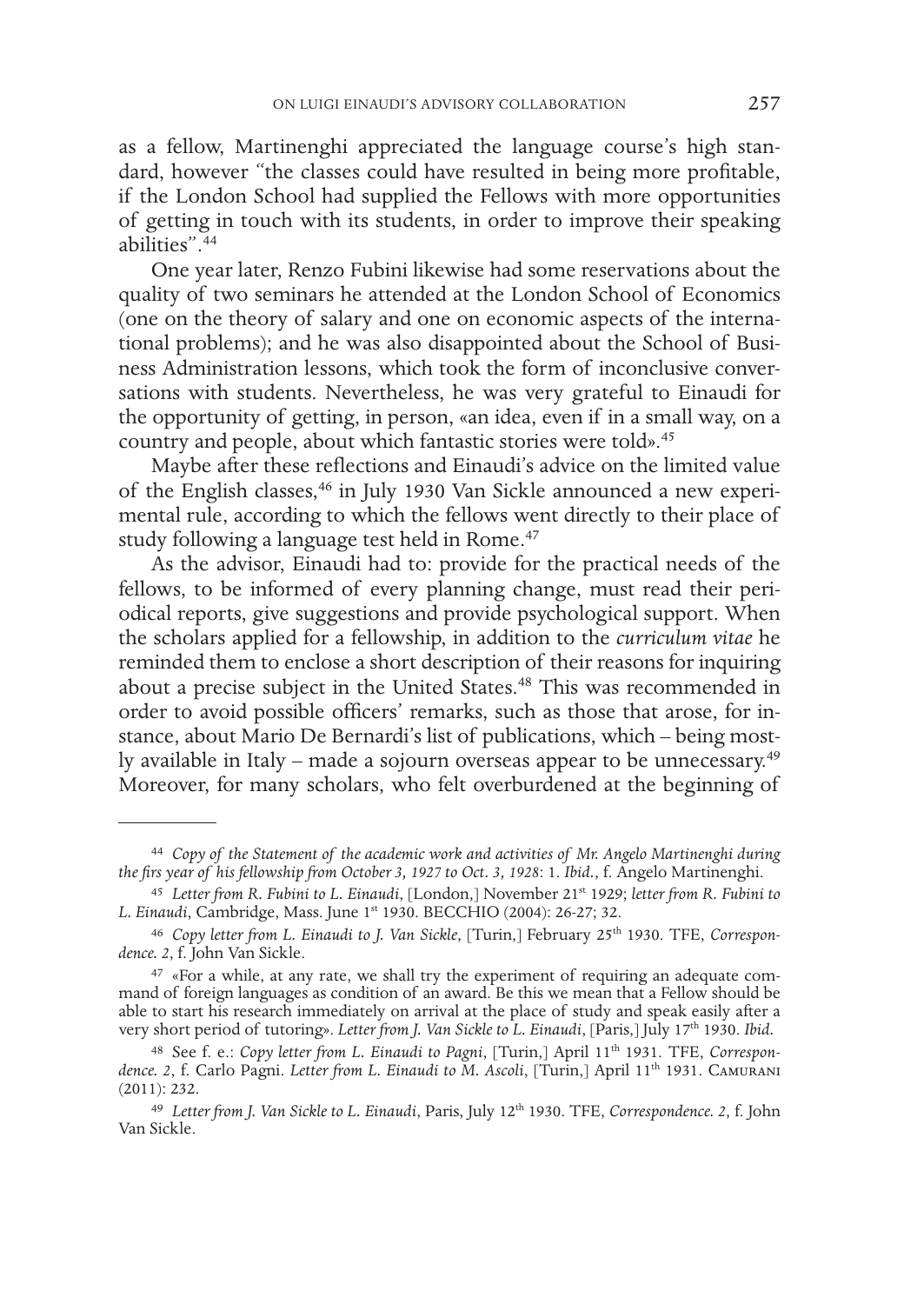the fellowship, he recalled not only the aim of the RF, but also the stipend amount, which permitted them to save some money, that could be useful at upon their return to Italy.<sup>50</sup>

In their letters to Einaudi the fellows spoke very little of the political or economic situations in the foreign countries where they were staying, but the correspondence of Carlo Pagni – who devoted his research to the «Relations between employers and employee associations; collective bargaining and all other kindred subjects on the organization of employers and workers» – is remarkable. As Giorgio Mortara's student and a collaborator at *La Riforma Sociale*, he visited the most important industrial and agricultural areas in the United States, where he could verify the terrible impact of the 1929 crisis, especially on workers' unionism.<sup>51</sup>

Other personal requests troubled the fellows, as happened to Max Ascoli, who, when asked to declare of his profession of faith, preferred not to mention his atheism, because it could sound inauthentic, but hesitated to write "no religious beliefs"– a strategy Jews sometimes used to conceal themselves – because he heard «at the RF they would be quite antisemitic».<sup>52</sup>

Only when something could discredit the Italian scholars, did Einaudi appear annoyed; that happened with regard to some personal impressions about the English way of life contained in Antonello Gerbi's annual report,53 which irritated an English vice-advisor. Although the episode did not have any consequence for Gerbi, Einaudi suggested with his usual caution to pay less attention to "anything that concerns relations of a political nature, city tours and concentrate instead on the scientific field".54

At the end of 1929, with the transition of the direction to the RF, two important changes were announced: given that appointments and renewals for all fellows had been handled by Van Sickle in the Paris Office, those

<sup>50</sup> See f. e.: *Copy letter from L. Einaudi to A. Da Empoli*, June 20th 1927. *Ibid.*, f. Attilio Da Empoli.

<sup>51</sup> RAC, RG 10.2 *Fellowship Cards*: Pagni, Carlo. *Letter from C. Pagni to L. Einaudi*, Chicago, Ill., July 13th 1932. TFE, *Correspondence. 2*, f. Carlo Pagni.

<sup>52</sup> *Letter from M. Ascoli to Einaudi*, Rome, April 21st 1931. Camurani (2011): 235.

<sup>&</sup>lt;sup>53</sup> *Letter from A. Gerbi to L. Einaudi*, London, 10<sup>th</sup> July 1930, TFE, *Correspondence. 2*, f. Antonello Gerbi. «But, to be quite sincere, I cannot say I am already feeling so much at home, as I had succeeded to be in Berlin. I am still imperfectly settled down. Sometimes, when I speak with Englishmen, I am aware of a disagreeable tone of patronizing, and I dare say, of almost a light contempt for the "continental". I had here also some difficulty at finding a convenient lodging, at knowing people with whom I could speak and improve my English, and, more generally, at coming in closer touch with the life of this country. And, to say all at time, the expenditure is sensibly greater than in Germany.» *A. Gerbi Annual Report (1930)*. *Ibid.*

<sup>54</sup> *Copy letter from L. Einaudi to A. Gerbi*, [Turin,] July 18th 1930. *Ibid.*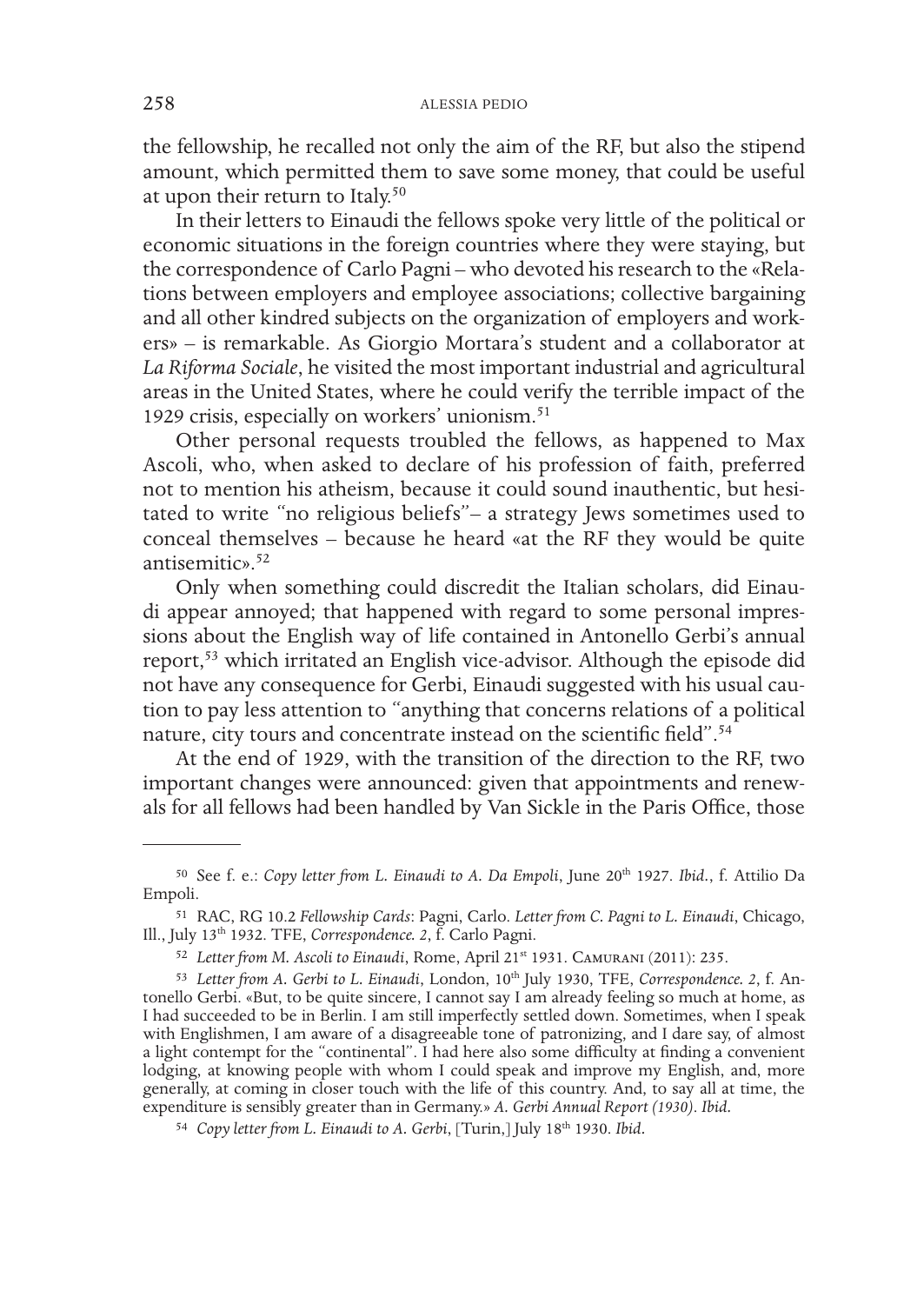who studied in the United States would now be administered by the Social Science Research Council, because

the members of the Council's staff are in a position to keep in close touch with current developments in the social sciences in this country, and by more or less constant travel around the States, will be able to maintain closer contact with Fellows studying outside of New York. We are not suggesting that the Fellows be closely supervised nor that their research be formed and directed by the Council, but we feel that by frequent contact with the Council's staff, they will realize more than at present from the opportunities presented for research and observation in this country.55

Secondly, a formula for short, one-year fellowships was presented for employees in academia, in banks or in other public and semi-public institutions, who could not leave for a longer time. Einaudi was reluctant to approve these shorter fellowships, perhaps because he was worried about the RF becoming indifferent to the future of Italian science.<sup>56</sup> In Van Sickle's opinion, this formula upheld the RF's practice of supporting scientists with good experience, and could also offer a way to moderate «the present difficulties which returning Italian Fellows have encountered in securing positions».57 In general, it seemed desirable to the RF officers to find candidates «of greater maturity», who were able to work independently and had already embarked on an academic career, rather than young scholars, who risked spreading themselves too thin, and not focusing on their topic. Although all European advisors were welcomed to express their comments, they were reminded to keep in mind both of the directives about maturity and existing careers in the selection of future fellows;<sup>58</sup> the appointments – as Van Sickle explained to Day – would be made one year prior to the departure, to allow fellows "to perfect their language study and to do some systematic reading of the foreign literature of the proposed research".59

In response to Van Sickle's guidelines, Einaudi pondered advantages and disadvantages of different age groups, and although his real preclusion was only to people aged 21 to 23 years (he would not have excluded *a priori*

<sup>55</sup> *Letter from E. E. Day to L. Einaudi*, [New York,] November 12th 1929. *Ibid.*, f. Edmund E. Day.

<sup>56</sup> *Copy letter from L. Einaudi to J. Van Sickle*, [Turin,] February 25th 1930. *Ibid.*, f. John Van Sickle.

<sup>&</sup>lt;sup>57</sup> Letter from J. Van Sickle to L. Einaudi, [Paris,] March 10<sup>th</sup> 1930. Ibid.

<sup>&</sup>lt;sup>58</sup> Other letter from J. Van Sickle to L. Einaudi, [Paris,] March 10<sup>th</sup> 1930. Ibid.

<sup>59</sup> *Letter from J. Van Sickle to E. E. Day*, [Paris,] May 13th 1930. RAC, RG 1.2 100 ES, box 49, folder 375.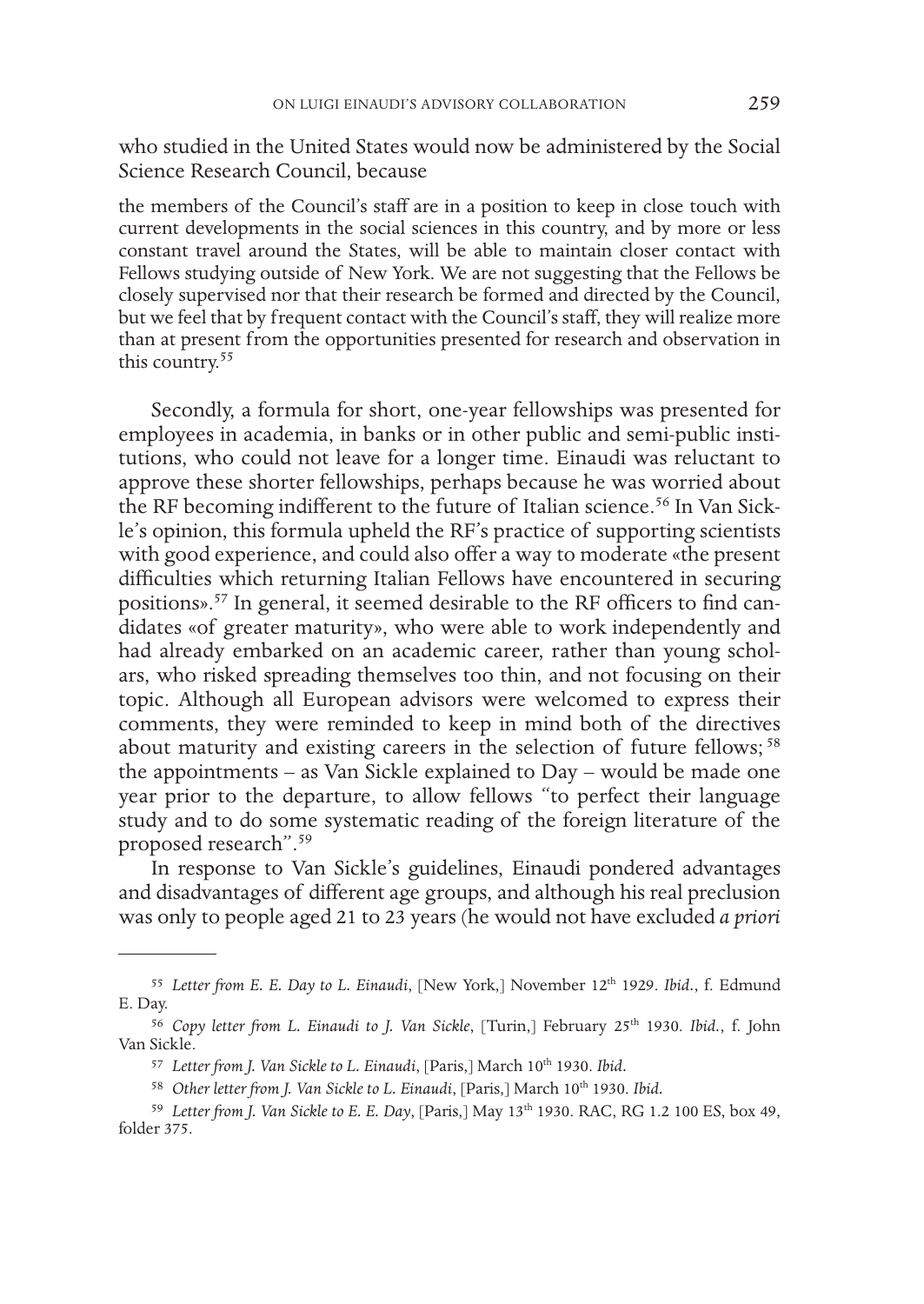46-years-old Nicola Ottokar), he was more oriented towards 24-30-year-old men, among them Giovanni De Maria and Mario De Bernardi.<sup>60</sup> The RF emphasized "the importance of academic position for returned Fellows", but it was exceptionally acknowledged, that "there are certain positions outside the academic fold to which ex-fellows may profitably go" – as a researcher in national banks or in public offices. The Paris officer would not eliminate from consideration businessmen, journalists or barristers with scientific interests and qualified publications, who could return to their career at the expiration of the fellowship; but in the case of Italian candidates who met the requirements they were inclined to stretch the age limit.<sup>61</sup>

In light of this opportunity given to employees to apply for a one-year fellowship, Einaudi encouraged Carlo Pagni, who at the time worked in the Lombard Division of the General Industrial Confederation and was able to leave his post with the permission of his superiors.<sup>62</sup>

De Bernardi, who graduated in 1928 from the University of Turin with a thesis on Giovanni Botero's economic thought, also spent his one-year fellowship in France and England to develop his project on «Precursors of the marginal utility school of economics». In 1933 the final outcome, warmly supported by Einaudi himself, who followed each step of this research, $63$ was a new edition of selected writings of Jules Dupuit, under the title *De l'utilité et de sa mesure*, as the second volume of *La Riforma Sociale* series.<sup>64</sup> Back in Italy, De Bernardi was engaged in Italian translations of two books edited by Giulio Einaudi's publishing house (*The economics of the recovery program*, by Joseph Schumpeter and *New frontiers*, by Henry Agard Wallace 65); but he encountered "serious political difficulties in attempting to enter the academic career", having signed, along with other students in 1929, a letter of support for Benedetto Croce for his positions on the relationships between the Church and the Italian State.<sup>66</sup>

<sup>60</sup> *Copy letter from L. Einaudi to J. Van Sickle*, [Turin,] 15th May 1930. TFE, *Correspondence. 2*, f. John Van Sickle.

<sup>&</sup>lt;sup>61</sup> Letter from J. Van Sickle to L. Einaudi, [Paris,] May 23<sup>d</sup> 1930. Ibid.

<sup>62</sup> RAC, RG 10.2 *Fellowship Cards*: Pagni Carlo; TFE, *Correspondence. 2*, f. Carlo Pagni.

<sup>63</sup> RAC, RG 10.2 *Fellowship Cards*: De Bernardi Mario; TFE, *Correspondence. 2*, f. Mario De Bernardi.

<sup>64</sup> Dupuit J. 1933, *De l'utilité et de sa mesure*, Turin: La Riforma Sociale ("Collezione di scritti inediti o rari di economisti", vol. II).

<sup>65</sup> Wallace H.A. 1935, *Nuovi orizzonti*, Torino: Einaudi. This book appeared after Wallace's *America must choose* translation, which provoked Mussolini's intervention on his newspaper (Mussolini, "Che cosa vuole l'America?" *Il Popolo d'Italia*, 194, August 17<sup>th</sup> 1934: 1. *Letter from Mario Einaudi to J. Van Sickle*, Cambridge Mass., October 7th, 1934. RAC, RG 1.1 751 S, box 8, folder 93, Einaudi, Luigi (Economics), 1931: 1933-1936.

<sup>66</sup> Parisi (2005): 204. *Interview T. B. Kittredge-Mario De Bernardi*, Turin, November 29th 1934. RAC, RG 2 General Correspondence 1934, 751 ES, box 110, folder 848.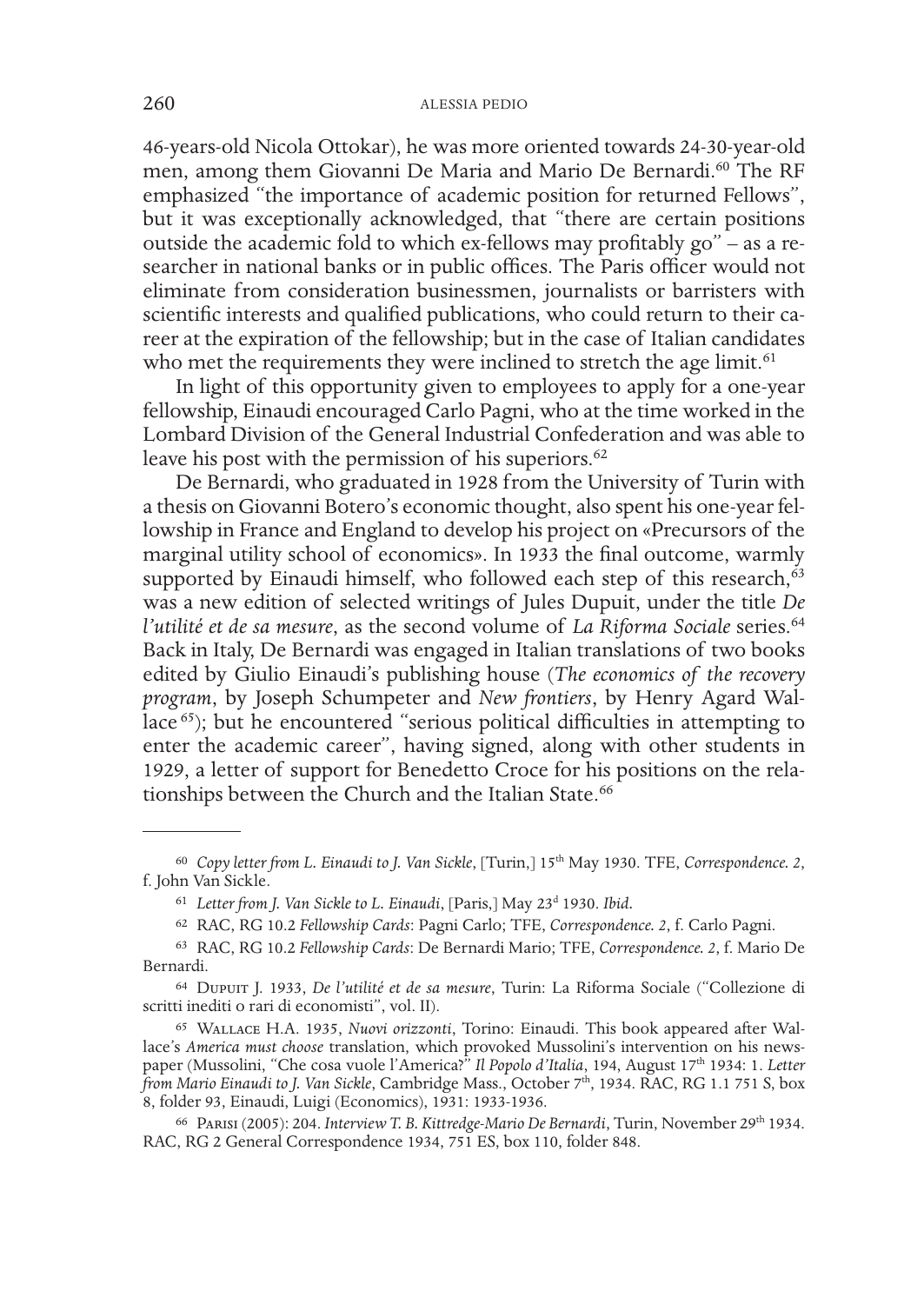One of the last fellows was the sociologist Leo Ferrero, who, in October 1930, wrote to Einaudi to receive some advice about his proposal. At the beginning of 1931 he was interviewed in Paris by Van Sickle, who got the impression he was "more of a littérateur than a serious scholar".67 In Einaudi's opinion, it was an unsatisfactory judgment, because he had found Ferrero's writings very original.<sup>68</sup>

Following the RF guidelines, the officer was unwilling to accord Ferrero a fellowship to France, where he had been working for several years, but suggested his name for the "Yale seminar on the impact of culture upon personality", about which Einaudi was informed by Frank.

The officer had explained the goals of the Yale program, which consisted not only of training fellows to analyze and interpret cultural differences "in terms of personality development and adjustment", but also to acquaint them with methods used to conduct such studies "with the best available practices in this field".<sup>69</sup> In order to secure the success of the activity, the advisors were requested to look for 15 students from different countries for an individual one-year fellowship, who were "of sufficient maturity and experience", and could "bring to the discussions a knowledge of his own culture and social life"; but it was essential that they have a "sympathetic understanding of the problems of personality development" rather than "purely academic or scholarly achievements".70 Postponed to the years 1932-1933, Einaudi thought it would be difficult to find candidates who had the requisite command of spoken English and specific training. In his opinion, those who knew something about psychology and anthropology mostly came from the medical faculties; the criminologists were competent in laboratory work, while jurists and philosophers seemed open-minded but too oriented to theoretical study; finally, there was "the statistical economic group, well versed in population researches, eugenics etc.".71 Whereas language problems could be solved with special instruction in English, Frank was inclined to reject anyone who had specialized qualifications or was not interested in human behavior.<sup>72</sup>

<sup>67</sup> Camurani (2011): 217-218. *Letter from L. Ferrero to L. Einaudi*, Paris, October 15th 1930. TFE, *Correspondence. 2*, f. Leo Ferrero. *Letter from J. Van Sickle to L. Einaudi*, Paris, March 18th 1931. *Ibid.*, f. John Van Sickle.

<sup>68</sup> *Copy letter from L. Einaudi to Van Sickle*, [Turin,] March 21st 1931. *Ibid.*

<sup>69</sup> *Letter from L. K. Frank to L. Einaudi*, New York, January 14th 1931. *Ibid.*, f. Lawrence K. Frank.

<sup>70</sup> *Letter from L. K. Frank to L. Einaudi*, New York, May 21st 1931. *Ibid.*

<sup>71</sup> *Copy letter from L. Einaudi to L. K. Frank*, [Turin,] May 24th 1931. *Ibid.*

<sup>72</sup> *Letter from L. K. Frank to L. Einaudi*, New York, June 10th 1931. *Ibid.*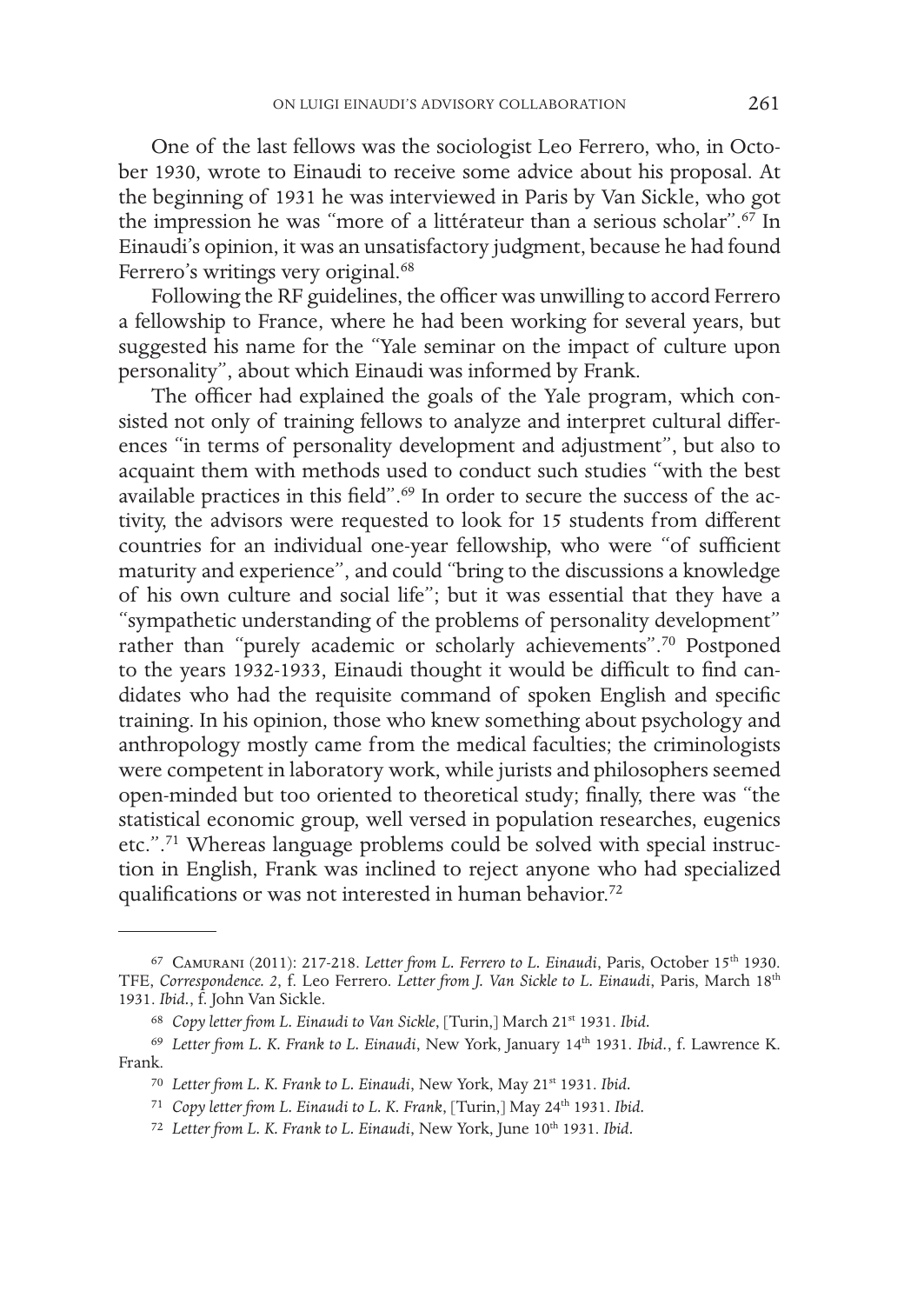Ferrero appeared to be an ideal candidate.73 During his examination he had to face strange requests, like reading "some curious books on American sociology" and drawing up a 20-page autobiography of his private life.<sup>74</sup> As it is well known, the young scholar wrote his last letter to Einaudi, only a few days before his trip to New Mexico and his death in Santa Fe, in August 1932, from an automobile accident.

In January 1931, the new RF President Max Mason reorganized the Social Science Fellowship Program and announced the end of the previous system of national advisors; so the appointment of Van Sickle as "fellowship secretary for the Social Sciences in the Paris Office staff" made "the role of the local advisers less important".75 In a May letter to the advisors, Mason offered his gratitude for the high standard, with which they had selected nominees and asked them to continue to informally counsel RF officers.76 Van Sickle's and Kitteredge's reactions to this change were not very enthusiastic, because they feared that they lacked familiarity with European academic affairs and missed the European advisors' work.77 After first expressing his worries about Mason's directives,<sup>78</sup> Einaudi was for his part glad to share his experiences, and as his first act, he suggested compiling a list of former fellows, who could offer details on the internal dynamics of European universities. Not so pleased with the new procedures and in accordance with other foreign fellows, who felt they had lost an important point of reference, some Italian scholars carried a motion in support of the previous system of local advisors, but their voices remained unheard.79 At the start of 1932, the RF dismissed all of its European advisors with the

<sup>73</sup> "You may remember that Mr. Van Sickle mentioned to you the name of Mr. Leo Fer- rero. We will be glad to know whether you feel that you would like to submit his name in this connection, or whether you have in mind a better qualified candidate". *Letter from T. B. Kittredge*  to L. Einaudi, Paris, September 24<sup>th</sup> 1931. *Ibid.*, f. Tracy B. Kittredge (1931-1932).

<sup>74</sup> *L. Ferrero to L. Einaudi*, Paris, s. d. [Spring 1932]. TFE, *Correspondence. 2*, f. Leo Ferrero. The grant to Ferrero was approved on April 20<sup>th</sup> 1932. RAC, RG 10.2 *Fellowship Cards*: Ferrero Leo.

<sup>&</sup>lt;sup>75</sup> Copy letter from E. E. Day. The Rockefeller Foundation inter-office, January 3<sup>d</sup> 1931. RAC, RG 1.2 100 ES, box 49, folder 376.

<sup>76</sup> *Letter from M. Mason to L. Einaudi*, [New York,] May 21st 1931. TFE, *Correspondence. 2*, f. Max Mason. The same letter was sent to all European advisors.

<sup>77</sup> *Letter from J. Van Sickle to L. Einaudi*, Paris, June 30th 1931. *Ibid.* f. John Van Sickle.

<sup>78</sup> *Copy letter from L. Einaudi to J. Van Sickle*, [Turin,] July 19th 1931. *Ibid.*

<sup>79</sup> *Letter of Italian fellows and former fellows to M. Mason*, s. l. [August 1st 1931]. RAC, RG 1.2 100 ES, box 49, folder 376. At a difference time, this document was signed by Italian (Breglia, Passerin d'Entréves, Mario Einaudi, Fubini, Martinenghi, Rosenstein Rodan, Rota- Sperti, Vanoni), Czechoslovakian, German and Swiss fellows (K. Spiegel, P. Narthmann, Zdeneck Peska, O. Morgenstern, F. Thalmann, A. Maher, E. Voegelin, R. Freund, R. Heberle, E. Hula, G. Mackenroth, H. Staehle).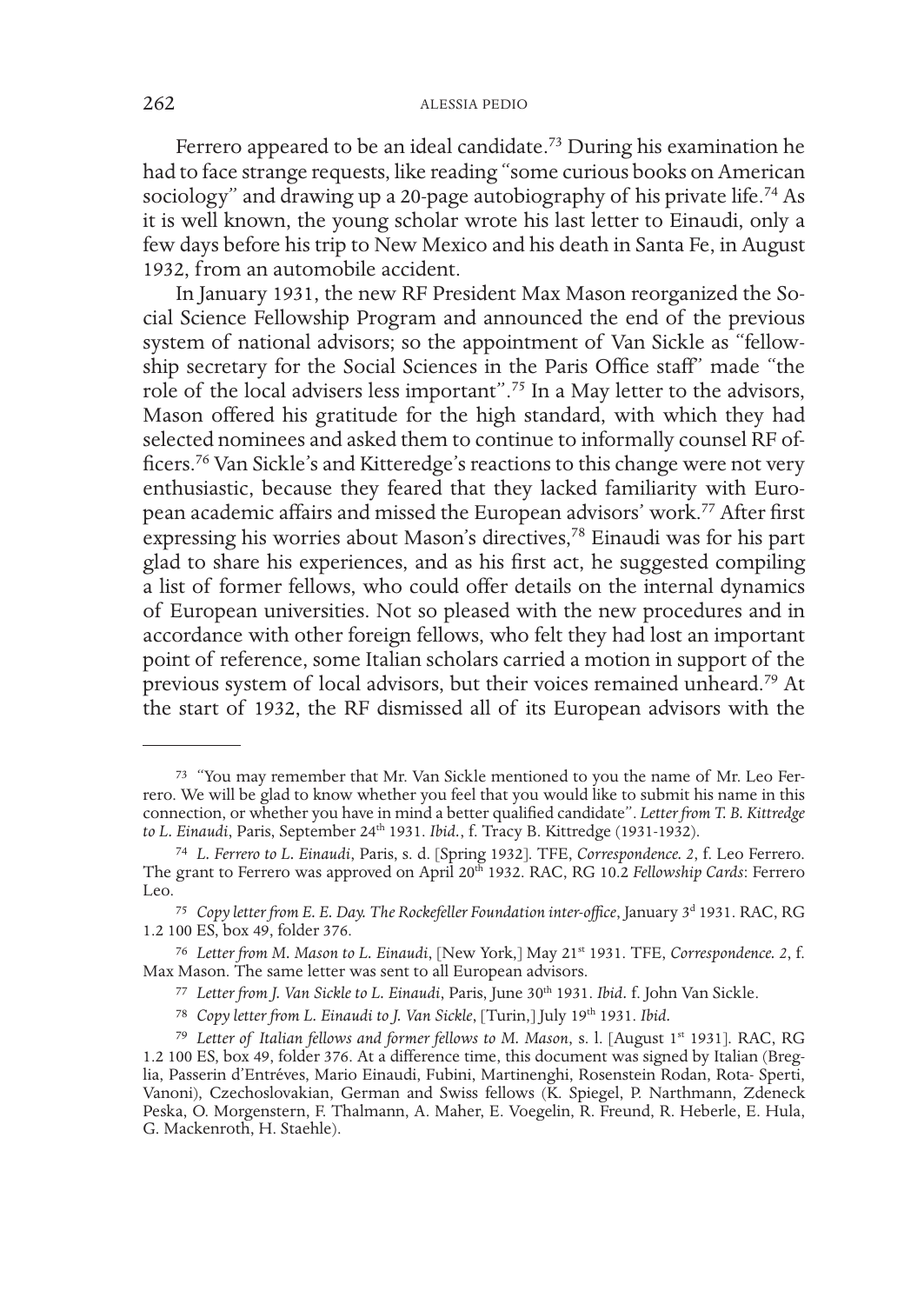exception of two committees in Germany and Great Britain, directed by August Fehling and N. F. Hall.

The presence of the Fascist dictatorship in Italy forced the RF to restrict its intervention only to individual activities, instead of sponsoring, as usual, research institutes and working scientific teams; consequently the management declared "Italy, from the point of view of the SS <Social Sciences>, [...] practically off the map for the time being".<sup>80</sup> Even though Day was generally satisfied with the RF program for the social sciences, in a letter to Selksar Gunn, the Vice President of European Operations and Assistant Director of the Social Science Programs in Europe, he noted that:

Outside of France and Italy the fellowship program has been a genuine success. Agrees with CSG that the Italian program offers little promises under present conditions. Autocracies, whether they be of the Fascist or Bolshevik variety, create an environment which is altogether hostile to the social science development we are trying to achieve.<sup>81</sup>

Since RF officers were "very jealous of maintaining the reputation […] of being a non-political organization" and did not want to render themselves subject to criticism from the Italian government, they denied assistance to Professor Ruffini, exiled in London (for his refusal to take the Fascist oath), and had some reservations about aiding Luigi Einaudi, who was suffering from political and economic troubles, because of his son Roberto's arrest for antifascist activities.<sup>82</sup>

As stated by Fréderic Attal, who reconstructed the course of these events, in 1933 the RF officers awarded grants to Einaudi's *La Riforma Sociale* for a couple of years till its definitive closure, in order to "promote research in Italy in the fields of Economic and Planning and Control and International Relations".83 This grant was viewed as a means of funding institutes geared toward independent and objective research in the social sciences, despite the illiberal atmosphere of the dictatorship, as Einaudi

<sup>80</sup> Memorandum from Selksar Gunn to E. E. Day, Cadiz, December 31<sup>st</sup> 1931. RAC, RG 2 General Correspondence 1931, 700 ES, box 63, folder 516.

<sup>81</sup> *Letter from Day to Selksar Gunn*, New York, January 25<sup>th</sup> 1932. RAC, RG 2 General Correspondence 1932, 751 S, box 77, folder 618.

<sup>82</sup> *Letter from S. Gunn to E. E. Day*, Paris, February 1st 1932. RAC, RG 1.2 100 ES, box 49, folder 376. «I do not see how the Foundation could reasonably become involved in the relief of Italian scholars and scientists, who get into trouble with Fascist regime. Of course I share the sympathy which a great many feel in connection with these cases, but for the Foundation to take any official attitude toward the matter would seem to me altogether inexpedient». *Letter from E. E. Day to S. Gunn*, [New York,] March 2d 1932. *Ibid.*

<sup>83</sup> Attal (2013). *Research Aid Grants. Paris, May 9, 1933*. RAC, RG 1.1 751 S, box 8, folder 93, Einaudi, Luigi (Economics), 1931: 1933-1936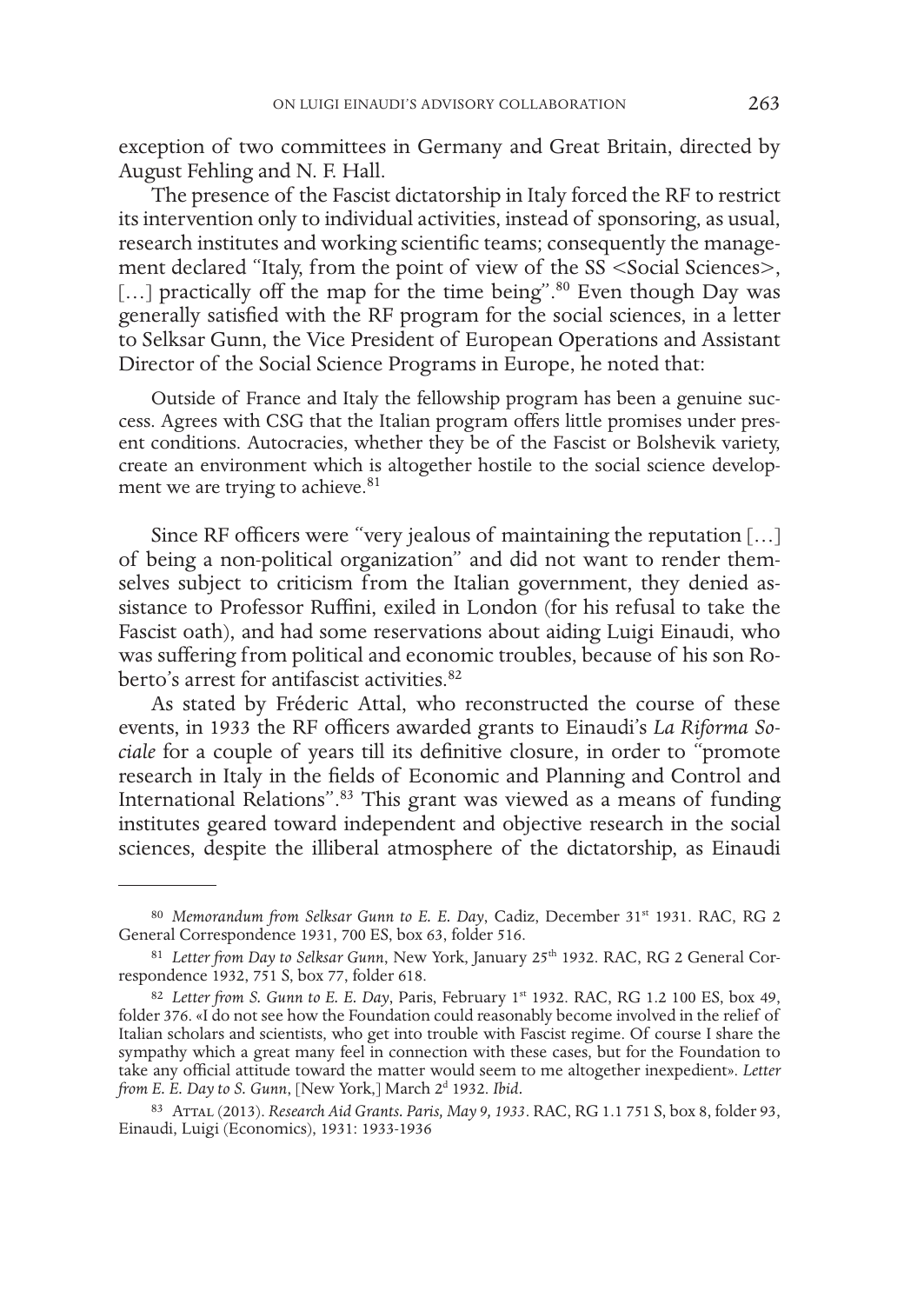himself described in his letters to Van Sickle. Two problems came into light: the difficulty for scientists and young scholars to work in the universities without compromising with the Fascist party and their restriction to purely theoretical studies. The news about the worsening Italian situation also reached Sydnor H. Walker (one of the few women named as RF Associate Director), who in April 1933 told Van Sickle, "Italy needs now as never before our fellowships, as the political situation is in such turmoil".<sup>84</sup> It might be argued that Walker interpreted this action in favor Einaudi's review as a recompense for the great Italian's "valuable services in the past in administration of our fellowship program",85 while in Van Sickle's opinion it was, rather, an effort "to keep alive in a scattered group of scholars the scientific spirit which is so threatened in Italy".<sup>86</sup> However, after these funds were exhausted, there would be few prospects of continuing the cooperation in that form. Aside from the occasional grant-in-aid to former fellows, extensive operations seemed unlikely and in the late 1930s the RF's contacts with Italy were significantly reduced.

In the meantime, Einaudi had been requested to formulate his remarks about the fellowship program's success in Italy. He perceived the fellowship experience as an opportunity to achieve "a very strong qualification not only for the academic career, but for other careers too, in which a scientific mind and an acquaintance with foreign problems are valuable" – as Italian former fellows' careers proved.<sup>87</sup> In short, he noted that the strong points of the RF plan consisted principally in its flexibility.88

In the process of promoting the RF's fellowship program in the mid-1920s, Luigi Einaudi's contribution as an advisor was crucial, because he played a key role in mediating between different requirements. First, he had to protect the RF mission in light of the intemperances of some Italian fellows, who intended to utilize the fellowships to secure a career abroad, and consequently deprive Italy of a young generation of scholars, able to feel at ease with new methodologies and standards of studying the social sciences. Second, since the RF program in Europe was still in an experi-

<sup>84</sup> *Letter from S. H. Walker to J. Van Sickle*, [New York,] April 11th, 1933. *Ibid.*

<sup>85</sup> Letter from S. H. Walker to J. Van Sickle, [New York,] April 27<sup>th</sup>, 1933. Ibid.

<sup>&</sup>lt;sup>86</sup> Letter from J. Van Sickle to S. H. Walker, May 17<sup>th</sup>, 1933; «We did not wish to give the impression that we were approving the grant-in-aid to Professor Einaudi simply to dispose of an obligation for his services. We anticipate that the results of this grant-in-aid will be as a beneficial as you have indicated they might be». *Letter from S. H. Walker to J. Van Sickle*, [New York,] May 18<sup>th</sup>, 1933. *Ibid.* 

<sup>&</sup>lt;sup>87</sup> Copy letter from L. Einaudi to J. Van Sickle, [Turin,] August 8<sup>th</sup> 1932. TFE, *Correspondence*. 2, f. John Van Sickle (1932).

<sup>88</sup> *Copy letter from L. Einaudi to J. Van Sickle*, [Turin,] September 24<sup>th</sup> 1932. *Ibid.*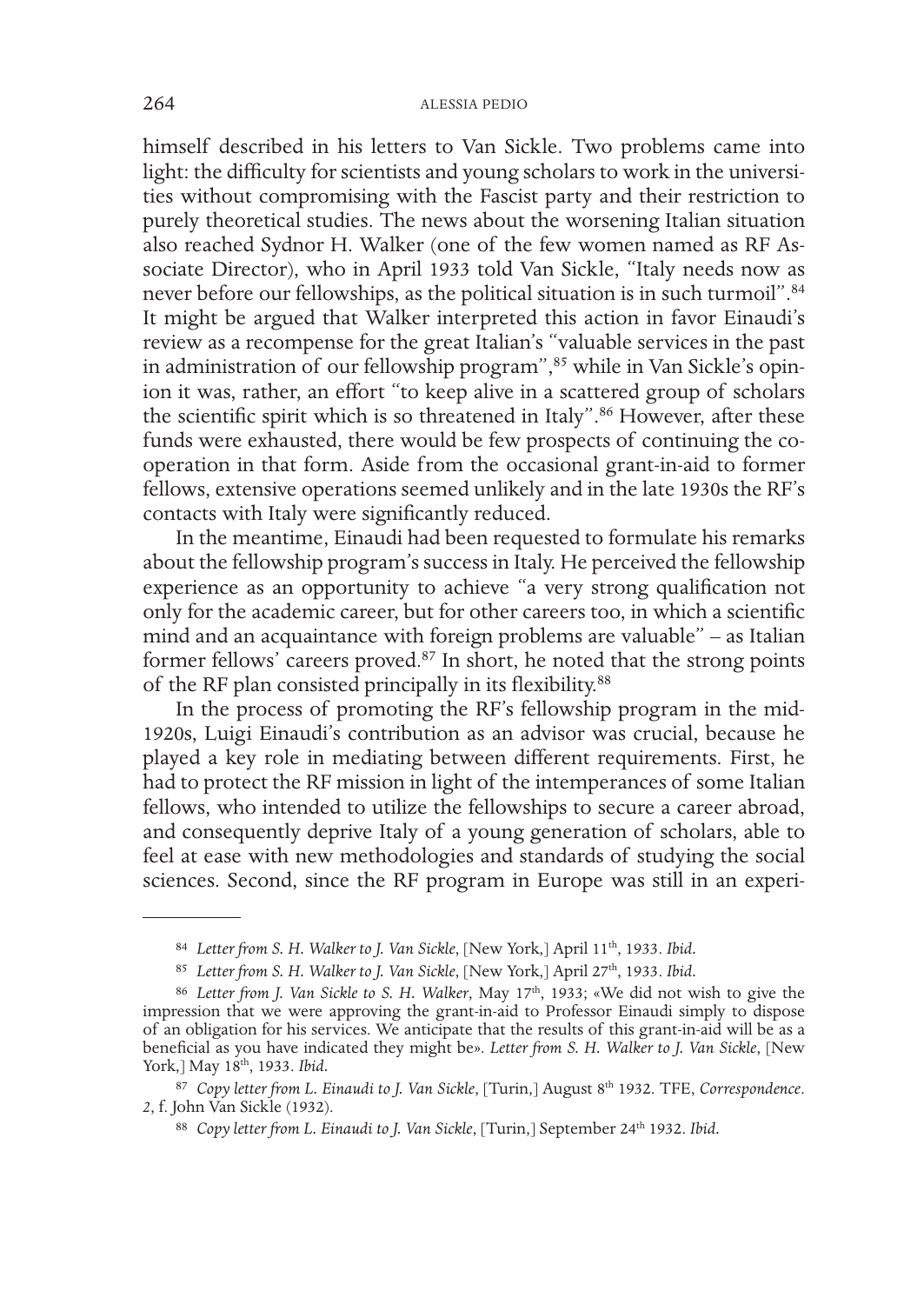mental phase, without a fixed procedure about some questions (e.g. married fellows, extra family allowance, prolongations of the fellowships to a third year, etc.), he tried to find reasonable and shared solutions, which safeguarded both parties' interests.

Thus, Einaudi's diplomatic actions were always aimed at preserving the presence of Italy in the RF program, in order to keep alive connections between Italian research and the international academic environment, especially to avoid the scientific isolation of the country during the Fascist dictatorship. It bears mentioning that there were long-lasting relationships between former fellows and the American philanthropic organization, as in the case of Mario Einaudi and Alessandro Passerin d'Entrèves. Although they took up their academic careers in the United States and England, their familiarity with American policies enabled them in the 1960s to succeed in their requests for financial assistance for the Institute of Political Science in Turin. Thanks to RF support, this was then transformed in 1969 into a Faculty.89 Apparently far beyond the foresight of the RF program officers, this example proved the successful undertaking of the RF policy and Einaudi's engagement.

# **REFERENCES**

- Attal F. 2013, "Luigi Einaudi, la Fondazione Rockefeller e le scienze sociali in Italia", *Ventunesimo Secolo*, 31: 41-62.
- 2010, "Reconstruire l'Europe intellectuelle: les sciences sociales en Italie (1945-1970)", in L. Tournès, *L'argent de l'influence. Les fondations américaines et leurs réseaux européens*, Paris: Éditions Autrement: 143-163.
- BARUCCI P., BINI P. and CONIGLIELLO L. (eds.) 2017, *Economia e diritto in Italia durante il fascismo: approfondimenti, biografie, nuovi percorsi di ricerca*, Firenze: Firenze University Press.
- Becchio G. 2004, "Renzo Fubini, da allievo del Laboratorio a professore di Economia e finanza: una ricostruzione attraverso il carteggio con Luigi Einaudi (1928-1943)", *Annali della Fondazione Einaudi*, 38: 13-58.
- Becchio G. and Marchionatti R. (eds.) 2005, *La Scuola di Economia di Torino. Da Cognetti de Martiis a Einaudi*, Torino: Celid.
- Camurani E. (ed.) 2011, "Max Ascoli borsista Rockefeller: una scelta americana nelle lettere a Luigi Einaudi. Con un contributo alla biografia di Ascoli", *Annali della Fondazione Einaud*i, 45: 215-277.
- Da Empoli D. 2007, "The Role of the Rockefeller Foundation in the Training of Italian Economists", in P.F. Asso and L. Fiorito (eds.), *Economics and Institutions. Contributions*

<sup>89</sup> Mario Einaudi and Alessandro Passerin d'Entrèves had contacts with a second generation of RF officers, represented by Norman S. Buchanan, Gerald Freund and Kenneth W. Thompson.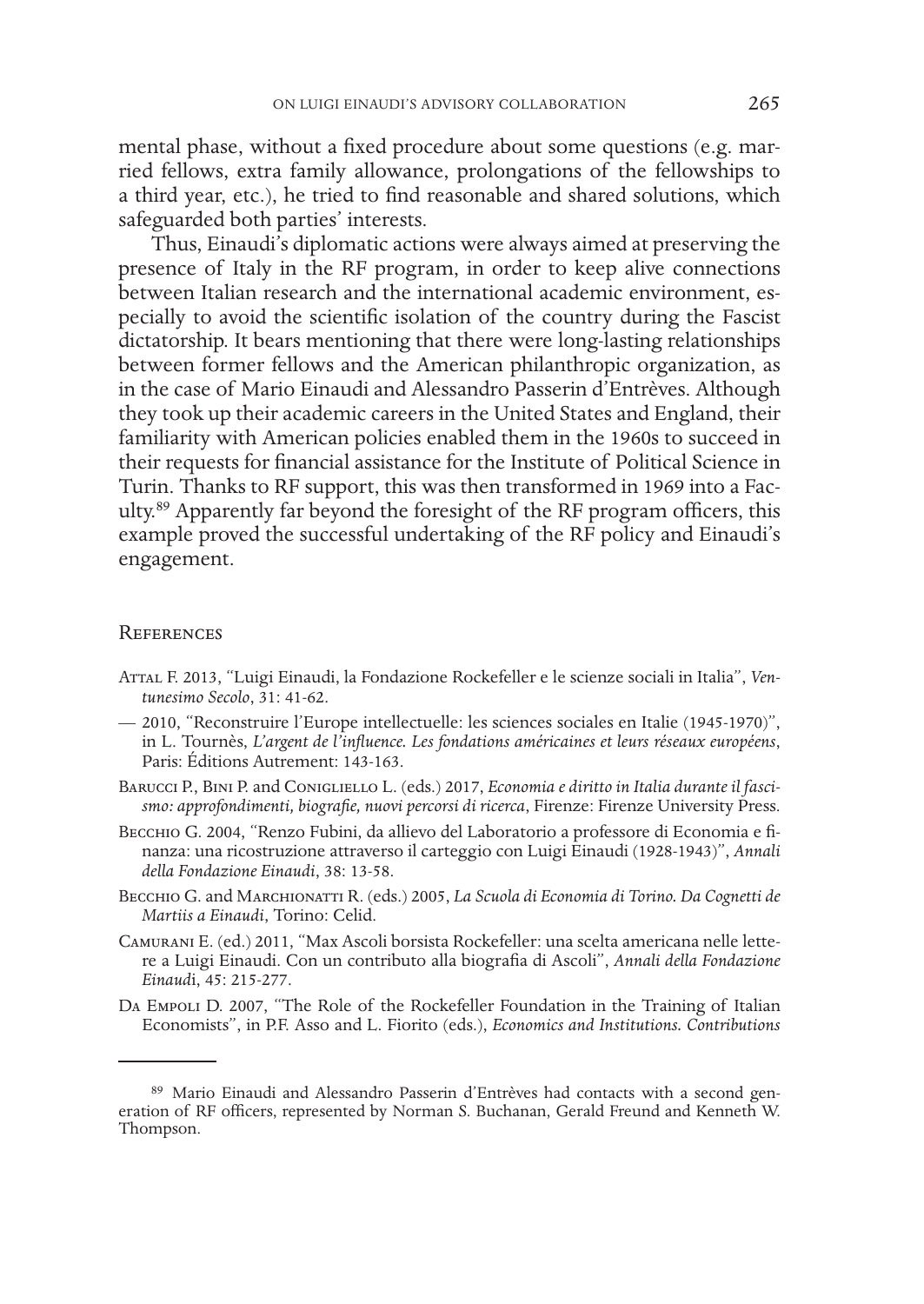*from the History of Economic Thought. Selected Papers from the 8th Aispe Conference*, Milano: FrancoAngeli: 406-414.

- 2004, "Renzo Fubini e Attilio Da Empoli Rockefeller *fellows*"*, Annali della Fondazione Einaudi*, 38: 131-138.
- d.p. [Parisi D.] 2005, "A Fruitfull Experience away from the University of Turin: Luigi Ei- naudi and the Rockefeller Foundation", *Storia del Pensiero Politico*, 2: 204-205.
- Einaudi L.R. 2010, "Le molteplici eredità. Un ricordo personale di Luigi Einaudi", in R. Marchionatti and P. Soddu (eds.), *Luigi Einaudi nella cultura, nella società e nella politica del Novecento. Atti del convegno tenuto presso la Fondazione Luigi Einaudi (Torino, 16-17 aprile 2009)*, Firenze: L. S. Olschki: 309-335.
- Faucci R. 1986, *Luigi Einaudi*, Torino: Utet.
- Firpo L. (ed.) 1969, "Lettere di Luigi Einaudi ad Attilio Da Empoli (1926-1930)", *Annali della Fondazione Einaudi*, 3: 383-399.
- Fosdick R.B. 1952, *The Story of the Rockefeller Foundation*, New York: Harpers & Brothers.
- Gemelli G. 2005, "Un imprenditore scientifico e le sue reti internazionali: Luigi Einaudi, la Fondazione Rockefeller e la professionalizzazione della ricerca economica in Italia", *Le Carte e la Storia*, 11 (1): 189-202.
- Gemelli G. and Macleod R. (eds.) 2003, *American Foundations in Europe: Grant-giving Po- licies, Cultural Diplomacy and Trans-atlantic Relations, 1920-1980*, Bruxelles: P.I.E. Peter Lang.
- HEILBRON J., GUILHOT N. and JEANPIERRE L. (eds.) 2009, "Vers une histoire transnationale des sciences sociales", *Sociétés Contemporaines*, 73: 121-145.
- Krige J. 2006, *American Egemony and the Postwar Reconstruction of Science in Europe*, Cambridge, MA: The MIT Press.
- Krige J. and Rausch H. (eds.) 2012, *American Foundations and the Coproduction of World Order in the Twentieth Century*, Göttingen: Vandenhoeck & Ruprecht.
- Malandrino C. and Bravo G.M. (eds.) 2000, *Una rivista all'avanguardia. La Riforma sociale 1894-1935*, Firenze: L. S. Olschki.
- Marchionatti R. (ed.) 2000, *From our Italian Correspondent. Luigi Einaudi's Articles on «The Economist», 1908-1946*, 2 vols., Firenze: L. S. Olschki.
- Mariuzzo A. 2011, "Stato-nazione e mobilità degli studenti universitari dall'Unità alla Repubblica. La situazione degli studi", *Storicamente*, 7: 1-9.
- Parisi D. 2007, "Overseas Pioneering Specialization in Economics in the 1920s: the Case of Luigi De Simone", in PF. Asso and L. Fiorito (eds.), *Economics and Institutions*: 415-440.
- Silvestrini M.T. 2002, *La Fondazione Luigi Einaudi. Storia di una istituzione culturale*, Torino: Fondazione Luigi Einaudi Press.
- Tournès L. 2008, "La Fondation Rockefeller et la construction d'une politique des sciences sociales en France (1918-1940)", *Annales. Histoire, Sciences Sociales*, 63 (6): 1371-1402.
- 2007*,* "La Fondation Rockefeller et la naissance de l'universalisme philanthropique americain", *Critique Internationale*, 35: 173-197.
- Wells A. E. 2005, "Considering Her Influence: Sydnor H. Walker and Rockefeller Support for Social Work, Social Scientists, and Universities in the South", in A. Walton (ed.), *Women and Philanthropy in Education*, Bloomington: Indiana University Press: 127-147.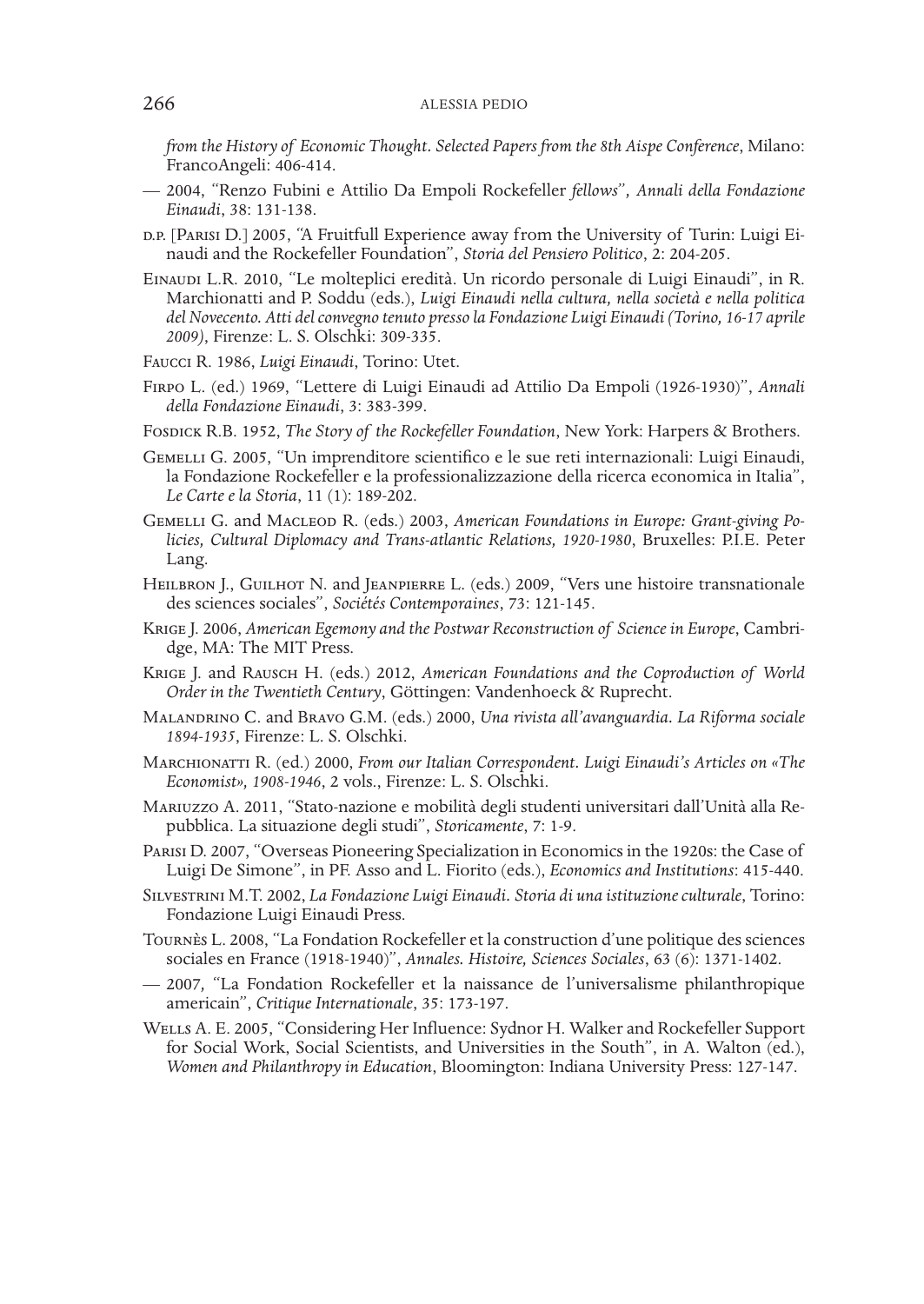# Appendix  $A^*$

# LETTERS BETWEEN LUIGI EINAUDI AND WILLIAM E. LINGELBACH, BEARDSLEY RUML, LAWRENCE K. FRANK, EDMUND E. DAY, JOHN VAN SICKLE, MAX MASON, SELKSAR GUNN

### William E. Lingelbach

**1.**

William E. Lingelbach to Luigi Einaudi<sup>1</sup>

The Laura Spelman Rockefeller Memorial Paris, 11ème October 26th., 1925

My dear Professor Einaudi,

I have been authorized through Dr. Beardsley Ruml, Director of the Laura Spelman Rockefeller Memorial in New York, to invite you to represent the Memorial in the nomination of Italian candidates for travelling fellowships in the Social Sciences and matters appertaining thereto. An honorarium of one thousand dollars (\$1000) is attached to the position, and all reasonable expenses incurred in the administration of the Fellowship program are, of course, paid by the Memorial.

The enclosed statement concerning the fellowship plan and the «Instructions to Representatives», added to my earlier communications shortly after my visit to Turin, will give you the necessary information as to the functions of the Representatives.

They are, I think, self-explanatory, but if there are any questions that arise in your mind concerning them, please write me. A further point for your consideration concerns the visit of the Representative to the United States. This is, usually a trip of about two months and at the expense of the Memorial. The time of the vi-

 $*$  Appendix A and B publish a selection of the correspondence between Luigi Einaudi and (i) RF officers; (ii) Italian fellows, on relevant aspects of the RF fellowship program (with the exception of two letters). Single correspondents are ordered thematically, but in each section the letters appear chronologically.

<sup>1</sup> TFE, *Correspondence. 2*, f. Wilhelm E. Lingelbach.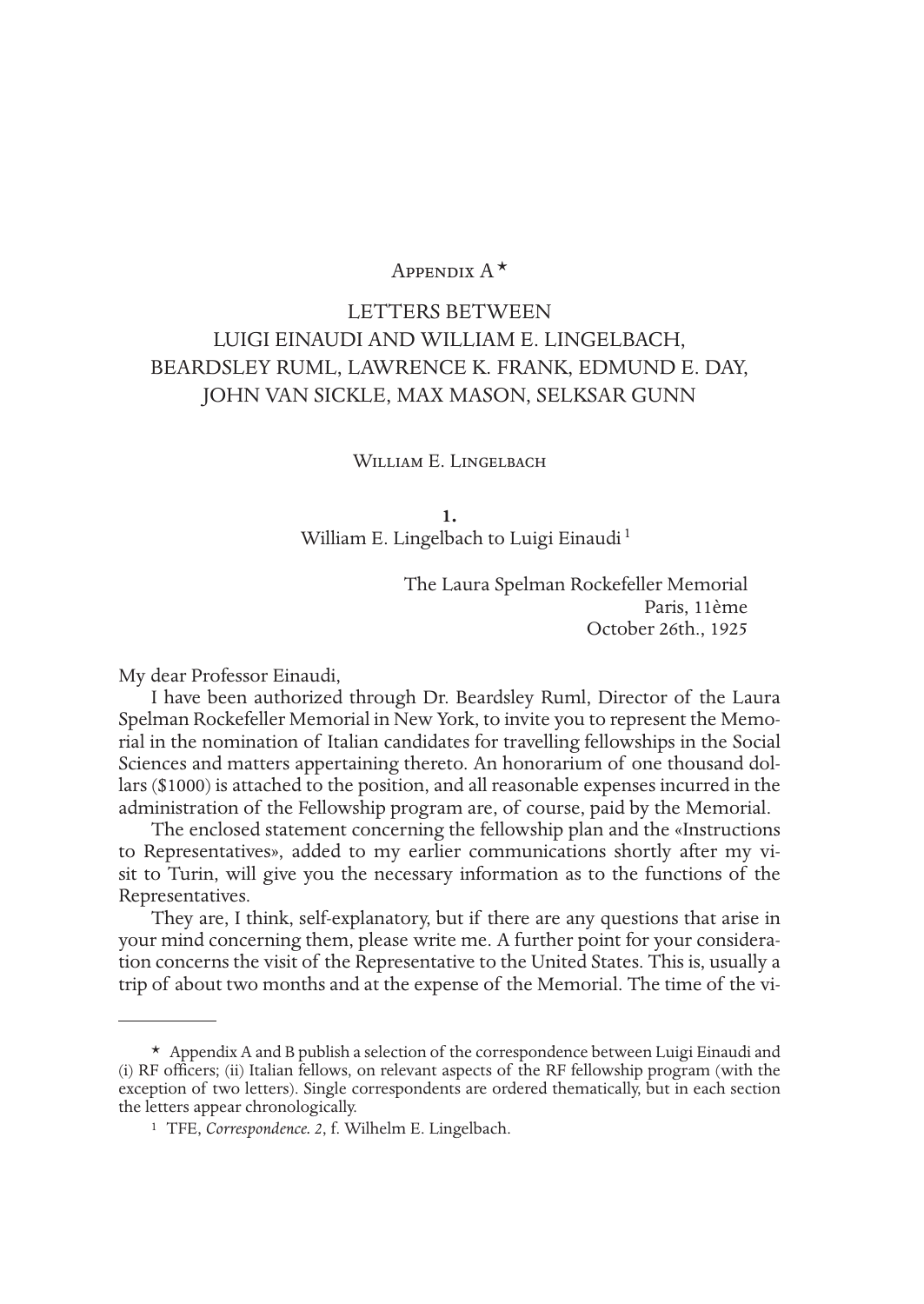sit can be arranged to suit your convenience, though the late spring or early fall is the best, because at that time American scholars in the Social Sciences are at their own Universities with their students, ready to welcome European colleagues.

If you will write me your acceptance, I will communicate with Dr. Ruml in New York, who will then write you direct confirming the arrangement.

Needless to say, I am very pleased at the happy outcome of our negotiations, and with the altogether auspicious beginnings under your direction of our Fellowship system in your country. If at all possible, I shall return to Italy early next month to talk over with you the general program and our faith in the possibilities of the plan for the closer co-operations of scholars in the Social Sciences.

Looking forward to seeing you then, I am, with regards,

Sincerely yours, William E. Lingelbach

P.S. Will you let me know when in the course of the next weeks I can see you either at Turin or some other place that may be more convenient for you?

## Beardsley Ruml

# **2.** Beardsley Ruml to Luigi Einaudi <sup>2</sup>

Laura Spelman Rockefeller Memorial [New York,]  $28<sup>th</sup>$  December 1925

My dear Professor Einaudi:

At a meeting of the Executive Committee of the Memorial, held on the 8th October 1925, the following resolution was passed:

RESOLVED, that for Italy, Professor Luigi Einaudi Director of the Economic Institute at the University of Turin be, and he hereby is, appointed to represent the Laura Spelman Rockefeller Memorial in the nomination of Italian candidates for traveling fellowships in the Social Sciences and matters appertaining thereto.

I am very happy indeed to learn from Professor Lingelbach that it is possible for you to accept the responsibility of representing us in connection with the fellowship appointments in Italy. I am sure that Professor Lingelbach has given you mach information concerning the plan, but I am looking forward to having you with us in this country, to visit some of the more important universities from the standpoint of their work in the Social Sciences, and to talk with some of the Fel-

<sup>2</sup> All the letters number 2-7 are stored in: TFE, *Correspondence. 2*, f. Beardsley Ruml.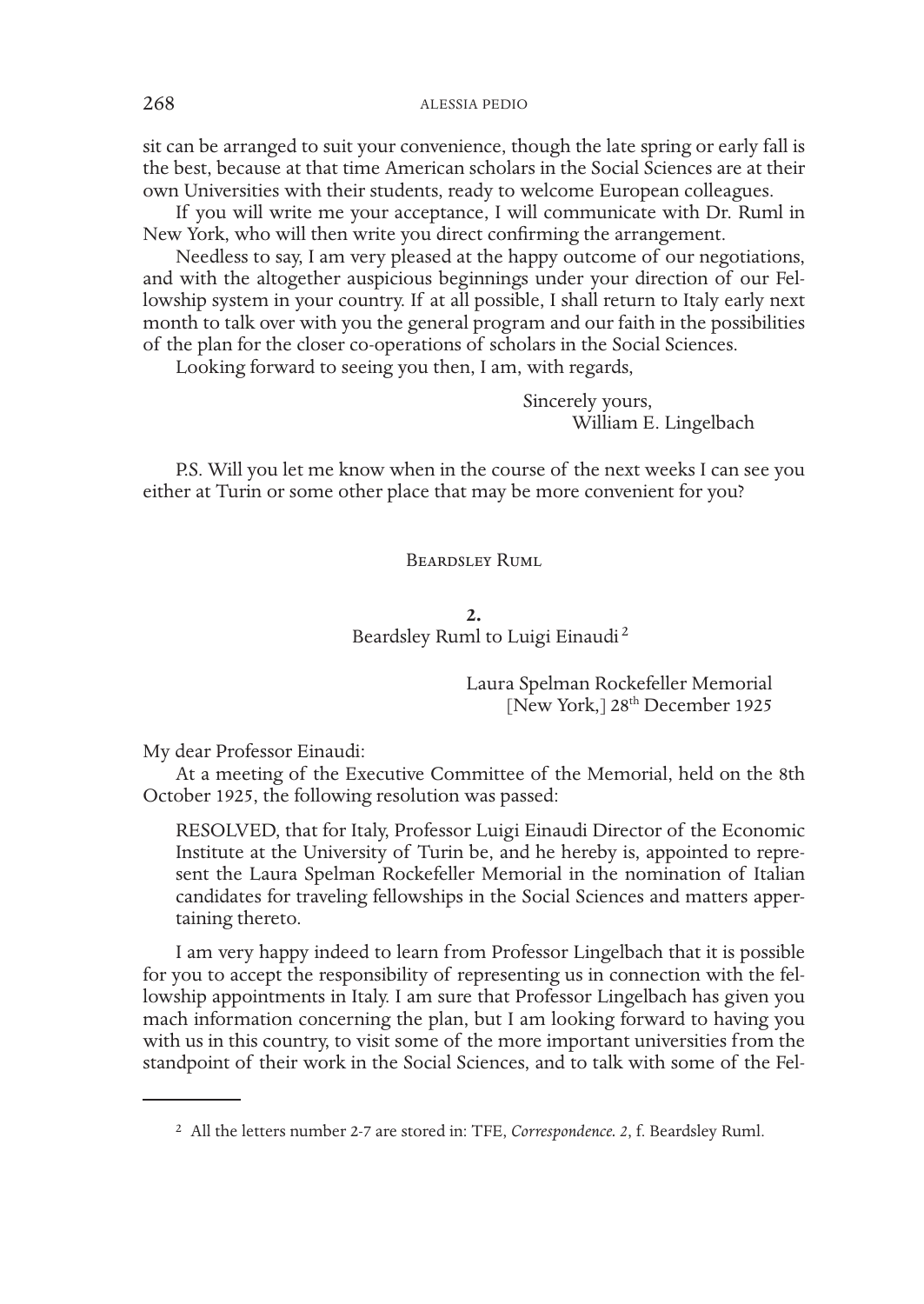lows from other, countries who are here, so that you may learn at first hand the problems that such a plan as this creates.

Provision has been made for an annual honorarium of \$1,000, and in addition expenses will be paid for travel in Italy necessary in selecting Fellows. The first quarterly remittance in connection with the honorarium will be made on the 31st March 1926, covering the quarter commencing January l, 1926.

Please let me know, as soon as your plans are definitely formed,when you can visit this country.

> Yours very sincerely, Beardsley Ruml

**3.** Luigi Einaudi to Beardsley Ruml

Turin, 12<sup>th</sup> [November] 1926

Dear Mr. Ruml,

The unfortunate accident, which has befallen me on July 28 (and, alas! the leg was not broken at the "ankle" as was written then, but at the haunch, perhaps the worst place is which legs can be broken) has not given way as yet to complete recovery. I am now walking on crutches in my rooms; and it is very improbable that I will be able to go out of home before New Year.

I have endeavoured, however, to entertain correspondence with colleagues at Milan, Rome, Florence, Pavia, Genoa and Naples on the subject of the fellowships. The plan, about which I circularized a confidential memorandum, was very well appreciated. Candidates will surely come out next year. But I am sorry to report that my hopes of being able to make, in addition to Mr. D'Entrèves appointment in England, nominations of fellowships in the United States, for the current term did non materialize. That very able young man, signor Edoardo Ruffini-Avondo, about whom I spoke you, was not able to leave Italy, on account of wife and baby. With other three young men, a different obstacle rose: the offer made to them of a university teaching situation. The rise of new schools in economic and political sciences (Rome and Pavia) and of business schools (Catania, Trieste, Naples) made in the current year easy even for young men of 25 years to get an assistant-professorship; and of course their enthusiasm about fellowships suffered very much. My feeling is that I will be obliged to limit my choice to men between 22 and 25-26 years, who, being bachelors and not tied by professional or academic situation, are anxious of making acquaintance with new countries and different institutions and learning-methods.

As in other cases the only disqualification was the imperfect knowledge of english language, I am strongly urging several promising young men to practice earnestly english speaking.

Believe me, with my best salutations,

your very sincerely Luigi Einaudi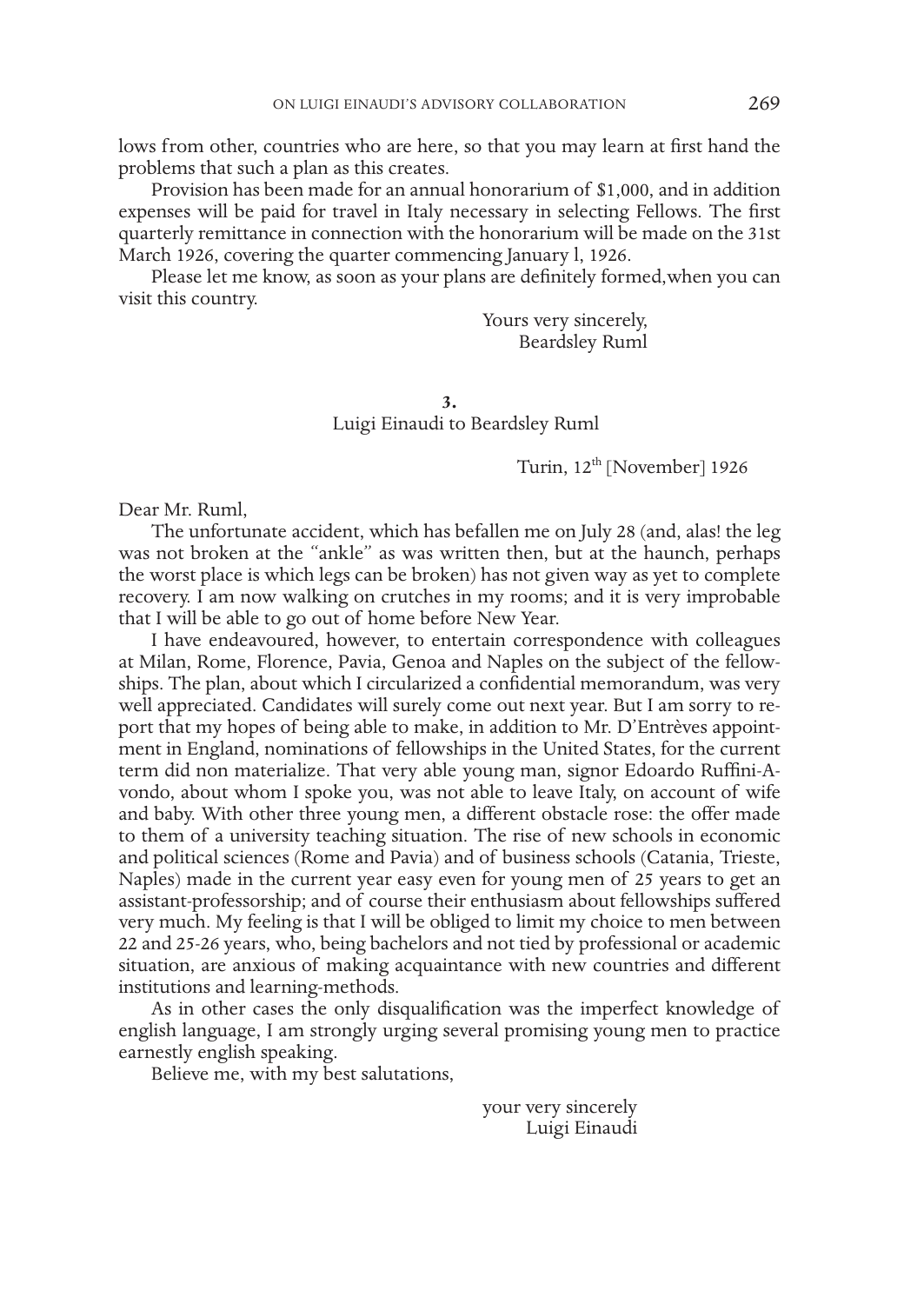**4.** Beardsley Ruml to Luigi Einaudi

> The Laura Spelman Rockefeller Memorial New York, November 30<sup>th</sup> 1926

My dear Dr. Einaudi,

We were all so distressed to hear of your accident and I am sorry to learn that you are still not completely recovered. It is so discouraging to be the victim of an accident that is so long in righting itself. I hope that you will not be discouraged in the difficulties which you have had in connection with the men of which you had thought of as fellowship candidates. In the beginning there is sure to be some difficulty and I believe that as the plan becomes better known in Italy and the high status of the candidates is more generally recognized, men will cease to prefer the immediate teaching position to the opportunity for further study and research. We are not anxious for large numbers of fellows and will be gratified if only the quality of the few who are selected is up to the highest standard.

With cordial personal regards and good wishes,

Very sincerely, Luigi Einaudi

**5.** Luigi Einaudi to Beardsley Ruml

Turin, May 10 1927

Dear Dr. Ruml,

You will excuse me if the present letter containing nominations to the Laura Spelman Rockefeller Memorial fellowships for the next academic year, was, owing to unavoidable and unforeseen circumstances, somewhat delayed; but I hope that the Executive Council will be able to consider it before summer recess.

Being the first time I have the privilege of making proposals to the Memorial, I beg you to consider them as tentative, both as regards the number and the qualifications of young men nominated for fellowships. Any modification by the Council of the proposals made will be gladly received by me as a guide for future years.

I think advisable to explain, in a preliminary way, a few technicalities of our system of honours and graduations which will be mentioned below.

Training in secondary schools is given in Italy for five years in gymnasium and for these succeeding years in lyceum, corresponding to the German classic gymnasium. At about 18 years of age youngmen are declared "mature" and enter from the lyceum into the University.

During the University years (four in the Faculties of Jurisprudence, Literature and Science, in the Schools of Business or Commerce and Economics, five in the Schools of Engineering, six in the Faculty of Medicine), students must pass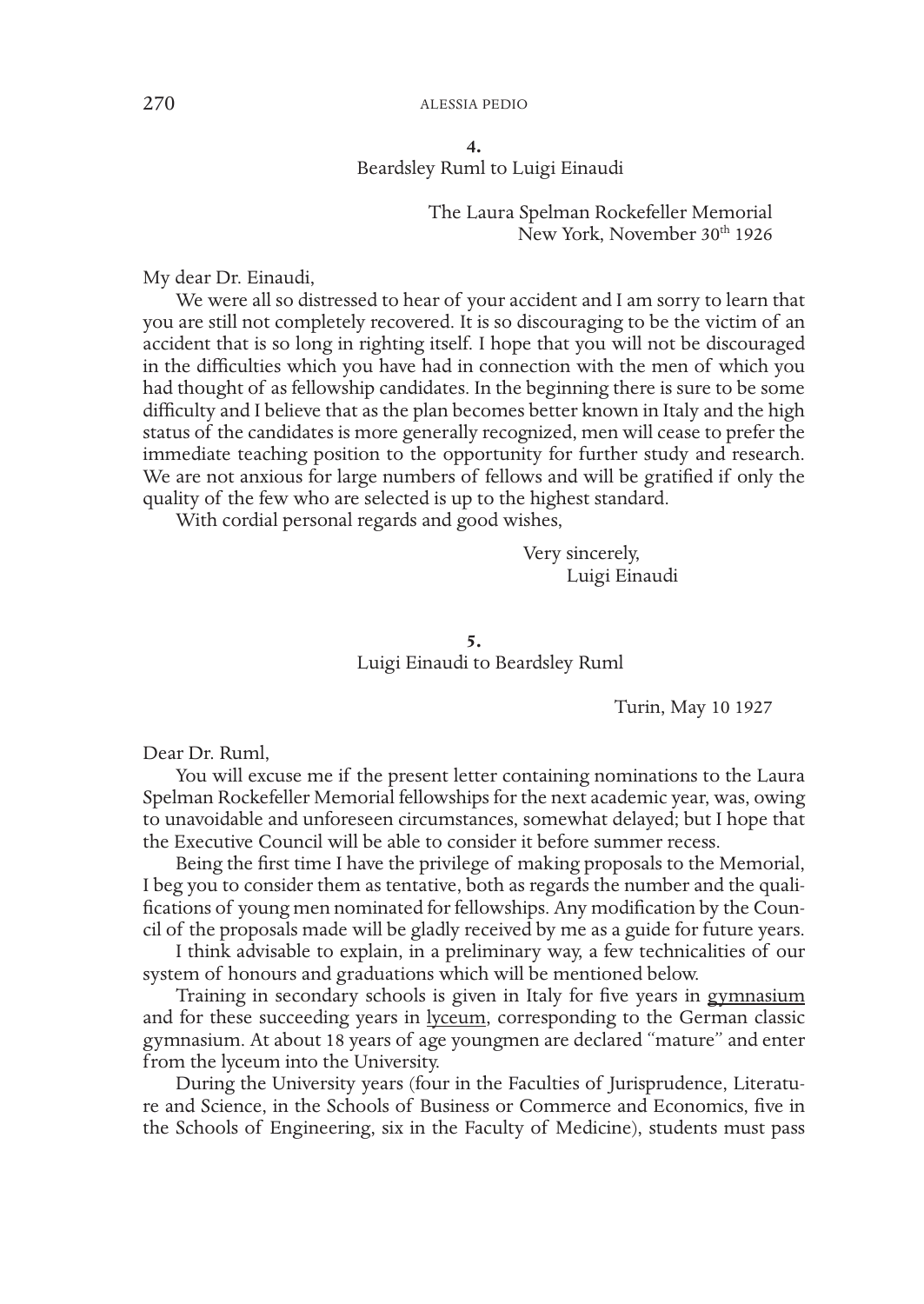special examinations, from 15 to 25 according to Faculties, on single courses. The maximum number of marks or points is 30 (I). In cases of special excellence, examinators can add cum laude. Examinations are oral.

At the end of the curriculum, after having passed all special examinations, students are admitted to the general examination for doctorship's degrees. The maximum number of marks or points here is 110, the examinators being in this case eleven. In cases of special excellence, examinators can add cum laude, and when they are of opinion that the written dissertation by the student to the Faculty is worth to be brought to the notice of scholars, they sometimes add also the mention "the dissertation is worth printing". As it is easy to imagine, these qualifications are not strictly comparable, as they depend from the variable severity or indulgence of Faculties in different Universities; and it happens not infrequently that a young man, however highly qualified from a special point of view is unable to obtain the maximum honours. But they are, within limits, a guide to a general appreciation.

After graduation, youngmen, aiming to enter the academic career, sometimes, are appointed "assistants" to professors. But in the social sciences field, assistants are very few and practically limited to the Catholic and Commercial Universities of Milan, to the Political Sciences Departments of Rome and Pavia and to a few Schools of Business. Also, young men can be appointed readers or substitutes to professors,or private docents; in this last case after a competitive eamination yearly held at Rome.

Private docents can hold special courses, open to, but not compulsory for students, in whatever University they may prefer, after agreement by the Faculty.

My proposal is that the Memorial shall consider the advisability of appointing all or some of six youngmen, whom, after a rigorous selection amongst candidates, I fell able to consider worth of the distinction. […]

From the point of view of the English language certification, the order of merit should be changed thus:

- 1. Mario Einaudi
- 2. Angelo Martinenghi
- 3. Luigi De Simone, Pietro Rota-Sperti
- 5. Alessandro Gatti
- 6. Attilio Da Empoli

My son could leave Italy straight for the States, because he speaks English easily; and the same could almost be said for signor Martinenghi. For both, however, I would suggest that a stay in London for October and part or the whole of November, would be useful so as to follow courses at the London School of Economics and become thoroughly conversant with hearing lectures and participate to students debates. To my son a short preliminary stay in London would also be useful to the completion of his paper on Burke.

To all other candidates the full three months training from September  $1<sup>st</sup>$  to November's end at the London School would be more or less necessary and in all cases very useful. Signor Da Empoli is more a beginner; but he is undergoing at present strenuous preliminary exercise-work at home and I fully trust that the London training will complete his knowledge of English language.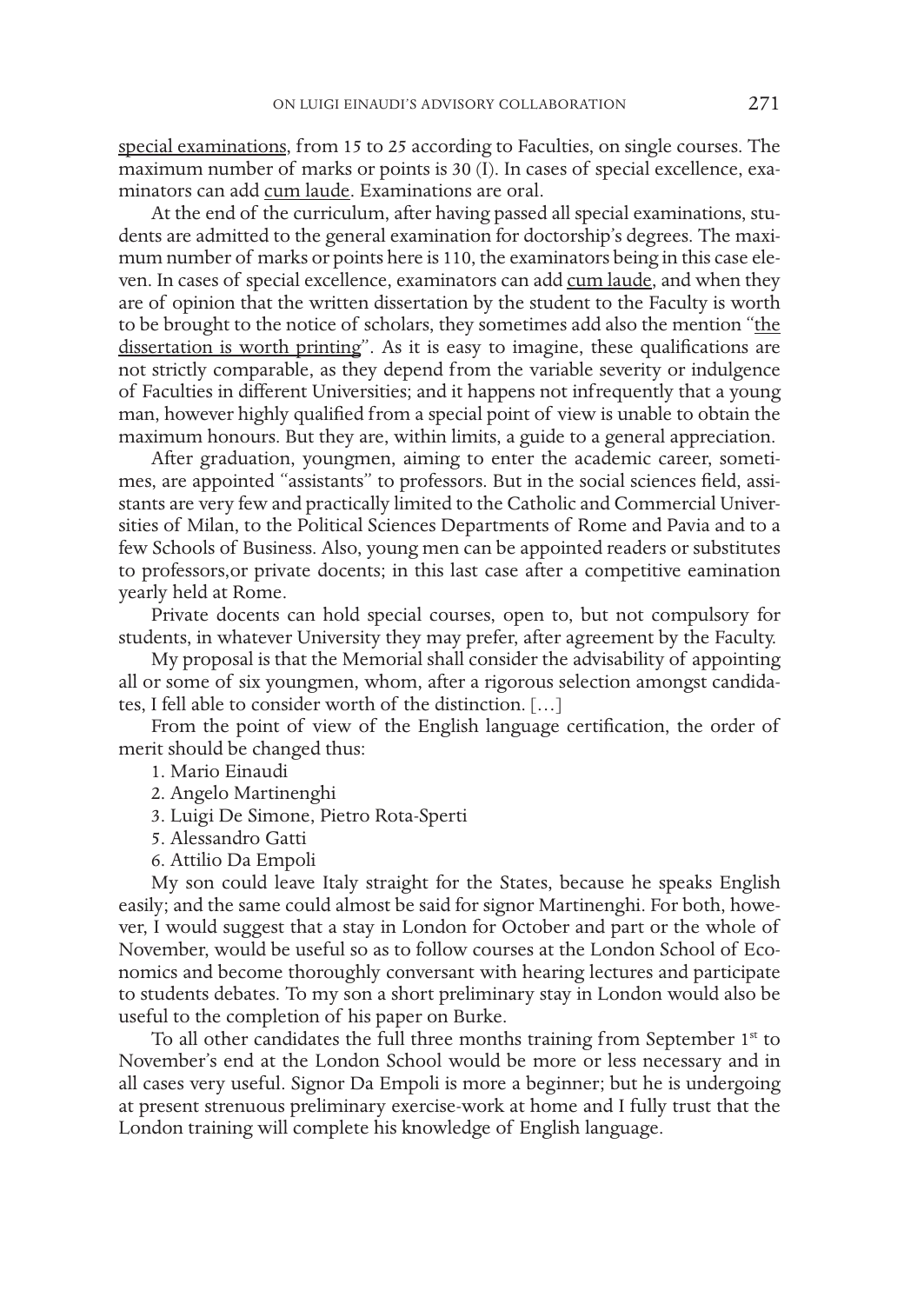Expressions of wishes as to place and subjects of study are, of course, wholly indicative and all fellows, if appointed, will be only too glad to follow the advice of the Memorial's officers and of their professors. I don't think that regular registration in Universities is primarily to be considered advisable. Independent research, with University professor's advice, should be the aim.

I have endeavored not to select my candidates from only one region: two (signori Einaudi and Gatti) were born in Piedmont; two (signori Rota-Sperti and Martinenghi) in Lombardy; and two (signori De Simone and Da Empoli) in the South of Italy. The aim was that the benefit of intellectual intercourse between the United States and Italy promoted by the fellowship's plan could be, as far as possible, extended to youngmen representative of the different sections of our 41 millions population.

All candidates will be glad to resign the positions, if any, hitherto held; and I don't recommend that in fixing stipend accounts be taken of salaries lost.

I fell, however, my duty to explain the special situation of dr Alessandro Gatti. He is the only married man, among the six candidates. He is well aware that bringing to America wife and baby would be an handicap to his researches and he has told me that he is prepared to leave them at home. I suppose that his wife has a small personal income and that she will retire herself to her mother's home during her husband's absence. This determination does honor dr Gatti and is an additional evidence of his enthusiasm for scientific research. I fear, however, that he may be tempted – perhaps with damage to his tranquillity of mind – to save something out of his stipend as fellow, so as to be able to send an aid to family at home. Therefore, while not making a formal recommendation, I think that it would be advisable to consider, whether, taking account of the loss of income, greater than in other cases, and of family conditions, an increase of stipend should be granted to him. An additional sum of 600 dollars a year would be amply sufficient to put dr Gatti and his family's mind quite at ease.

Examinations and honors certificates by Universities authorities are annexed, with translation. Also medical certificates, with translation, photographs, and personal history records. Letters of recommendation are also annexed in original. Owing to stress of time, I was unable to translate them fully, but I have marked the essential passages, which I have reproduced in the present letter between inverted commas. Statements of candidates plan of work were discussed in personal interview with me and a summary notice of them is included in the personal history record. Owing to unforseen delay, dectorship's certificate of signor Martinenghi will be sent May 13.

Hoping that the present letter has not run to undue length, I am with kindest regards,

> very sincerely yours Luigi Einaudi

(I) Sometimes the maximum can be 40 or 50 when the number of examinators if 4 or 5 instead of the regular 3. In these cases the certificates mention the fact, by saying that marks or points, were, for instance, 30 or 35 on 40.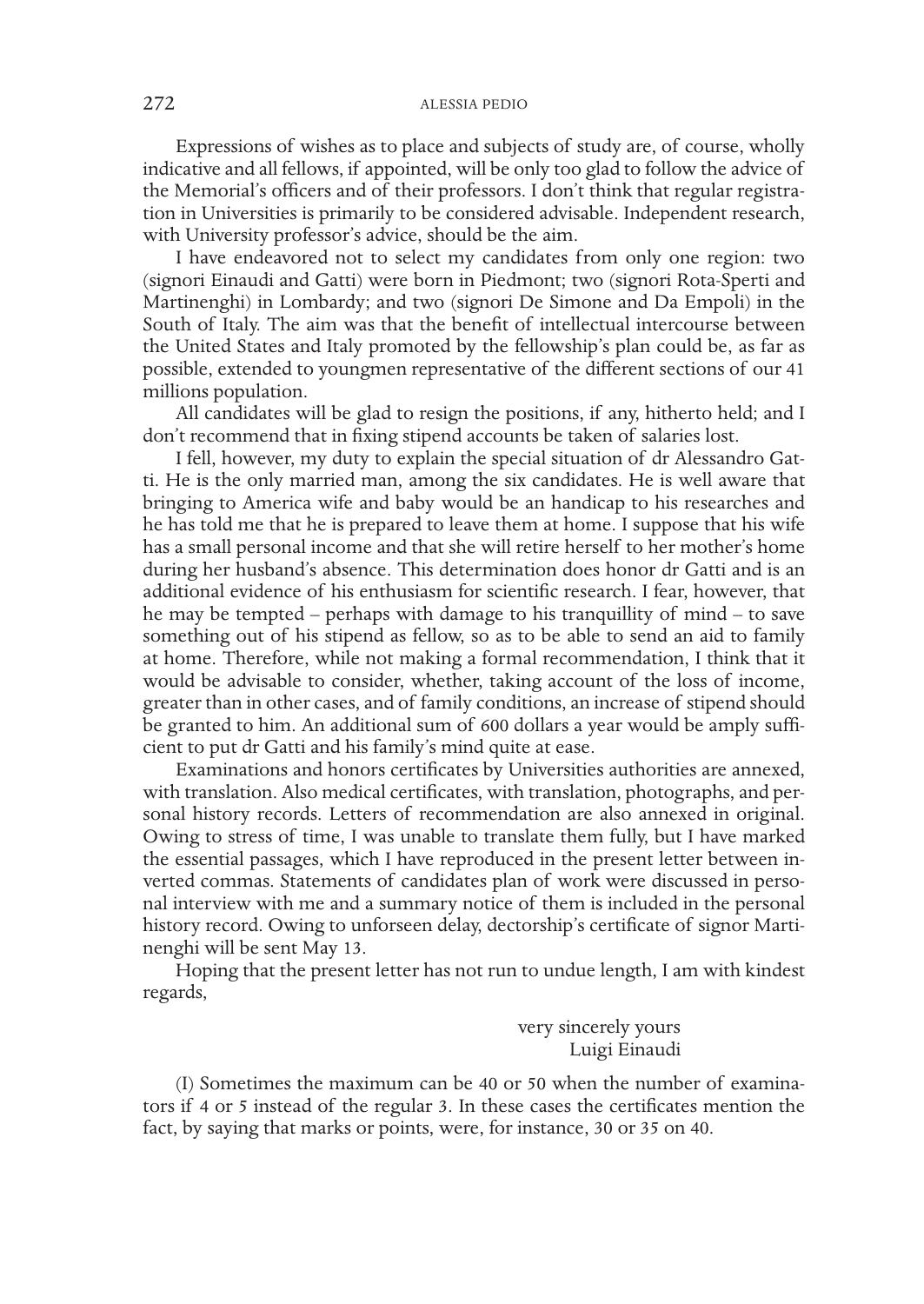**6.**

Luigi Einaudi to Beardsley Ruml

Turin, February 14, 1928 60 via Lamarmora

Dear Dr. Ruml,

In accordance with a view about which there was a general consensus at the end of the Paris meeting of the European representatives of the Memorial, I have not sent a special memorandum on the results of the said meeting. The protocol which was approved by all the representatives, embodies the conclusions of what was a very helpful opportunity of exchanging views.

On the question of the distinction between married and unmarried men, about which general agreement was not reached, I think, however, useful to explain my personal opinion:

- that fellowships should be granted to married men only in very exceptional cases, when the representative is satisfied that the married status will not impair the usefulness of the fellowship;
- that, in these exceptional cases, the representative should limit himself to state conditions of family, of personal income, as far as known to him; the amount of stipend to be fixed by the Memorial so as to observe, as far as possible, the rule of equal treatment for fellows of different nations;
- that no increase of stipend should be granted to fellows marrying after application for fellowship. Perhaps an item could be introduced in the personal history record such as:

"What are your prospects about marriage until the end of the "fellowship's period?" or, if such a formal query is considered inadvisable, the representative should be instructed to make confidential inquiry about it.

Another point on which I desire to draw your attention is the participation of the Mediterranean countries to the Fellowship's plan. No doubt, the Northern and Central Europe contributions to the development of social sciences is preponderating. But I am under the impression that there are social problems of first rate magnitude also in the Southern countries, whose study would be promoted by the coming into contact of young men from these countries with the United States and with Central and Northern Europe. The absence of Spain from the plan seems to be the point worthy of study. Spain has made in recent years astonishing progress in industry commerce and agriculture. As far as I am able to judge from the perusal of the Revista Nacional de Economia of Madrid, social problems and new economics theories are keanly discussed in Spain. I had the opportunity of making the acquaintance of some of the young men who study in Italy in the Spanish College of the University of Bologna, and one of them was a promising man in the economic field. Spain still exercises a powerful intellectual influence on Central and South America and is therefore of interest to the United States.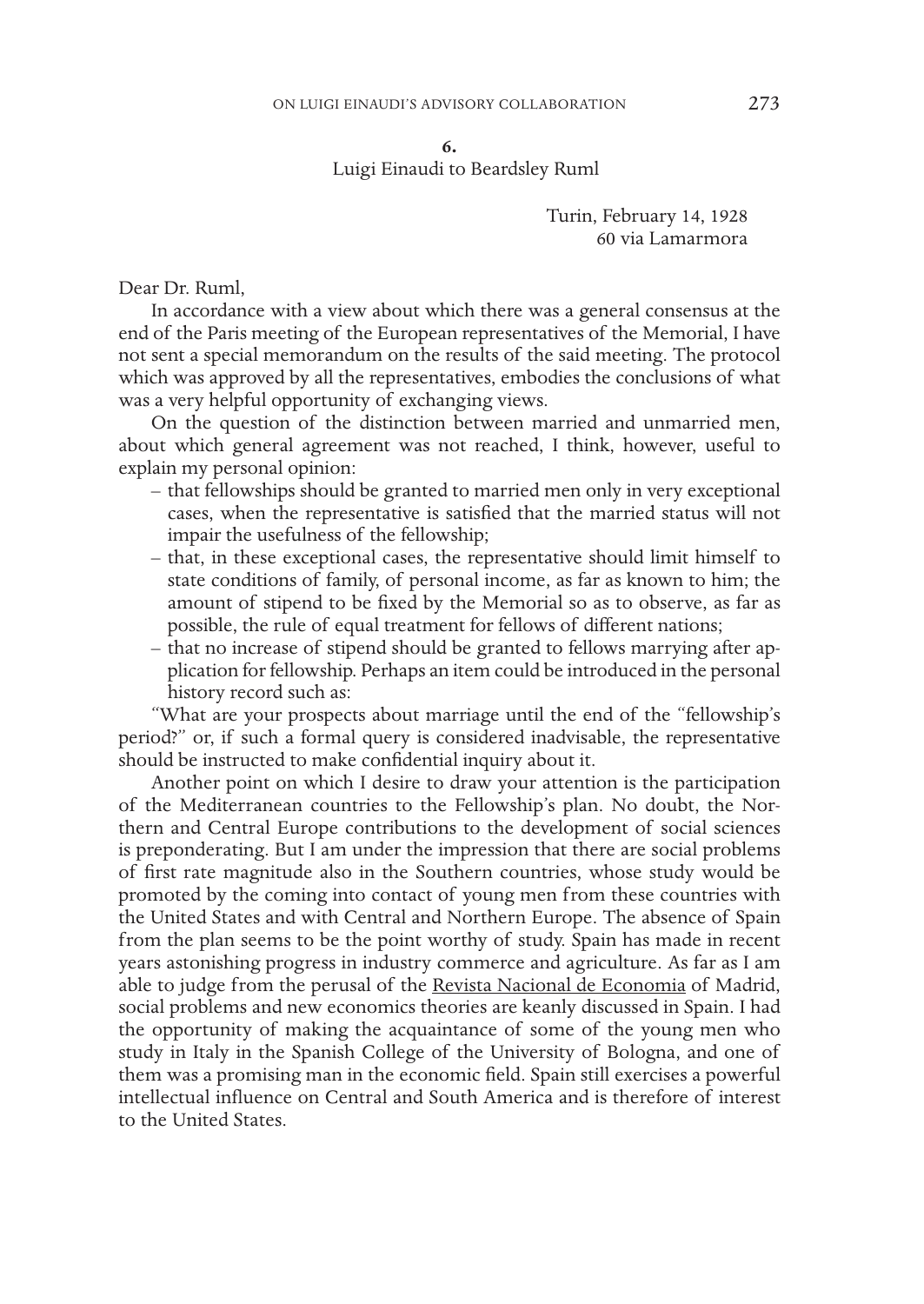Of course these impressions are not a sufficient basis for extending the fellowship plan to Spain. They suggest however, that perhaps the matter is worth studying. Believe me

> yours sincerely Luigi Einaudi

**7.** Luigi Einaudi to Beardsley Ruml

> The Laura Spelman Rockefeller Memorial New York, 21 December, 1928

Dear Dr Einaudi:

If present plans are carried through – and there is every reason to believe they twill be – the program in the social sciences, which the Memorial has been fostering for the past five or six years, will be transferred on January 3, 1929, to the Rockefeller Foundation, by merger of the Memorial with the Foundation. The system of fellowships in the social sciences will be moved with the remainder of the social science program.

The shift will be made with virtually no changes in the existing administrative procedures. The present representatives will be reappointed as Fellowship Advisors in the Social Sciences for the Rockefeller Foundation. The duties of the Fellowship Advisors will be for the present identical with those performed by the Memorial's representatives. In brief, from the point of view of the fellowship system, the contemplated reorganization involves changes which in no wise effect the procedure with which the Memoria1 representatives have been familiar. Formal notification of reappointment will doubtless be sent forward as soon as definitive action has been taken by the appropriate Foundation authorities. Mr. Day, who has been appointed Director for the social sciences in the Foundation, will continue to have general charge of the fellowship program in this field. Any questions you may wish to raise about the new arrangements consequently may be addressed to him. With best wishes for the New Year,

> Sincerely yours, Beardsley Ruml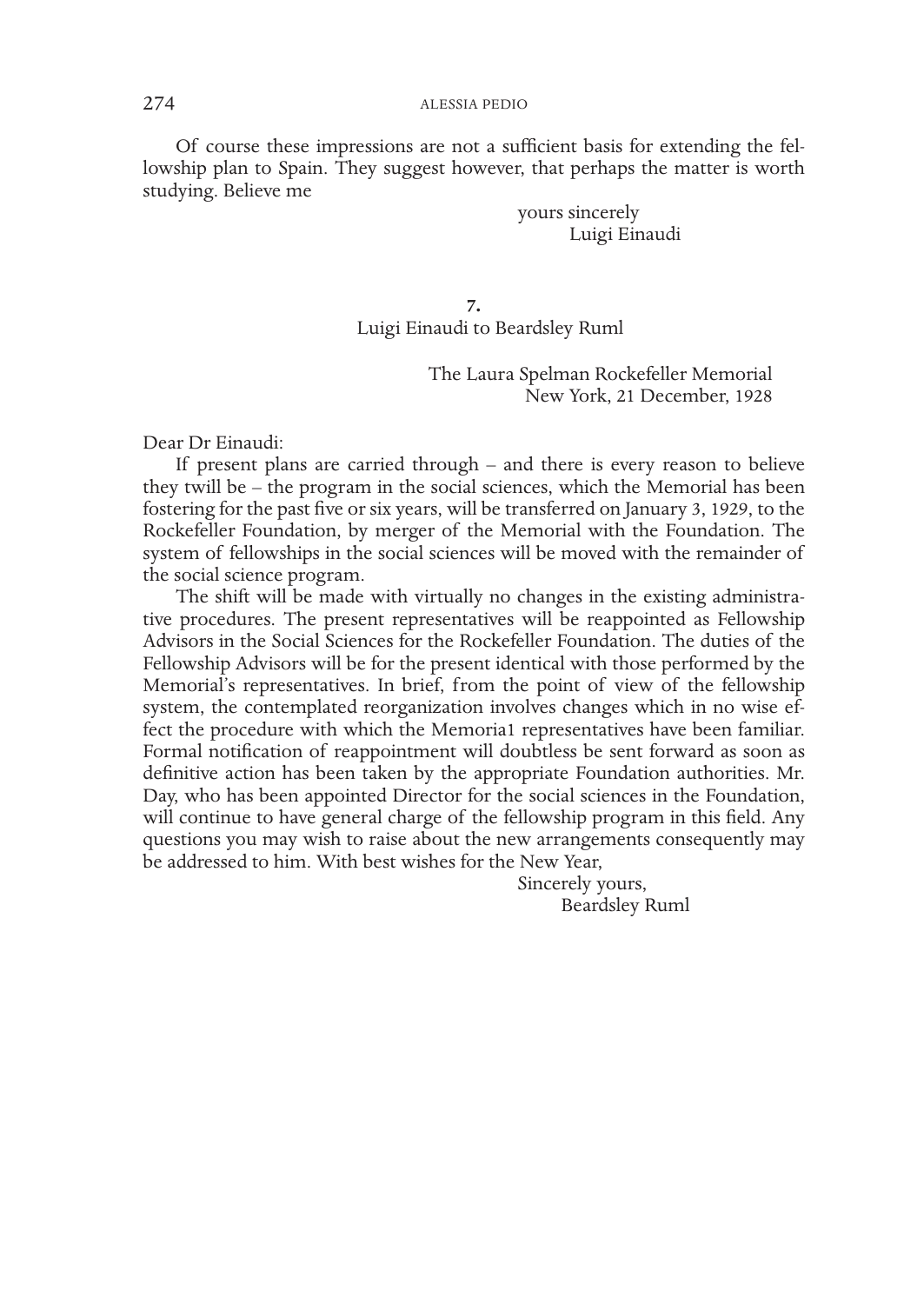# Lawrence K. Frank

**8.**

Luigi Einaudi to Lawrence K. Frank<sup>3</sup>

Turin, November 12th, 1926

Dear Mr. Frank,

I enclose a copy of the letter, which I send today to Dr. Ruml.

May I add two questions:

First, as I see in the instructions that proposals for fellowships can be sent at any time, and as, for the reason given, it was not possible to make a nomination for the first term of the academic year, what would be the latest date at which nominations for the second term could be considered?

Secondly, I fell strongly that a young man with an initial knowledge of english (through reading and a little speaking) can in a few weeks be able to profit from lectures and classes in your universities. For instance, if he could find hospitality in the International House of New York City daily intercourse with other young english speaking men would make him shortly conversant with your language; and in the meantime he could very well utilize time in library rooms and seminars. It seems to me that the London arrangement is the best as a preface to the first term; but if any fellow will be appointed in march, a plan for giving him from one to two months training in America seems worthy to be considered.

Believe me, dear Mr. Frank,

Yours sincerely Luigi Einaudi

**9.** Lawrence K. Frank to Luigi Einaudi

> The Laura Spelman Rockefeller Memorial New York, November 27<sup>th</sup>, 1926

My dear Professor Einaudi:

I am hastening to answer your letter of November 12th in regard to the Fellowships.

The second term at the universities begins January first for those on the quarter system and February first for those on the semester basis. Since it takes about ten days to two weeks after receipt of a nomination to obtain action from our

<sup>3</sup> All the letters number 9-12 are stored in: TFL, *Correspondence. 2*, f. Lawrence K. Frank.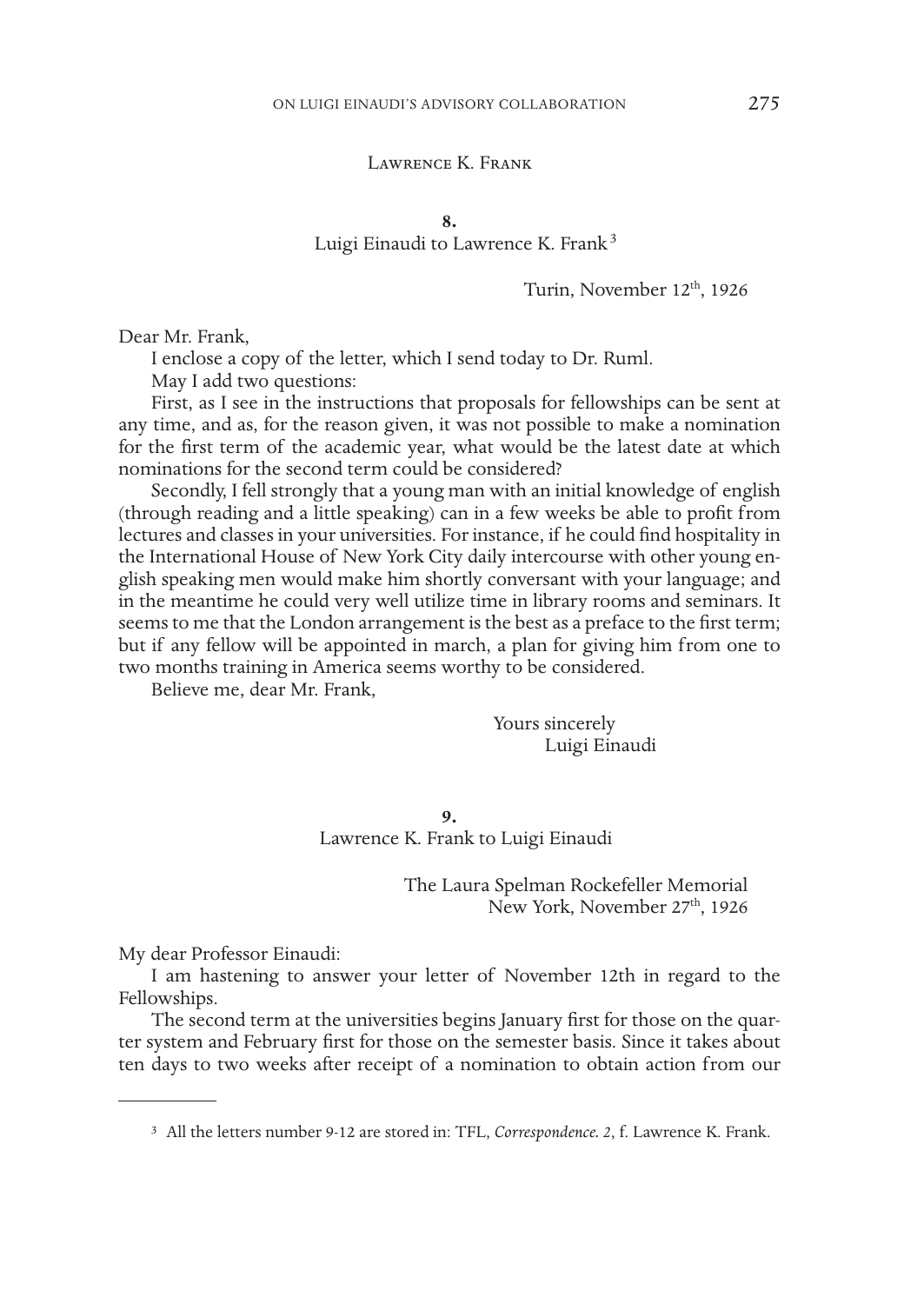Executive Committee you should allow about three weeks for the nomination to be passed upon and then add the necessary time for the candidate to reach the place of study.

The instruction in English in London is not compulsory but is advisable for any Fellows who may need practice. So far as I know, the courses in English at the London School are available only in the fall, but I will ask Mrs. Mair to write you if any other time is available. We have made no plans for instruction in English in this country and I am not sure whether we can find facilities for that purpose equal to those provided in Landon. Consequently, I would suggest that Fellows defer their coming to the United States until they have a fairly good acquaintance with the English spoken language.

In regard to the difficulty about finding desirable candidates for the Fellowships because of the number of academic positions now being created, may I suggest the possibility that you discuss with these schools the question of their selecting men for their faculties, a year or two in advance, with the idea of having these prospective teachers spend a year of study here or elsewhere as a means of rounding out their professional training for those positions. This should be of interest to the educational institutions, since it would help them to develop their faculties by giving these young members a wider professional experience. In this way, the Fellowship plan could be directly related to the building up of the educational institutions in Italy which would insure cooperation by the various institutions in the selection of the promising young social scientists of the future.

> Sincerely yours, Lawrence K. Frank

**10.** Lawrence K. Frank to Luigi Einaudi

> The Laura Spelman Rockefeller Memorial New York, May 27<sup>th</sup> 1927

My Dear Professor Einaudi:

After your rather pessimistic forecast about the possibility of finding fellowship candidates your nomination of six candidates is very interesting indeed. I presume that you have tapped an accumulated demand for foreign study and that in succeeding years the numbers will be somewhat smaller. I think probably we should be inclined to suggest that for future years six Fellows, all for study in the United States, would not be in proportion to the numbers coming from other countries, although you might find it desirable to nominate as many as six if two or more were to go to other European countries for study.

May I comment specifically upon the individual candidates, and say, that we had no difficulty in considering Dr. Gatti since in this country, as you know, psychology is considered one of the social sciences, although it does have close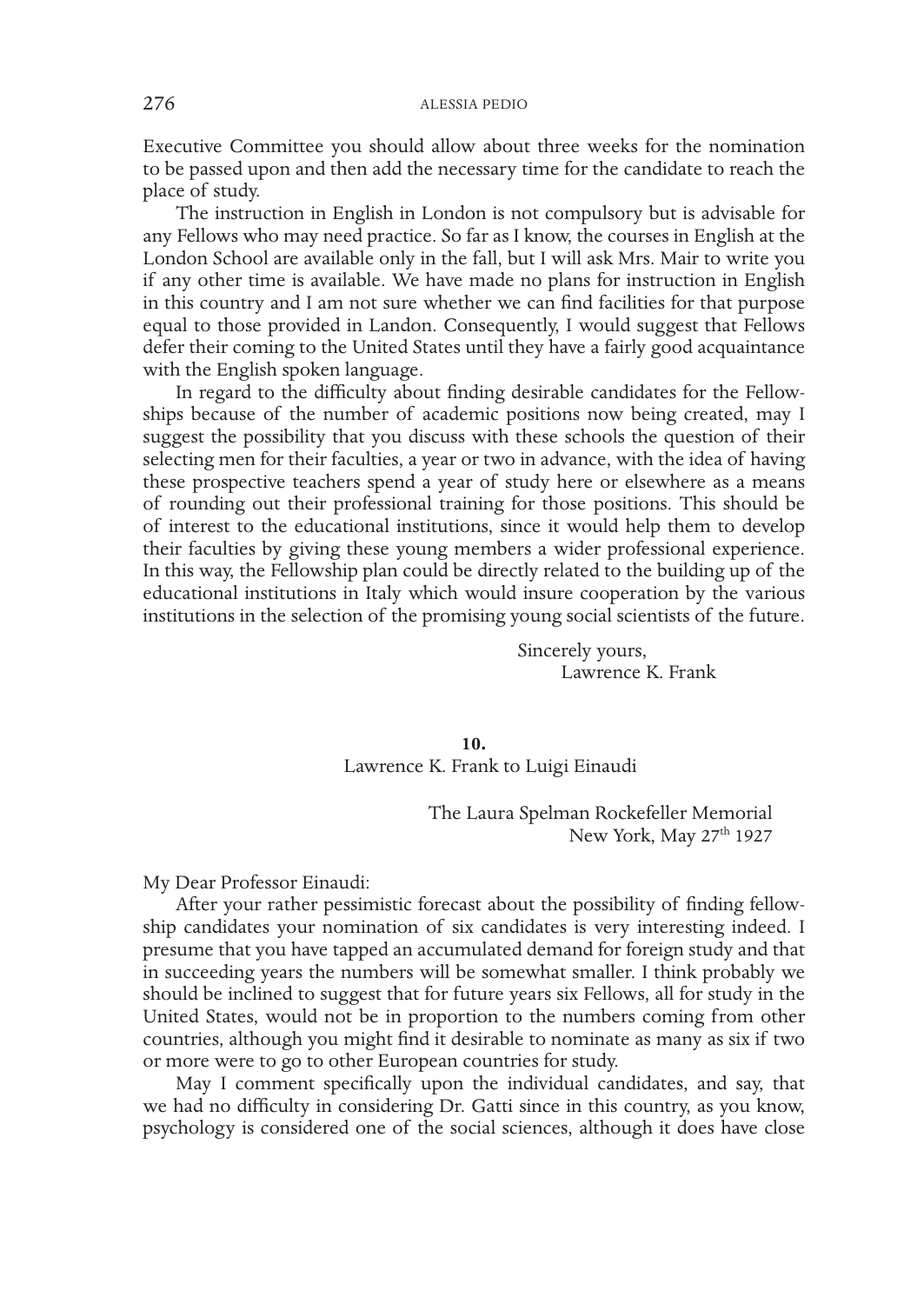affiliations with the natural science group. It would be well for Dr. Gatti while in London to get acquainted with the National Institute of Industrial Psychology and the English and American literature on this subject. Undoubtedly the work at Harvard will prove of great interest to him but I do not think he will find it desirable to commit himself to Clark University, since Dr. Hunter, of whom he speaks, is interested in animal psychology.

Dr. Rota-Sperti, Dr. de Simone, Dr. da Empoli, and Dr. Martinenghi are all in the field of economics and we shall be very much interested to see how they like the American economists and their methods. Incidentally, I should mention that two or three Fellows who have been in this country during the past year are hoping to go to Italy next year or the year after to gain a closer acquaintance with the Italian schools, particularly those concerned with mathematical analyses of economic data.

While the suggested places of study for these Fellows are quite appropriate, I would again repeat my statement about the desirability of not making any commitments before the Fellows actually arrive here since some of the specific individuals whom you mention may not be in residence at their universities when the Fellows arrive.

May I say that we quite understood and appreciated your feelings in regard to the nomination of your son, and in view of the fact that he comes with the endorsement of Professor Solari I think you, need not have any qualms in the matter.

Another matter I should like to speak of is this: I think your Italian Fellows should all be instructed to pursue a fairly definite policy about their discussion of the political, economic and social developments in Italy. Since they will be coming here fresh from home they will be importuned, I have no doubt, to give information and express opinions, and in this era of journalism and publicity, whatever they say might find its way into the public print to the embarrassment of the Fellows and of the Memorial, because as you know, the subject is a controversial one in this country and I should hate to see their status here compromised in any way by their utterances on what is after all a matter extraneous to their scientific interests. Naturally, I do not wish to suggest in any way that we wish to censor their speech or to impose complete silence upon them, but I do want to speak frankly of a possible danger, a prior knowledge of which may serve to guide them safely.

> Sincerely yours, Lawrence K. Frank

**11.** Luigi Einaudi to Lawrence K. Frank

Turin, June 18, 1927

My Dear Mr Frank,

May I thank the Memorial Executive Council, Dr Ruml and yourself for the ready acceptance of the nominations made by me in last May?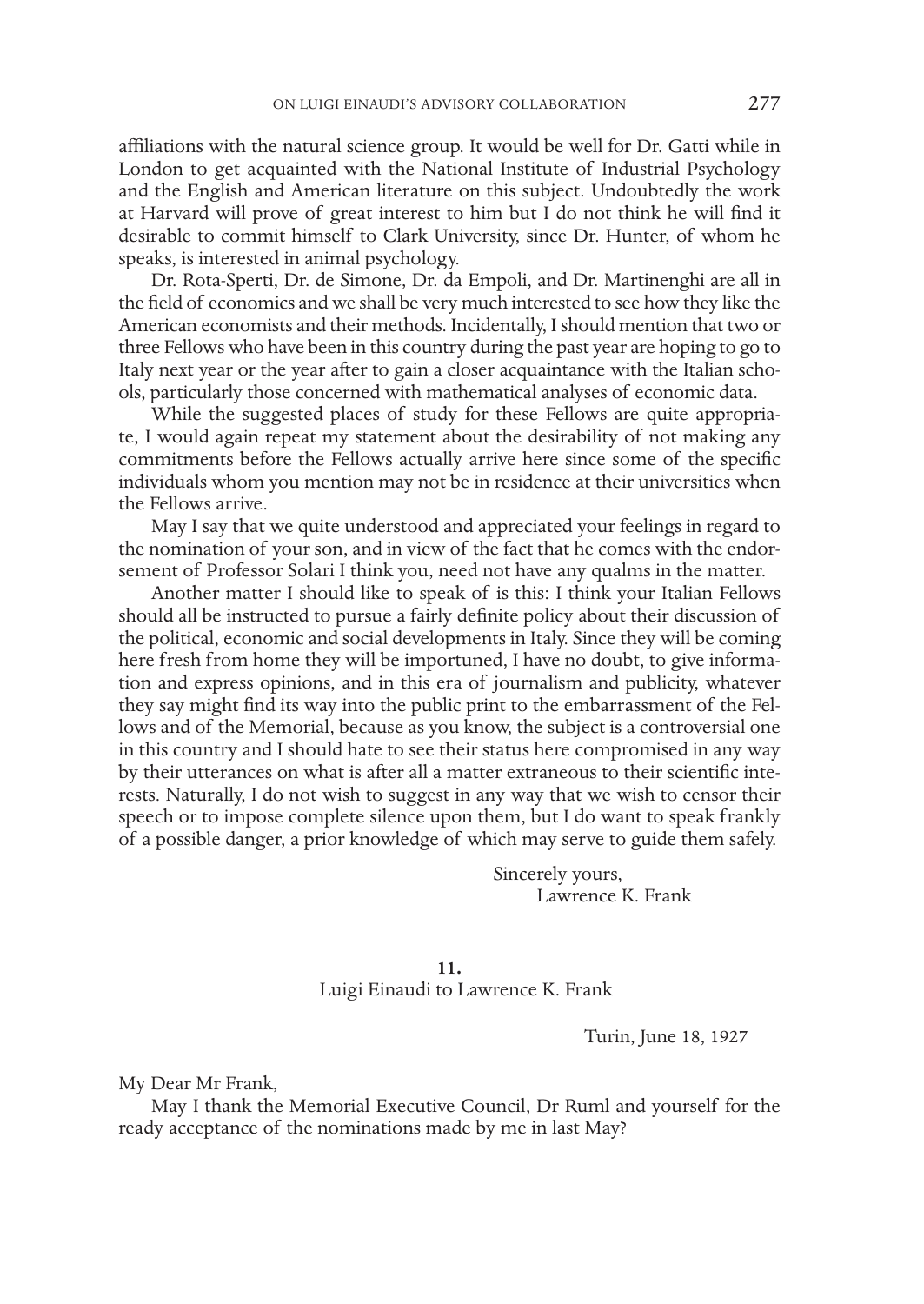My first forecasts were as you rightly remember, rather […] perhaps my attention was then […] to young men who had already […] who, being on the eve of gaining an academic positions, were not able to follow my […] about American Fellowships. As, however, after correspondence with colleagues and without any publicity, the Memorial Fellowships were better known, my difficulty became quite different, changing into the need of selection among too many applicants. Some of them would have been able to apply in previous years so that for the first time the number was somewhat swelled above the average. I feel therefore, that next years nominations will decrease in number.

I hope to receive shortly the official appointment letters, so that fellows may appIy at once for passports, a thing which usually in Italy requires some time.

I appreciate very much the observations you make on the opportunity of fellows keeping themselves as far as possible out of political controversies and of newspapermen. Suggestions on that line I had already done to all fellows, and I am sure that they will act on them,

I am glad to see that Memorial Fellows are coming to Italy, where they will be able to gather a good harvest in the scientific filed. May I advice them that from July to October academic life is slumbering and opportunities of meeting professors practically begin in October's last days?

I think you will be interested in reading copy of a letter which I have received from the Secretary of the Board of Education for Librarianship Chicago, Ill., and the reply I have sent her.

I have just received "The rise of American Civilization" by Charles and Mary Beard and I thank you very much for a gift which will be, no doubt, greatly appreciated also by my colleagues and students. I remember reading about a quarter of a century ago a short book by the same Charles Beard on Industrial Revolution; and I have no doubt that the present fruit of his maturer years will give me true enjoyment and material for thought.

With my best regards, I am,

very sincerely yours Luigi Einaudi

**12.** Luigi Einaudi to Lawrence K. Frank

> The Laura Spelman Rockefeller Memorial New York, July 15 1927

Professor Senator Luigi Einaudi 60 Via Lamarmora, Turin, Italy

Thank you for your letter with reference to the fact that the American Library Association has been writing to the Memorial Representatives in Europe requesting that they recommend librarians for appointment to Memorial Fellowships.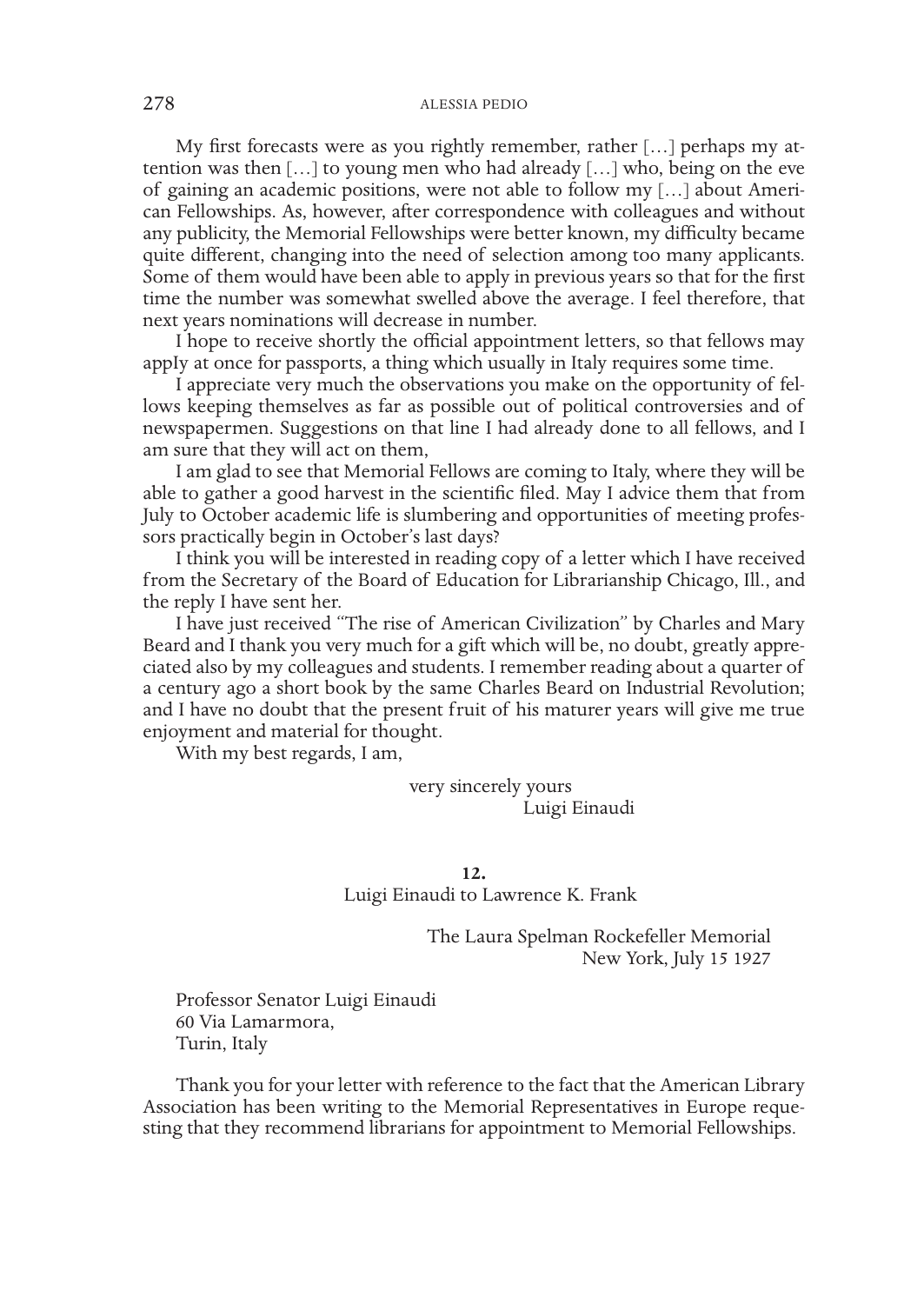Since the Memorial is not at present concerned with the development of libraries and is not prepared to extend the field of study for fellowship nominees I should like to anticipate any action you might be inclined to take in this matter and ask that you do not make such nominations.

In accordance with our present policies, nominations for fellowships should confined to those who will devote their time to the social sciences as outlined in the letter of instruction to representatives. From time to time it may be found desirable to include under the fellowship plan individuals who are primarily concerned with obtaining a broader professional acquaintance in some of the fields in which the Memorial is also interested, such as social service, the administration of social welfare, criminology, and child research and parent education. Such exceptions, however, are always to be in favor of specific individuals, who because of their connection with the activities in these fields will commend themselves as desirable candidates to come to this country to observe the organization and administration of these several fields of work.

> Sincerely yours, Lawrence K. Frank

Edmund E. Day

**13.** Edmund E. Day to Luigi Einaudi <sup>4</sup>

> The Laura Spelman Rockefeller Memorial New York, May 9 1928

My dear Professor Einaudi:

There are three or four points in the administration of the fellowships being held in Europe that I wish to comment on to the Representatives.

First, leave of absence from the authorized place of study. It has been the policy of the Memorial not to grant stipend to a Fellow while he is in his native country, except on the authorized trip home between a second and third year. Stipend for this visit is authorized for only three months. At any other time, when a Fellow leaves his place of study and returns to his own country, stipend is suspended from the day he leaves his place of study until the day he returns. Our only assurance that this policy will be observed is that the Fellow understands this procedure and that he can be relied upon to report such departures to the Memorial Representative in the country in which he is studying. However, the appointments are made for twelve consecutive months, or sometimes two consecutive

<sup>4</sup> TFL, *Correspondence. 2*, f. Edmund E. Day.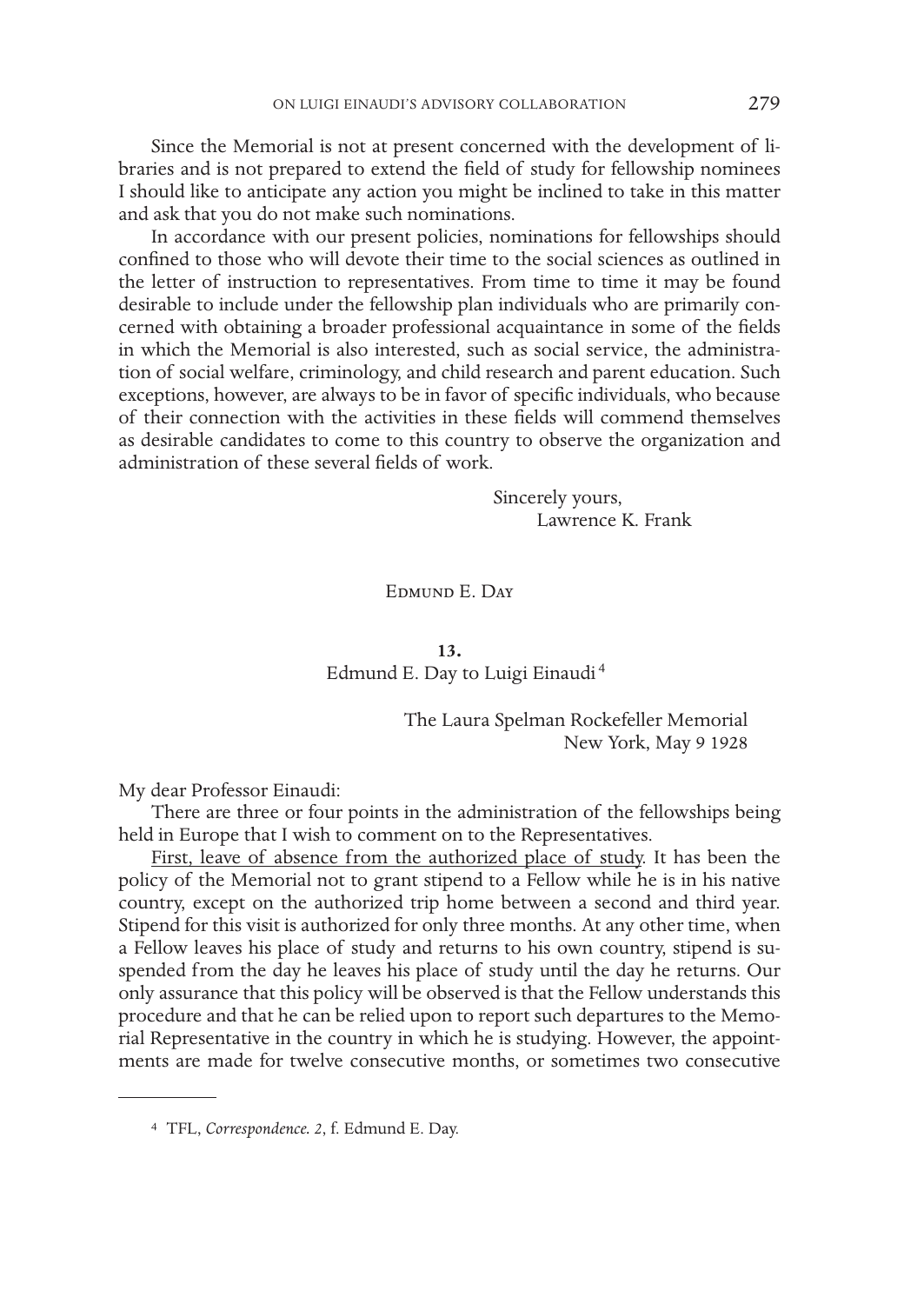twelve-month periods. Interruptions for visits back home should be discouraged. Exception is made, of course, in cases of illness or very urgent business. Even in these exceptional cases, the stipend is suspended. The departure and return of the Fellow should be communicated to the Receiving Representative. The terminating date of the fellowship is moved forward the number of days that the stipend is suspended. We would ask the Representatives kindly to make these points clear to their Fellows who are studying in Europe and to inform the Memorial of the exact dates of suspension and resumption or stipends.

Second, payment of tuition. Under the term tuition, we would include the charges for instruction directly connected with a Fellow's authorized program of study, and any fixed fees that have to be paid by all students registered at a university. At some American universities, there are registration fees, medical fees and even athletic fees that every student must pay regardless of the course he is following, graduate or undergraduate. The Memorial assumes these fixed charges. However, the Fellow must first pay the bill himself, then forward the receipt to the Representative in the country in which he is studying. The Representative should indicate on the receipt whether the bill, in whole or in part, should be paid by the Memorial, and forward the receipt to the New York office. The Fellow will then be reimbursed by a draft drawn in his name.

Third, extension of fellowships to a third year. The Memorial thinks that on the whole, plans for research should be scaled to occupy at the most two years. Only in very exceptional cases does a third year seem warranted. The statement that a Fellow has been unable to finish his research in the allotted time would not be considered an adequate argument in favor of an extension.

Fourth, irregular appointments. It is the desire of the Memorial to conform as much as possible to the needs of individual candidates proposed by the Representatives. However, some thought must be given to the difficulties of administration created by irregular appointments. Stipends are now fairly well regulated. Communications between Representatives concerning Fellows going from one country to another have been systematized. Appointments for study in a country where the Memorial has no representative, however, should be carefully considered. A candidate proposed for study in these countries should be an exceptional person of mature judgment, one capable of pursuing independent research without supervision, and conscientious in the accomplishment of his set goal. He should also be well grounded in his subject and have considerable acquaintance with the conditions in his proposed place of study. Unless a candidate has these qualifications, the Memorial would not be inclined to appoint him a Fellow.

> Very sincerely yours, Edmund E. Day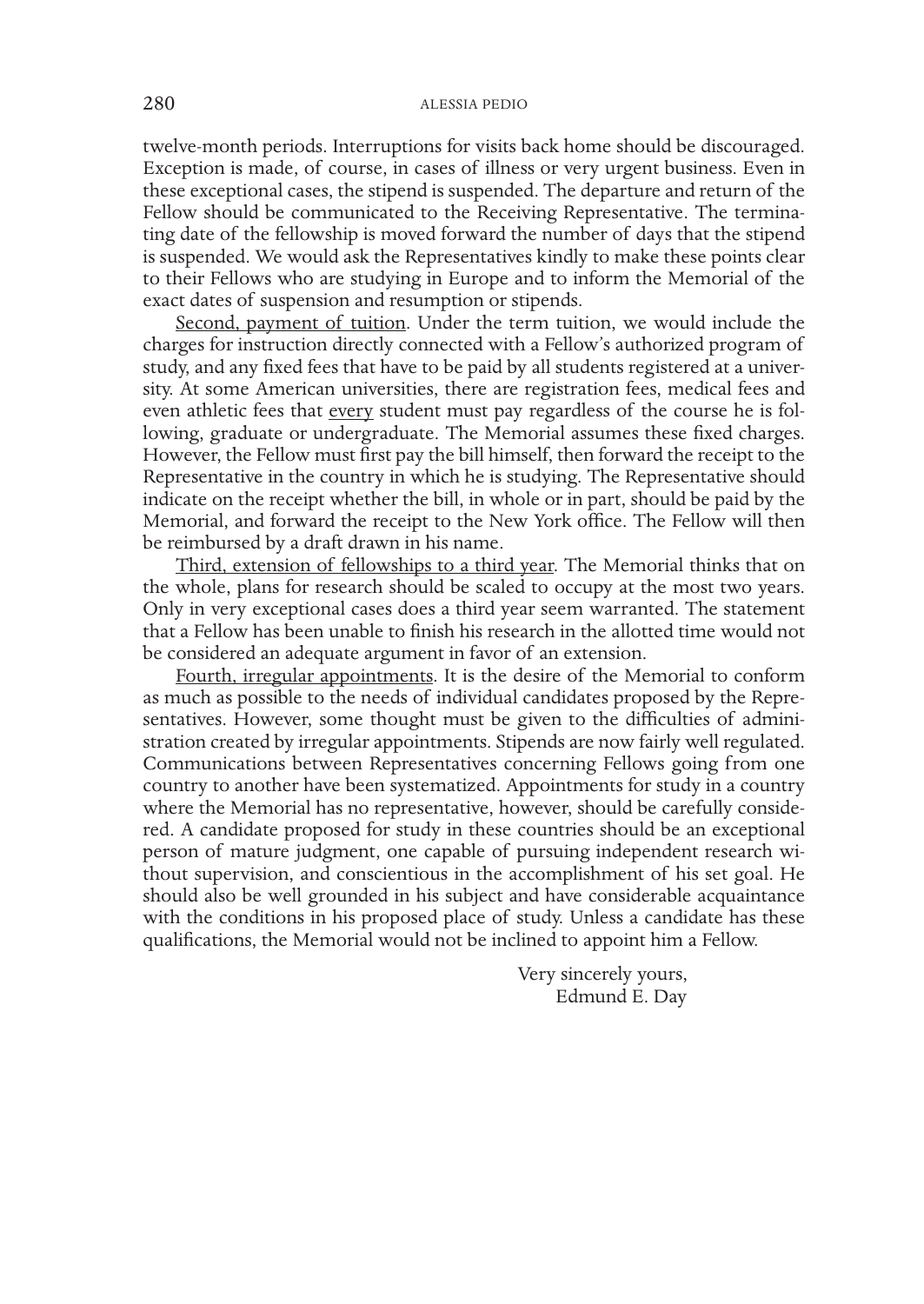# John Van Sickle

**14.**

# Luigi Einaudi to John Van Sickle<sup>5</sup>

### [Turin,] February 25, 1930

Dear Dr. Van Sickle,

Mrs Einaudi was very sensible to the kind letters which Mrs. Van. Sickle and you have written her; and we are both very happy indeed that yours recollection of Turin are so favourable. On my part I hope that the opportunity thus given me of meeting you personally will bring good results for the working of the fellowship plan. The necessity of a colloquial command of english language may cause come delay; but I conceer fully with you in thinking that the delay can be most usefully be utilised in the preparation for the research to be undertaken in the United States or other foreign countries.

The only suggestion which leaves me somewhat uneasy is the reduction, in a general way, of the fellowship period to 12 to 15 months. If it were a general rule, well; but I cannot see how such a special rule for Italian fellows could work as they would feel to be put on a comparatively inferior level, a feeling for many reasons to be avoided. The gist of the matter is in the selection of young man, whom I know that they will come back to take a position in Italy. This will surely be a most anxious and decisive point for me. The best way is perhaps not to change the case in its special merits. Under a separate cover I send you an essay on the international cooperation in taxation, published in French as a reprint from the Recueil des Cours de l'Académie de droit International. There is in the fifth and in the sixth chapters and especially in  $\S$  78 a few hints, which I have developed in the other essays which I was greatly pleased to give you as the only American scholar, who as studied the problem.

> Sincerely yours, Luigi Einaudi

# **15.**

Luigi Einaudi to John Van Sickle

Turin, May 15, 1930

Dear Dr. Van Sickle,

This year, in pursuance of the interview which we had in February past and the letters exchanged, my suggestions, as to nomination of new Italian Rockefel-

<sup>5</sup> All the letters number 14-19 are stored in: TFL, *Correspondence. 2*, f. John Van Sickle.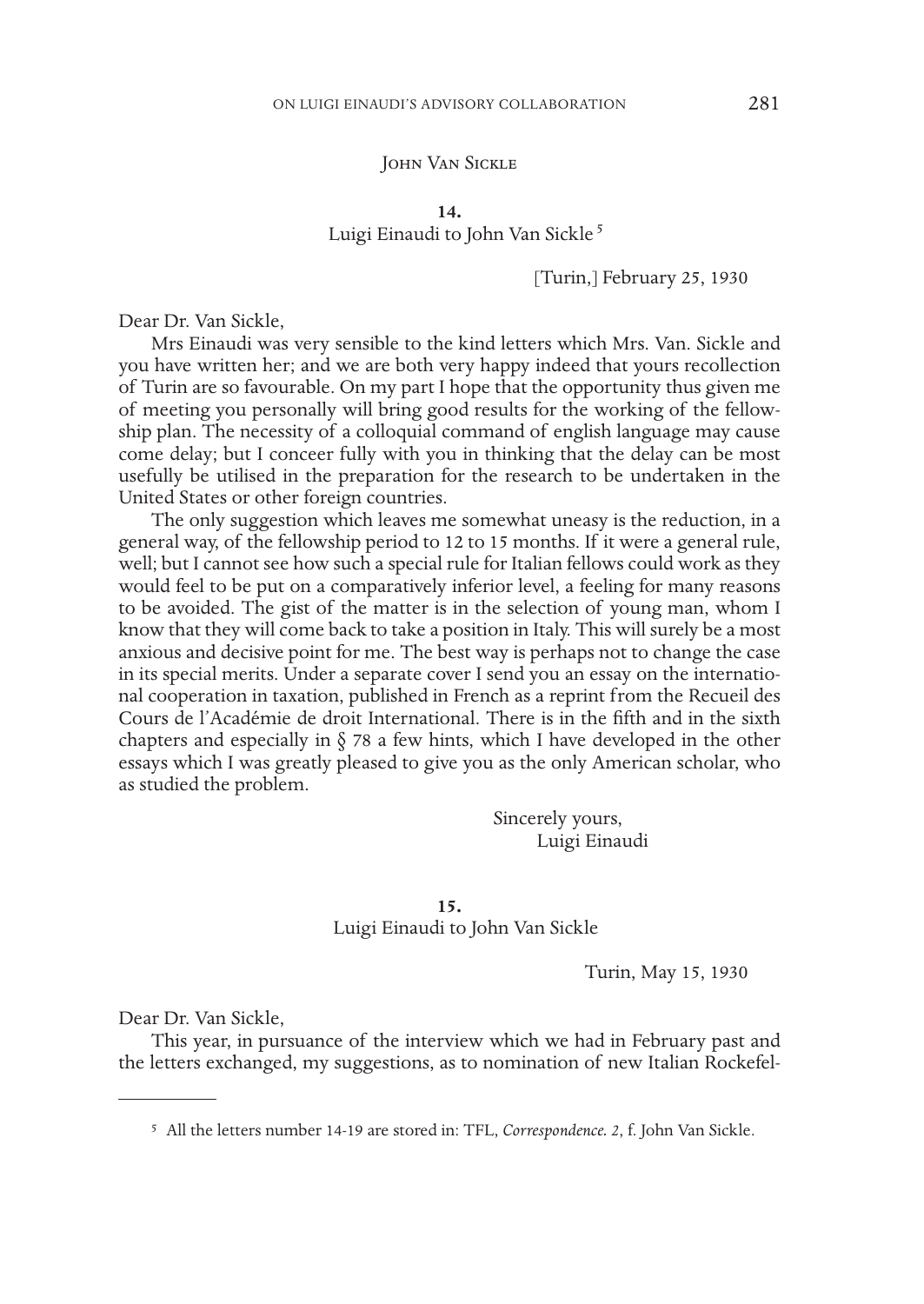ler fellows, are somewhat more limited in number. While I concur in the advisability of sending, men of greater maturity to stydy in the United States or in other European countries, I have encountered in that way some difficulties, which it is perhaps well to explain.

The situation of candidates as to age distribution seems to me to be in Italy the following:

- I) 21 to 23 years of age. The doctorship degree is usually obtained when 21 or 22. The risk of granting fellowship is too great, as the scientific interest in research may be fitful.
- II) 24 to 28 years of age. Frequently this is the best age, if the candidate has given proof that in the years immediately after doctorship he has continued scientific research, obtaining from entering into business or journalistic life or solicitor or barrister offices. Fellows incur the risk, in coming back home, of not obtaining immediately an academic position. Apart from transient circumstances, about which we had some talk, this risk is unavoidable. The average age of entering as associate professors (call them "extraordinary" or "not stable" professor) in Italian Universities has always been high. I do not think it was never very much less than 30 years. In the meantime, young scholars struggle on as best as they can: as chargé de cours, private docents, professors in secondary schools etc.
- III) 28 to 35 years of age. This would be the better period, because scholars may be deemed to have obtained a position and usually they are, not too tied by family duties. On the other hand, the young professor is very interested during these very years in remaining in Italy, because it is by entertaining personal relations, by keeping a careful watch on vacant places he may get a good university. Central and north of Italy Universities are more desirable then islands, southern or out-of-way cities. How, they told me, can we keep in touch with big professor if we go to America?
- IV) 33 to 40 or 45 years of age. Family ties, the growth of sedentary habits are sometimes here the obstacle. In some cases, this would otherwise be a very good age. Scholars have already a definitive position; and sometimes they would be enthusiastic about a period of research in foreign countries, without the worry of lectures, examinations. As we have not the American sabbatical year, a fellowship would be a desirable substitute to it, I have, however, abstained from making recommendation of such men, because I did not feel that they did enter into the scape of the Foundation; and also because the language difficulty would be at that age too great. I have, however, always in mind Professor Ottokar's case. His field of work wold be France, Belgium, HoIland and the North of Germany cities. He speaks fluently those languages and is a scholar of high standing. I told him that RockefelIer fellowship were not open to him; but, if you feel inclined to consider the matter, I may re-open his case. […]

Yours sincerely, Luigi Einaudi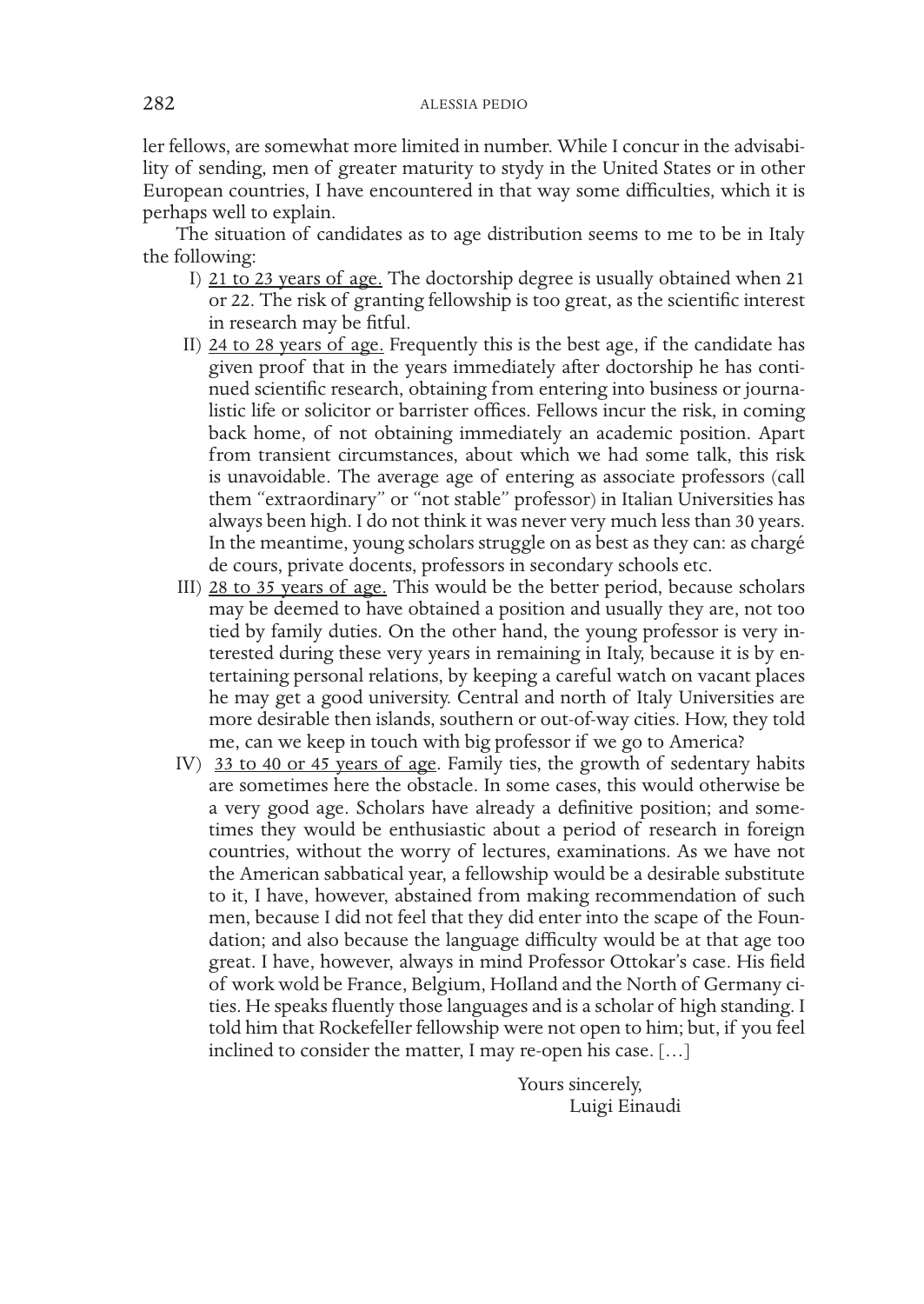**16.**

John Van Sickle to Luigi Einaudi

The Rockefeller Foundation [Paris,] May 23<sup>th</sup>, 1930

Dear Professor Einaudi:

I have your letter of May 15th with your two recommendations. They impress me very favorably and I shall submit them to the officers at the next meeting, which should be early next month.

I have read with interest your general remarks regarding age and the problem of selection. Perhaps I have slightly over-emphasized the importance of academic positions for returned Fellows. In general, this is our preference, but we do recognize that there are certain positions outside the academic fold to which ex-fellows may profitably go. In this category we might consider research positions in national banks or in public offices. Such cases should be regarded as exceptions, however. It is not quite clear to me why brilliant young men who have gone into business or journalism or barristers' offices would seem debarred from consideration. The important considerations in such cases would seem to be two: (1) Have the candidates maintained their scientific interest during this period as evidenced by publications in representative scientific journals; (2) To what positions would they return at the expiration of the fellowship. We have just passed some German candidates who have been for a number of years in such positions as the above and have brilliantly demonstrated their continuing interest in scientific problems. Finally, in view of the special situation in Italy, I think the officers here would be disposed to stretch the age limit slightly in favor of a candidate where all the evidence was satisfactory. Professor Ottocar's request has been considered very carefully here and in New York and it has been decided that it cannot be supported at the present time. We all hope that he may find some other means of carrying out his interesting researches.

I am returning the memorandum you sent us regarding Professor Ottocar.

Yours very sincerely, John Van Sickle

**17.** John Van Sickle to Luigi Einaudi

> The Rockefeller Foundation Paris, March 18, 1931.

Dear Dr. Einaudi:

I am requesting our librarian to send you the 1929 report of the Foundation: you should receive it in a few days. The 1930 report will not appear for some months yet.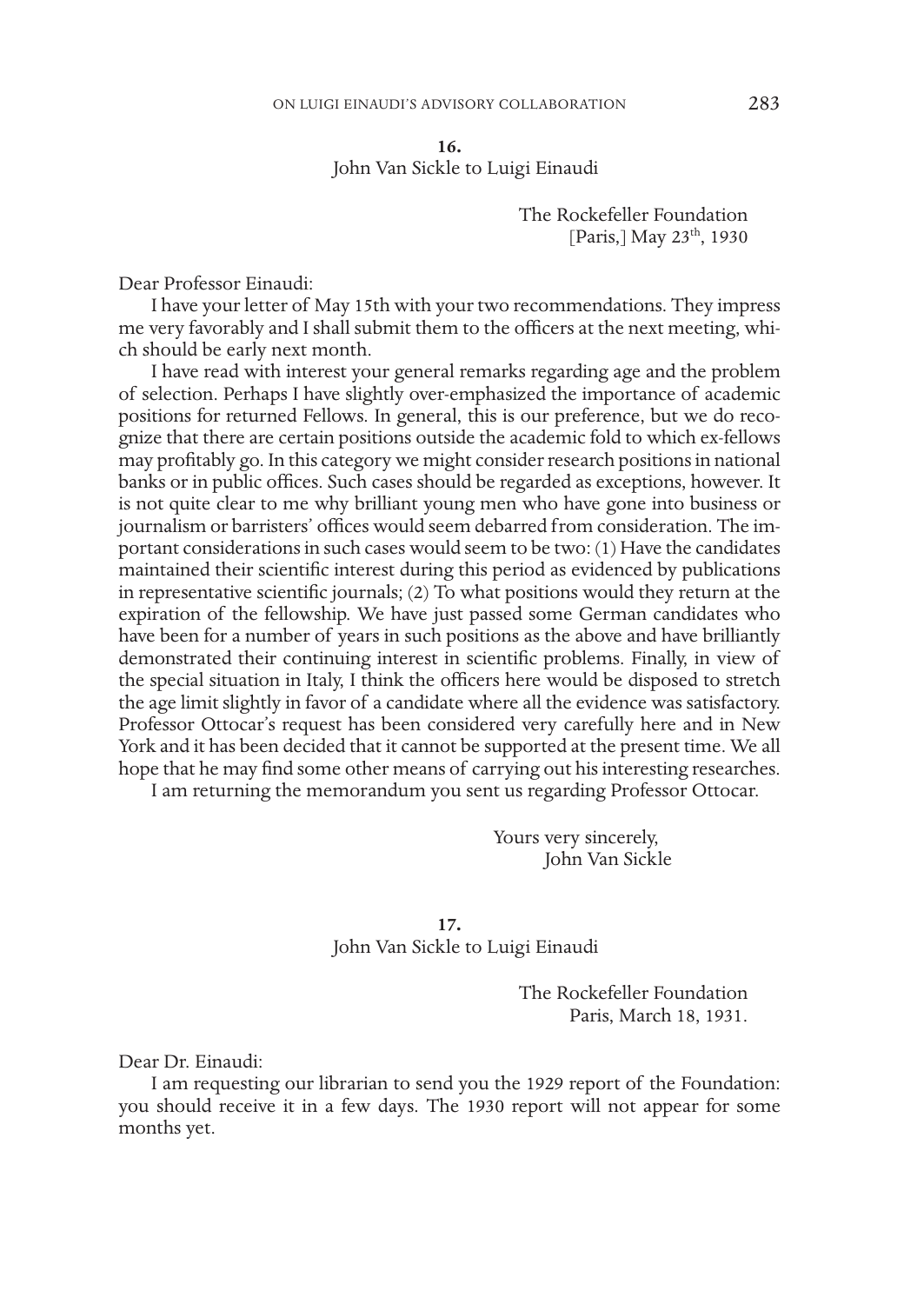## 284 ALESSIA PEDIO

You may be interested in an entry I have made in my diary covering the case of Dr. Leo Ferrero. Will you let me know if I have correctly reported our conversation?

"LF has done same good work in social psychology but JVS gets the impression that he is more of a littérateur than a serious scholar. However the information is inadequate. JVS thought that since LF wanted a fellowship for study in France, where he has been working for several years, this would be a good reason for refusing to recommend him. JVS drew E's attention to the proposed Yale seminar upon the impact of culture upon personality, and asked whether LF might not be a good candidate."

It may interest you to know that on the evening of the day of my pleasant luncheon with you and Mrs Einaudi, Mrs. Van Sickle went to the hospital where she presented us with a very fine boy. Both mother and son are doing excellently and will soon be at home where they hope to have the pleasure of entertaining you the next time you come to Paris.

> Yours sincerely, John Van Sickle

**18.** Luigi Einaudi to John Van Sickle

[Turin,] March 21, 1931

Dear Mr Van Sickle:

Your report of the conversation relating to the case of Dr Leo Ferrero is correct indeed. I wish only to add that while my impression is that at present there is in his writings more literature than scholarship, there are at the same time indexes that, as he is a young man, the existing scholarship's germs, can be made to fructify in due time.

As it is expedient that Mr Mario de Bernardi (via Amedeo Avogadro 16, Turin) should begin as soon as possible the procedure for obtaining his passports and as it is necessary to justify the reasons for studying in foreign countries, I shall be glad if you can send him the certificates of appointment to the fellowship (four copies as usual).

Mrs Einaudi joins me in presenting to Mrs Van Sickle and to you her best congratulations and wishes upon the birth of the son whom you desired so much. May I add that we hope to see both you and Mrs Van Sickle at our country house next autumn?

Your extremely kind hospitality in Paris and that of Mr Gunn and Mr Kittredge is remembered with great pleasure.

> Yours sincerely, Luigi Einaudi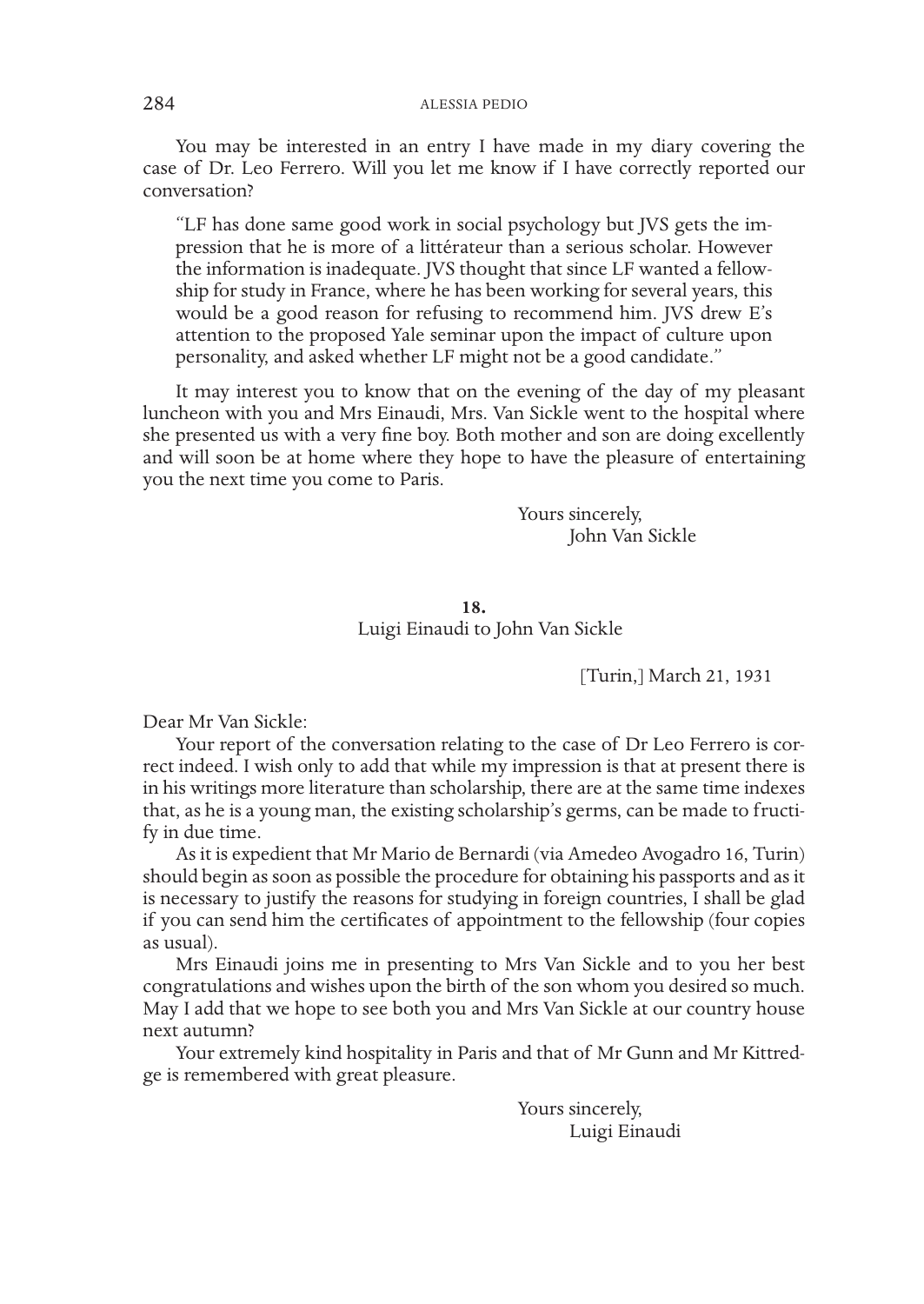**19.**

Luigi Einaudi to John Van Sickle

## [Turin,] September 24, 1932

Dear Mr Van Sickle:

Mr Kittredge writes me about the Foundation's present study and appraisal of the Fellowship program in order to determine its future policy in its regard, asking me to send you my impressions of its results as fas as Italy is concerned. I have gone through my Italian experience, and I think to be able to offer to you to following observations:

- all Fellows have gained from their study in the United States and in Europe the invaluable benefit of a not superficial outlook on university and social life of countries different from the native one;
- the prolonged connection with American and foreign European professors has given them a direct knowledge of methods of work very often different from the methods followed in their country of origin;
- on their coming back to Italy, in case of signori D'Entréves (apponted 1926- 1928), Einaudi (1927-29), Vanoni (1928-1930), Fubini (1929-1930), and Breglia (1929-1930), the Rockefeller Fellowship has been given by the public university commissions a marked consideration when they applied for the degrees of private-docentship in Italian universities (D'Entrèves, Einaudi, Fubini, Breglia), or for a position as chargé-de-cours (D'Entrèves, Vanoni, Fubini), which Congress or positions were granted to them;
- the same may be said for signor Martinenghi when he applied for a directive place in the research office firstly of the General Confederation of Industry and then of the great Pirelli Co., and for signor Gerbi when he was appointed director of the research office of the Banca Commerciale Italiana. No doubt signor Pagni, when coming back to Italy, will be able to start again on his work at the General Confederation of Industry with enhanced prospects of career owing to his field researches in the United States, made on these very topics (relations between employers and employees) in which he previously worked. May I add that the Rockefeller Fellowships plan has a great chance of being fruitful not only in the academic filed, but also in the intermediate territory midway science and business, to the effect of permeating business and administration also with a scientific background and with a knowledge of foreign problems and methods;
- signori Moratti, Travaglini, Ascoli and Da Empoli were already chargés de cours or private docents in some university, and signor De Maria already extraordinary professor, before sailing for the United States. The time spent over there shall certainly further their academic career;
- the reports which I have received from signori De Bernardi and Boccassino make me feel sure that their Fellowship time is fully utilized to the best effects;
- I regret to be unable to offer definitive conclusions about the work done by signori Gatti, De Simone and Rota Sperti. I know, however, that signor Rota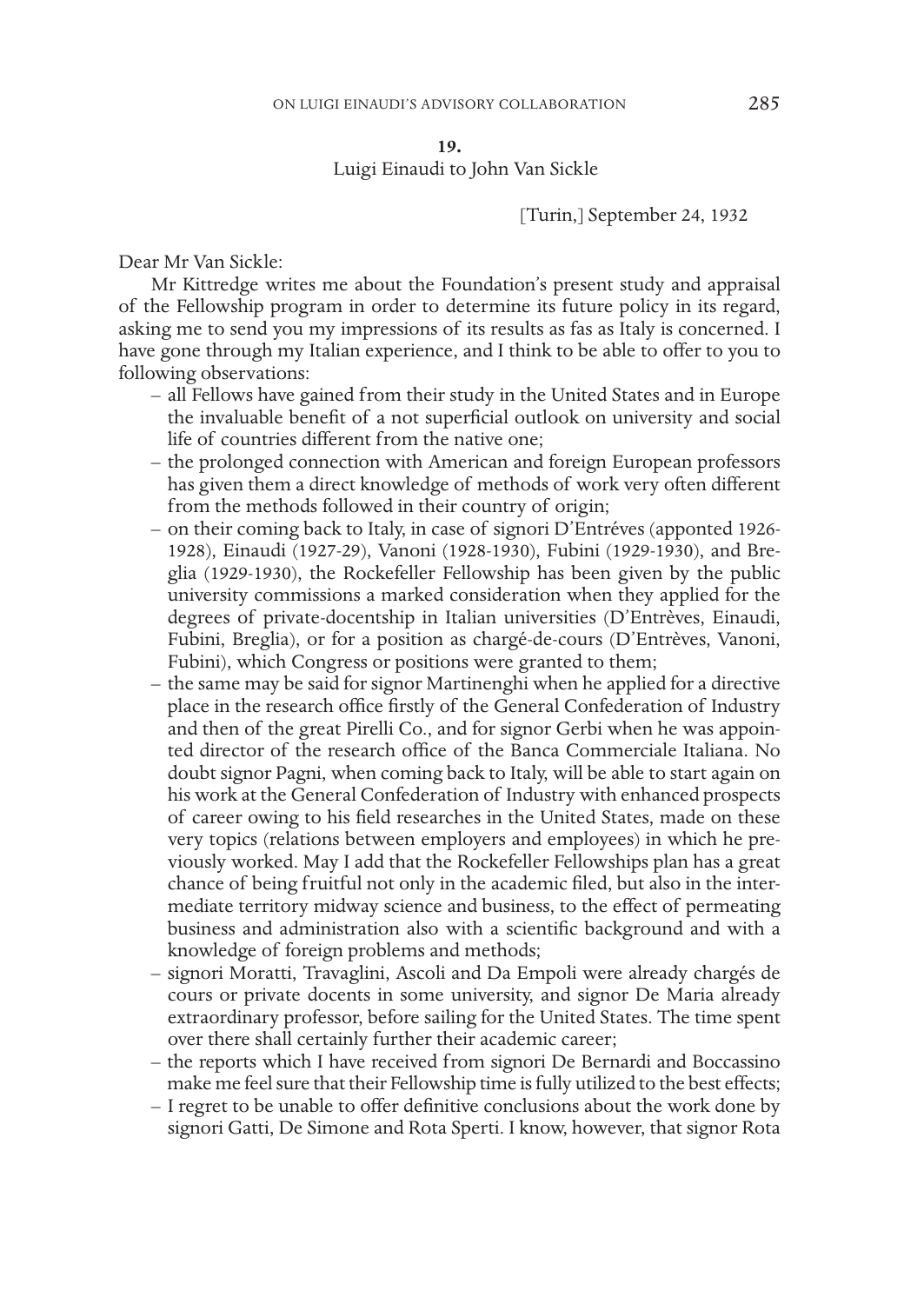Sperti, when working at the International Labor Office at Geneva, for the Ford enquiry on real wages, was highly appreciated by the officers in change of this special work;

– finally, I wish to add that perhaps the best characteristic of the Rockefeller Fellowships plan is its flexibility. No rule-of-thumb regulations, no public competitions with oral or written examinations, no fixed acquirement about degrees, printed publications and so on. It is difficult to tell the result of regulations. In the Rockefeller flexible plan mistakes may sometimes occur, but the selection is free from written words and these can not be made the easy screen to exempt from the personal acquaintance with candidates and behind which to conceal the personal responsibility of those making the selection.

> Yours sincerely, Luigi Einaudi

Max Mason

**20.** Max Mason to Luigi Einaudi <sup>6</sup>

> The Rockefeller Foundation New York, May 21, 1931

Dear Dr. Einaudi:

I am writing to you at this time to let you know of changes in the system of administering the Foundation's fellowship program in the social science. These changes are the result of discussions among the New York officers. They are expected to take place at the end of the present calendar year, and will involve the abandonment of the present system of Fellowship Advisers in the various European countries.

When the Rockefeller Foundation took over social science fellowship program of the Laura Spelman Rockefeller Memorial in January, 1929, it seemed best to continue the methods of administration which the Memorial had previously developed. These method had worked most satisfactorily. Under the Memorial's organization no other procedure could have been expected to work as well, since the Memorial never undertook to organize a foreign staff of its own. No change was contemplated at the time of the reorganization of the Boards.

The reorganization, however, affected the situation in two important respects: it resulted in the development of a full staff for the social sciences in Paris, and it brought the social science fellowship program into intimate association with the

<sup>6</sup> TFL, *Correspondence. 2*, f. Max Mason.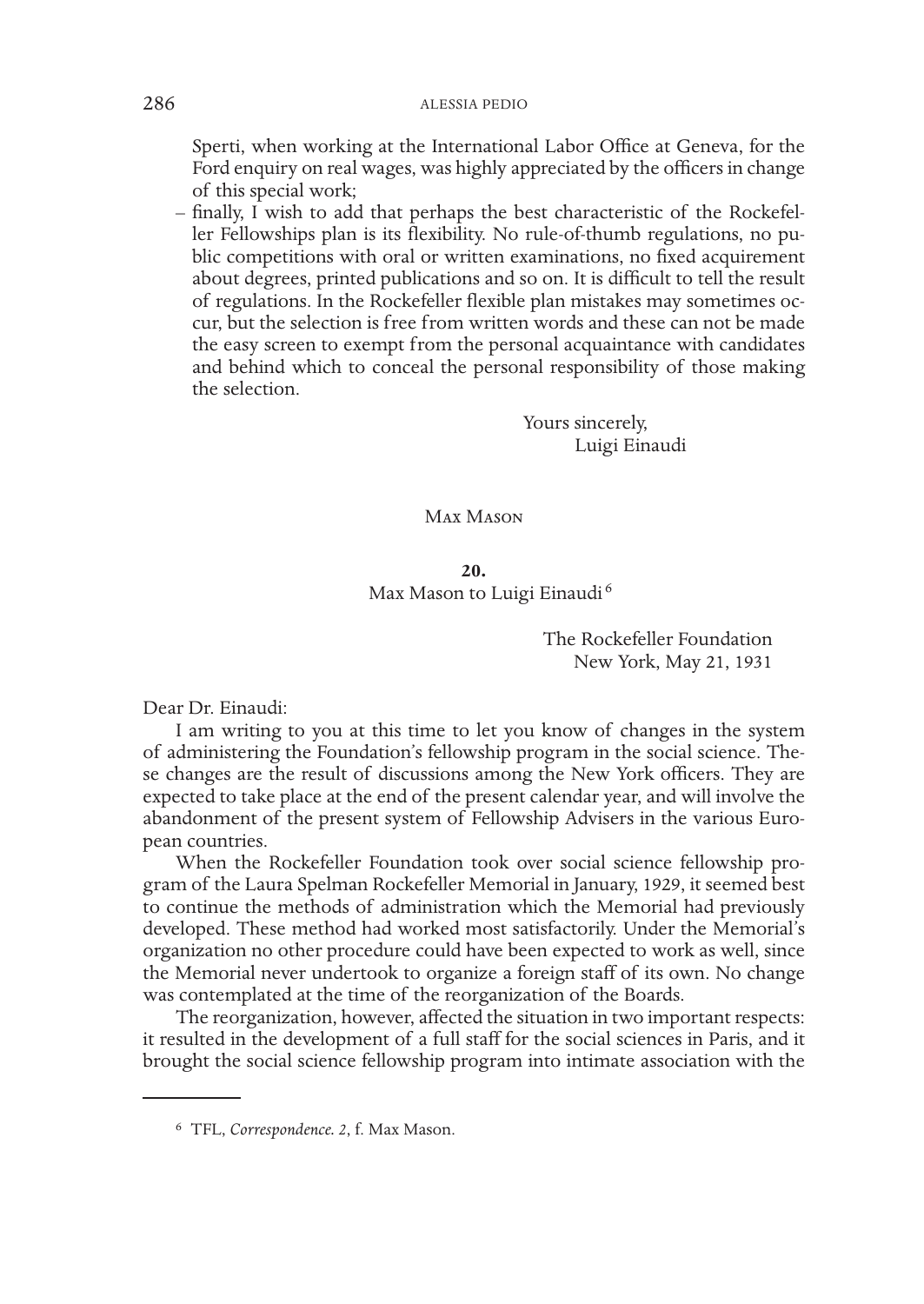programs prevailing in the divisions of medicine and the natural sciences. As you know, these divisions maintain in Paris one or two men specifically charged with the selection and recommendation of candidates. In making their recommendation they seek the advice of eminent scholars in the candidates' special fields. This system has given full satisfaction. Naturally, therefore, there has developed the conviction that it is inadvisable to maintain two different systems for administering what is in effect a single and comprehensive program.

We are consequently letting you know at this time that the former arrangements under which we have been having the advantage of your services will be brought to a close at the end of the present calendar year. We hope, however, that this change in the administrative arrangements for the selection of fellows will not deprive us of the benefit of your counsel and advice in matters affecting the social sciences in your country. I know that in the matter of fellowships Mr. Van Sickle will certainly want to confer with you regarding procedures to be followed in the future in selecting candidates.

May I add that we all view the change with mixed feelings. The Foundation is under a deep debt of gratitude to you for bringing to its attention a remarkably fine group of young scholars. The standards which you have maintained in the selection of your nominees have established a tradition which must be as great a source of satisfaction to you as it has been to the Foundation. Mr. Day has particularly appreciated the privilege of working with you in the past, and hopes that he may have the pleasure of seeing you from time to time as opportunity may offer, either in Europe or New York. With cordial regards,

> Sincerely yours, Max Mason

# **21.**

Italian Former Fellows to Max Mason<sup>7</sup>

[August 1st] 1931

Dear Mr. President:

Rumors have reached us of proposed changes in the future administration of the social sciences fellowship program of the Foundation. It is said that the present system of advisors in the several European countries will be discontinued; and that the selection of Fellows will be entrusted to a group of Foundation's officers, whose duty it will be to travel around the various countries, see the candidates and recommend appointments thereafter.

We, as past and present Fellows in the social sciences of the Rockefeller Foundation, having naturally the greatest interest in the maintenance of the standards hitherto established in the selection of Fellows, view with apprehen-

<sup>7</sup> RAC, RG 1.2 100 ES box 49 folder 376.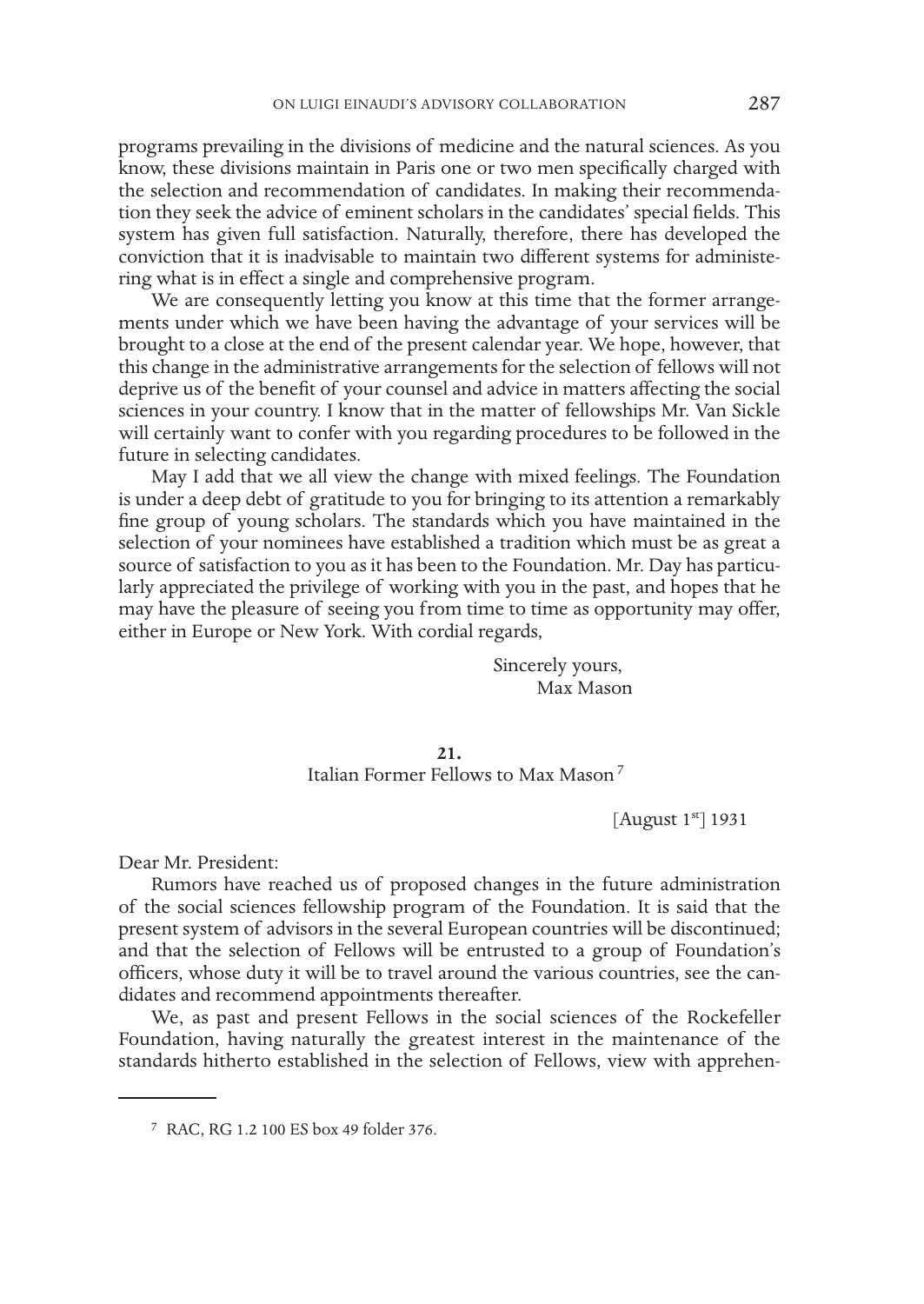sion and regret such a far-reaching change in the policy, and should therefore wish to lay before you in a spirit of cooperation and in response to the frequent requests of the Foundation to make observations and proposals as to the organisation of the fellowships, a few of the reasons which have prompted us to take this initiative.

1. We submit that among the great number of applicants (a number which we believe is bound to increase under the proposed system) it would be impossible to make a good choice for anybody, who does not know their relative value, who has not followed them in their past academic work, who has not tested their capacities for real and earnest study. More difficult still to make a choice for anybody who is not in a position to check the real value of the people who will be making haphazard introduction of candidates whom the scarcely know. Given the elusive character of the social sciences, which escape the more exact controls of the natural and medical sciences, we feel that only advisors of the same country of origin of the candidates can ever satisfactorily make up their minds as to the best available people.

2. We wish to emphasize that under the proposed system it will not be possible still to rely upon the serious advice of former advisors or of anybody else, first because no opinion upon the advisability of nominating anybody is possible without at the same time passing a comparative judgement upon all applicants, which nobody would be any longer in a position to do; secondly because no sound advice is thinkable without at the same time assuming full responsibility therefore.

3. We think that a difficulty of a more general character would confront the Foundation's officers in the shape of those too frequent academic rivalries unknown to the outside world, and which – owing to the lack of independent advisors – might lead to misunderstandings and might involve the Foundation in awkward and critical situation, much to the damage of its prestige.

4. We should like to stress the disquieting position which would undoubtedly confront the Foundation's officials in these European countries where, given the present peculiar political conditions, they would in the absence of an independent advisor, be inevitably drawn near those official quarters whose suggestions and influences would almost certainly run counter to the veritable interests of the science.

5. Finally, given the growing number of Fellows studying in European countries, we consider the presence of advisors in the various countries to be absolutely necessary. It is the duty of the advisor and not that of the persons to whom the Fellows may chance to be introduced, to help the Fellows with letters of introduction to the specialists working their respective fields, with information as to professors, academic and social life of the country, as to those other "imponderabilia", upon which depends the success of a fellowship in the natural science where, in a sense, laboratory work is sufficient.

We trust to have proved the case against a change in the present system and to have demonstrated (a) the impossibility on the part of outsiders of a good choice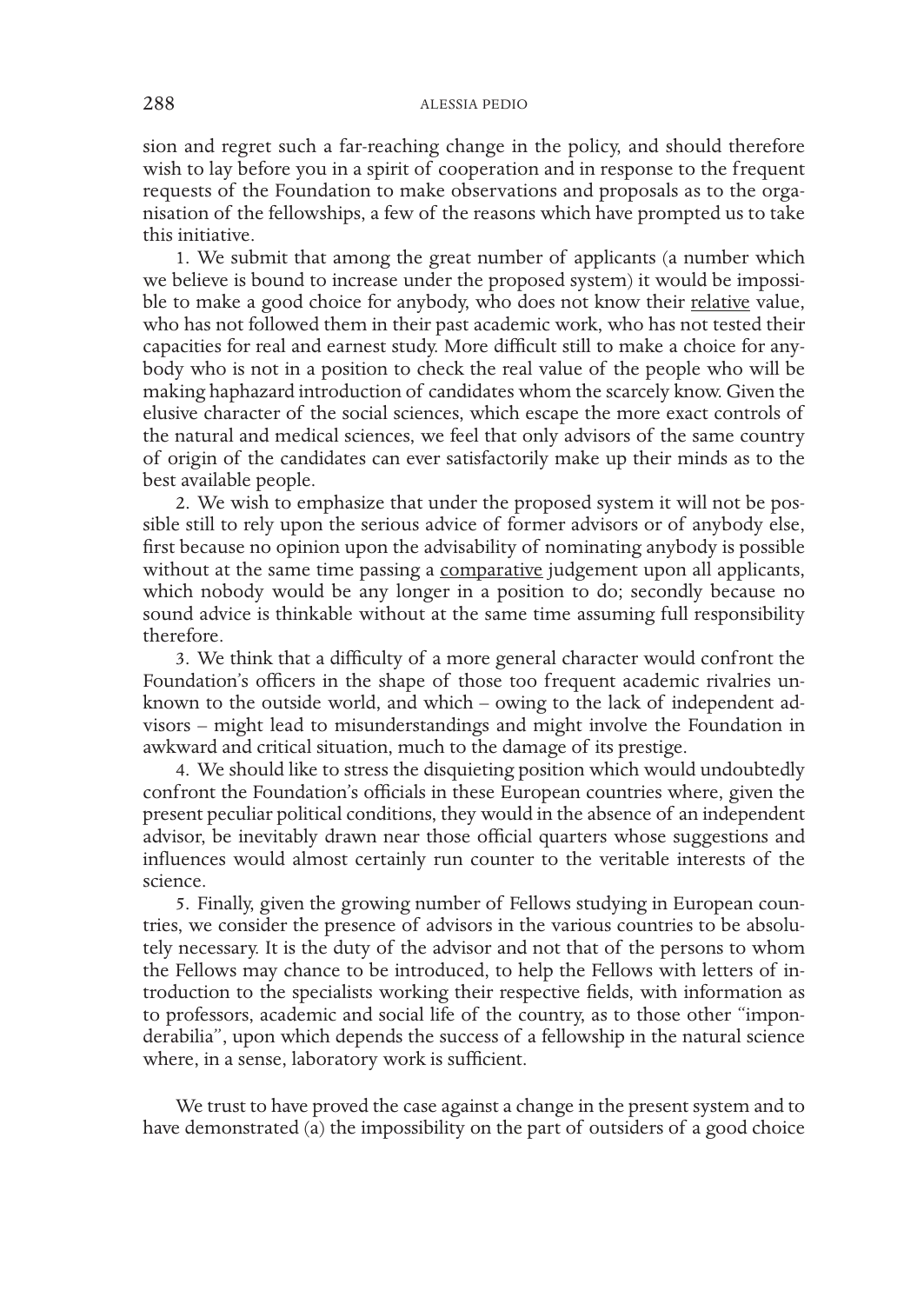of Fellows (points 1 to 4), (b) the importance of the help of advisors to Fellows in the several countries (point 5).

We are sure that frank expression of our opinion will be welcomed by the Foundation, as a sign of unfailing interest in its work on the part of those who have had and have the privilege of a Rockefeller Fellowship, and since it has been prompted only by the fear of seeing the fine traditions of that Foundation jeopardized whose fortunes are uppermost in the thoughts of all and every one of us.

> Breglia, Passerin d'Entrèves, Mario Einaudi, Fubini, Martinenghi, Rosenstein Rodan, Rota- Sperti, Vanoni

#### Selksar Gunn

#### **22.**

Selksar Gunn to Edmund E. Day <sup>8</sup>

The Rockefeller Foundation Cadiz, December 31st, 1931

### Dear Rufus:

Here we are at the end of the year, and this is a good time for stocktaking.

As I see it, our work in the social sciences in Europe is in a fairly healthy condition. We are getting pretty well known, and so far have not got into any difficulties. I look for a period of development, and it may be fairly rapid, not that we are in any particular hurry but the very subjects we are dealing with are of increasing interest, and a rapid evolution is to be anticipated in the next few years. The Natural and Medical Sciences will continue more or less in the future as they have in the past, but the Social Sciences are, unless my forecast is quite mistaken, in for a boom. This is in part due to our own fellowship program. The analysis of our past fellows, their records and present positions, will reveal, I believe, that despite certain weaknesses, particularly in France and Italy, we have a considerable group of youngish men of more than average ability, and from which will be recruited many of the real leaders of the future. Our abandonment of the advisor system is all to the good. We are hopeful that we can recruit a better lot of fellows from France. My conversations with Cavalier, the Director of Higher Education of France, lead me to believe that we are on the threshold of overcoming some of the difficulties which have made the picking of first-class Frenchman so complicated. I particularly hope that we may able to find capable men in several countries to whom fellowships could be given for study in research in International Relations. Here is a real opportunity with great possibilities. Such men would pro-

<sup>8</sup> RAC RG 2 General Correspondence 1931 700 S box 63, folder 516.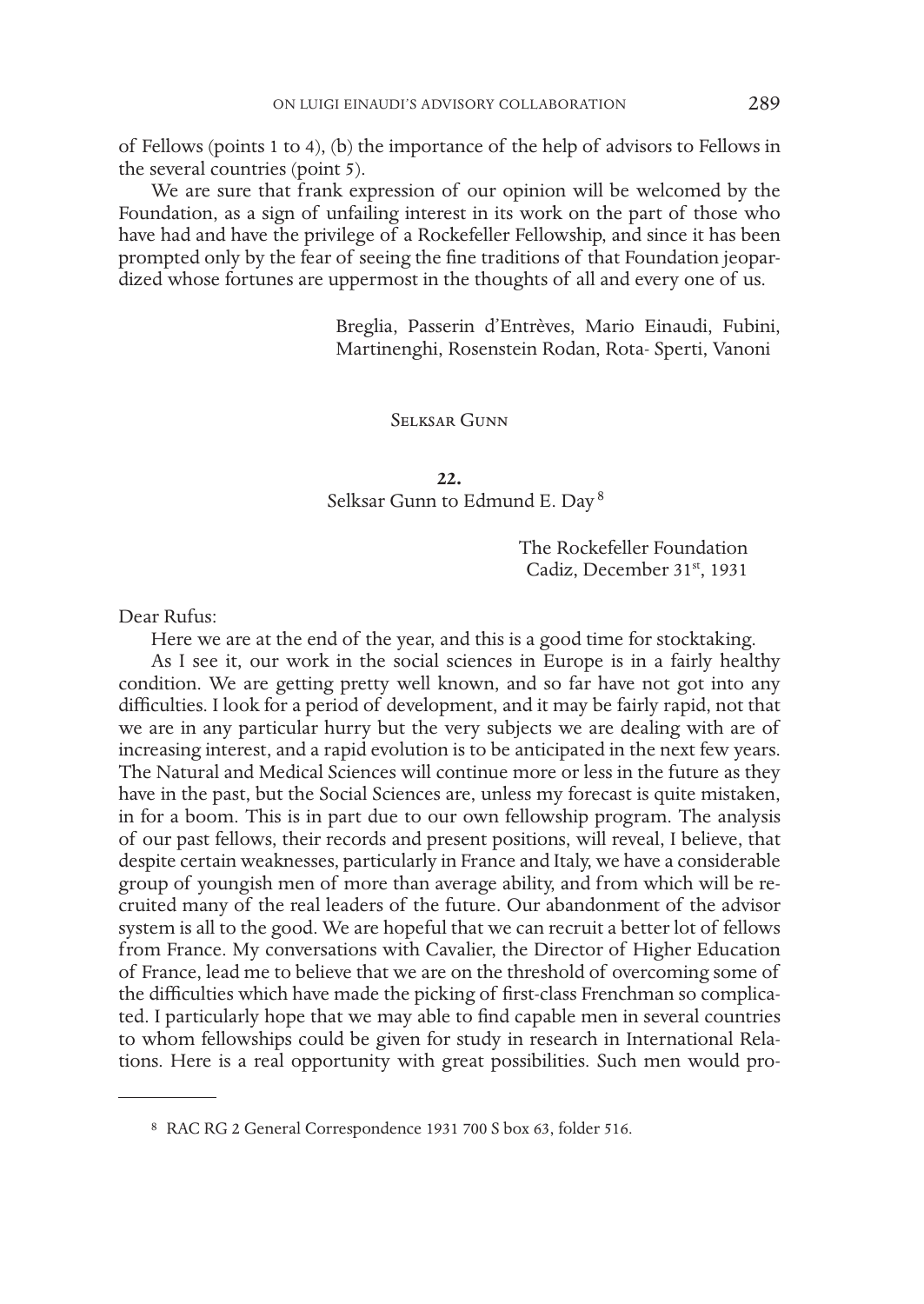bably be granted fellowships for work in other European countries rather than in the United States. Our fellowship program in general must remain the backbone of our European efforts.

I have written you concerning resident fellowships. I reiterate my belief that this is of prime importance.

Italy, from the point of view of the SS <Social Sciences>, is practically off the map for the time being, and the difficulties arising from the Yugoslav government in refusing leaves of absence or visas to certain fellows may also rule out that country from our program. […] Well, this letter, long as it is, naturally is incomplete. I raise certain questions and queries. I think it fair to say that we are constantly mulling things over in our mind and feel that we have a serious responsability.

Let's hope that 1932 will be a better year for this sick world, a greater opportunity for us in our work, and a happy and prosperous one for our friends and ourselves.

> Yours very sincerely, S.M.G.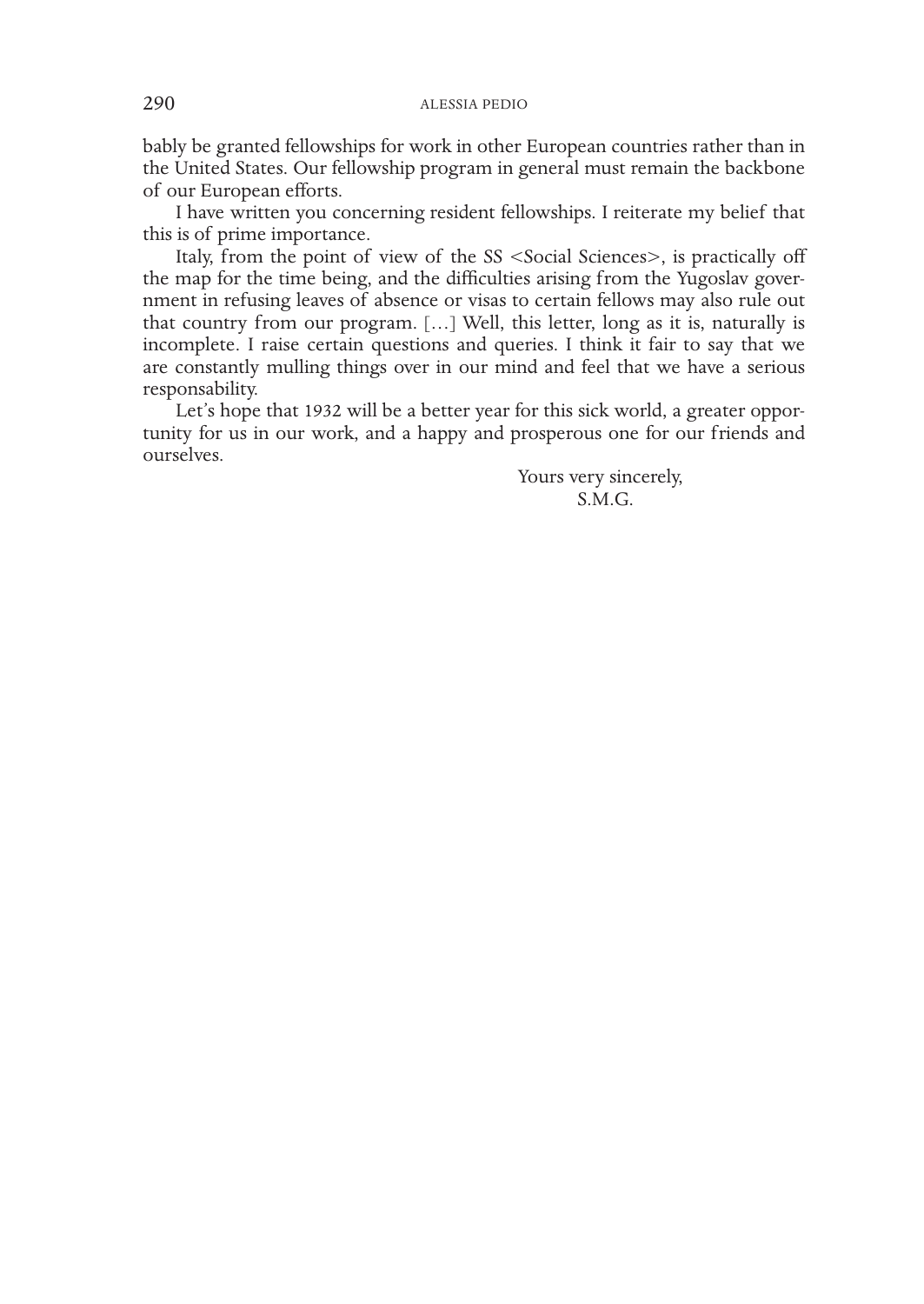# Appendix B

# LETTERS BETWEEN LUIGI EINAUDI AND LUIGI DE SIMONE, PIETRO ROTA-SPERTI, ALESSANDRO GATTI, ANTONELLO GERBI, LEO FERRERO

## Luigi De Simone

#### **1.**

Luigi De Simone to Luigi Einaudi<sup>1</sup>

Cambridge-Mass., 14 marzo 1928

Illustre professore,

eccomi a Lei e voglia ritenere che non per dimenticanza comincio solo ora a scriverle del mio soggiorno americano. Anzi, ebbi motivo di parlare di Lei più frequentemente di quel che si può immaginare e con Seligman, Fisher, Schumpeter, Mitchell e altri insigni studiosi; sempre ne riportai la gradita impressione che Ella è qui circondata da largo apprezzamento e da dovuta stima.

E se finalmente mi decido a scriverle, la ragione sta nel proposito che ebbi di lasciare che la mia mente si calmasse e si preparasse a maggiore serenità di giudizio su uomini e cose di questo grande paese. Il vero è che noi siamo abituati a certi limiti e qui lo spirito umano, viene, a prima vista, sopraffatto dalla fusione, tutt'altro che fantastica, di tutte le immensità!

Si arriva da un continente di povertà e depressione materiale e si prova un senso di fastidio così accentuato da rendere opprimente la stessa prosperità americana. Quel che sovra ogni cosa colpisce è la netta antitesi al nostro modo di vedere il mondo materiale e alla nostra concezione di vita.

Da noi, la stabilità ereditaria: qui una carovana ininterrotta, pervasa dal bisogno di realizzazione immediata; noi siamo attaccati ad una storia e questa gente è senza storia; da noi, l'esistenza di una fortuna media e frammentaria alimenta la convinzione dell'immutabilità delle cose e qui il desiderio attivo di progresso è suggerito, anche imposto, dall'insicurezza ed ineguaglianza di condizione. Carat-

<sup>1</sup> The letters number 1-2 are stored in: TFL, *Correspondence. 2*, f. Luigi De Simone.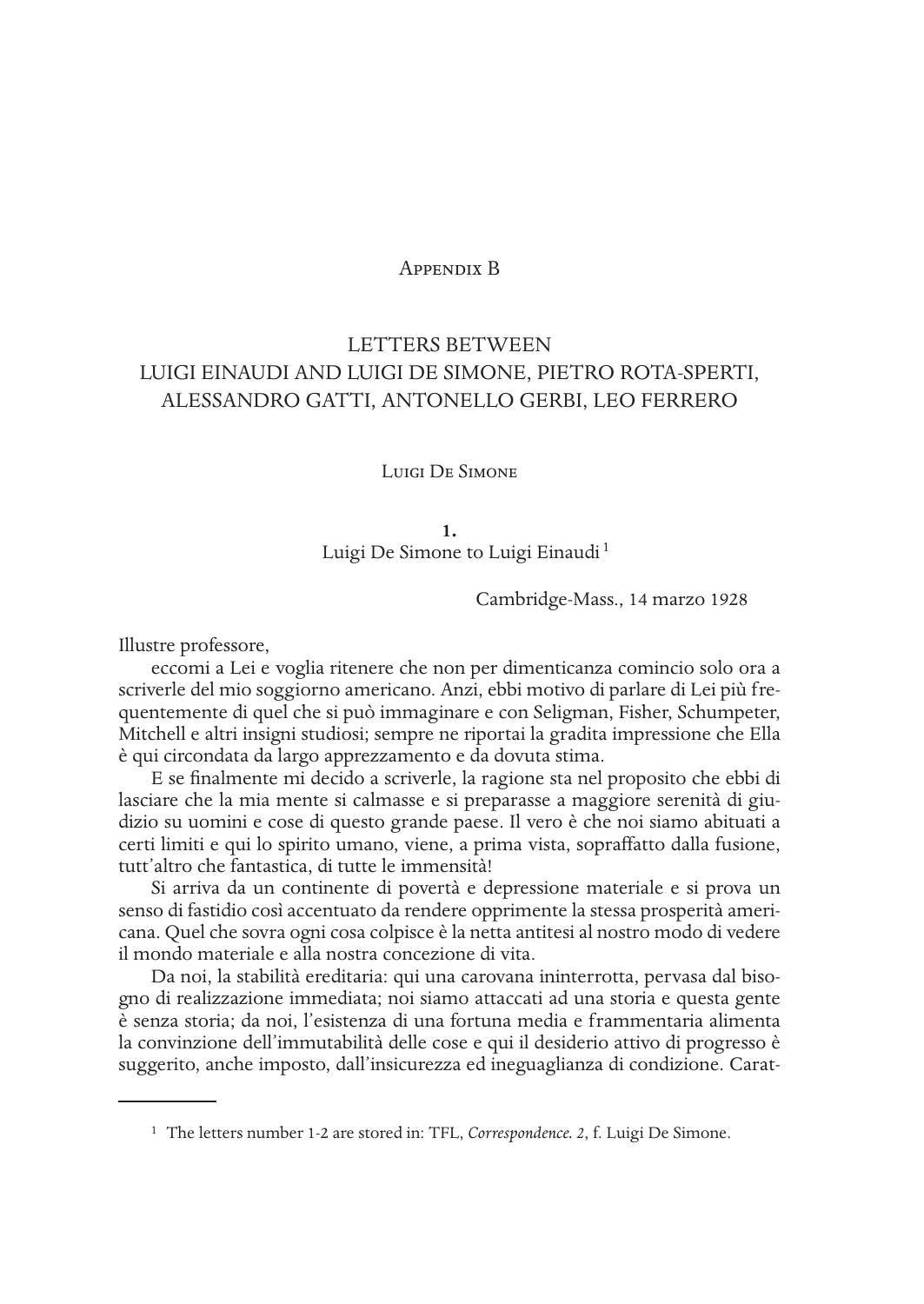teristiche tutte di alto interesse per chi indaga ma che servono pure a svelare quale disparità di grado, di temperamento, di abito mentale sia tra noi e gli americani, nonostante indurrebbe a negarla e l'identico valore della razza e il comune modo di sentire. E si può comprendere donde sorgono gli ostacoli ad una reciproca e più intima conoscenza!

A mio avviso, uno dei frutti più cospicui, di cui sarà feconda l'opera del "Memorial" è da porsi nella penetrazione vasta ed efficace che giovani europei vanno conducendo attraverso una realtà vivente per concretezza ed attualità. Il loro sforzo giornaliero, critico epperò chiarificatore, di rendersi esatto conto dello spettacolo appassionato e spesso "astonishing" di un popolo in formazione, permette si dissolvano vecchie incrostazioni di pensiero e ne prendano subito il posto esperienze più ricche e valutazioni meno vaghe ed insicure.

Io sento che la mia permanenza a Londra aveva slargato il mio pensiero e lo aveva influenzato al punto di farmi riconoscere un continentale, con alcune punte anti-inglesi. Ma qui, fin dai primi contatti con le più semplici e anche più tipiche manifestazioni di questa civiltà, si acquista immediata la coscienza di quel che significhi l'Europa, nella sua unità spirituale, con tutto il peso della sua tradizione, della sua cultura, della sua storia. E si vorrebbero sparite per incanto discordie e quisquilie che ne arroventano la vita ed operano con incoerenza e sragionevolezza inesplicabili. Il che fa tanto più acuta la nostalgia di starne lontano in chi, per la parte che gli spetta, vorrebbe concorrere e non può vedere indirizzati gli avvenimenti secondo la sua brama e se ne matura la conclusione.

A questo punto, mi avvedo che ho sottratto troppo tempo alle sue occupazioni, intrattenendola su considerazioni che si affidano solo alla sua indulgenza. Vi sono scivolato senz'avvedermene e non le ho detto niente della mia attività. Sarà per un'altra lettera: per intanto, si abbia i migliori saluti e creda al devoto ricordo del suo

# L. De Simone

### **2.** Luigi Einaudi to Luigi De Simone

Torino, 16 aprile 1928

Caro De Simone,

Rispondo alla sua gentile lettera del 14 marzo, indirizzando queste linee ancora al Memorial, perché le siano rinviate, non avendo trovato sulla sua lettera l'indirizzo attuale di Cambridge.

Da quanto ella mi scrive ho avuto l'impressione che ella ricevuto come un urto morale nel trovarsi in questo diverso mondo americano. Credo anch'io che non di rado gli europei sbarcando negli Stati Uniti abbiano quella stessa sua impressione di fastidio di fronte ad una così grande prosperità economica. Ma d'altro canto quel rapido viaggio che io ho fatto negli Stati Uniti mi aveva da questo punto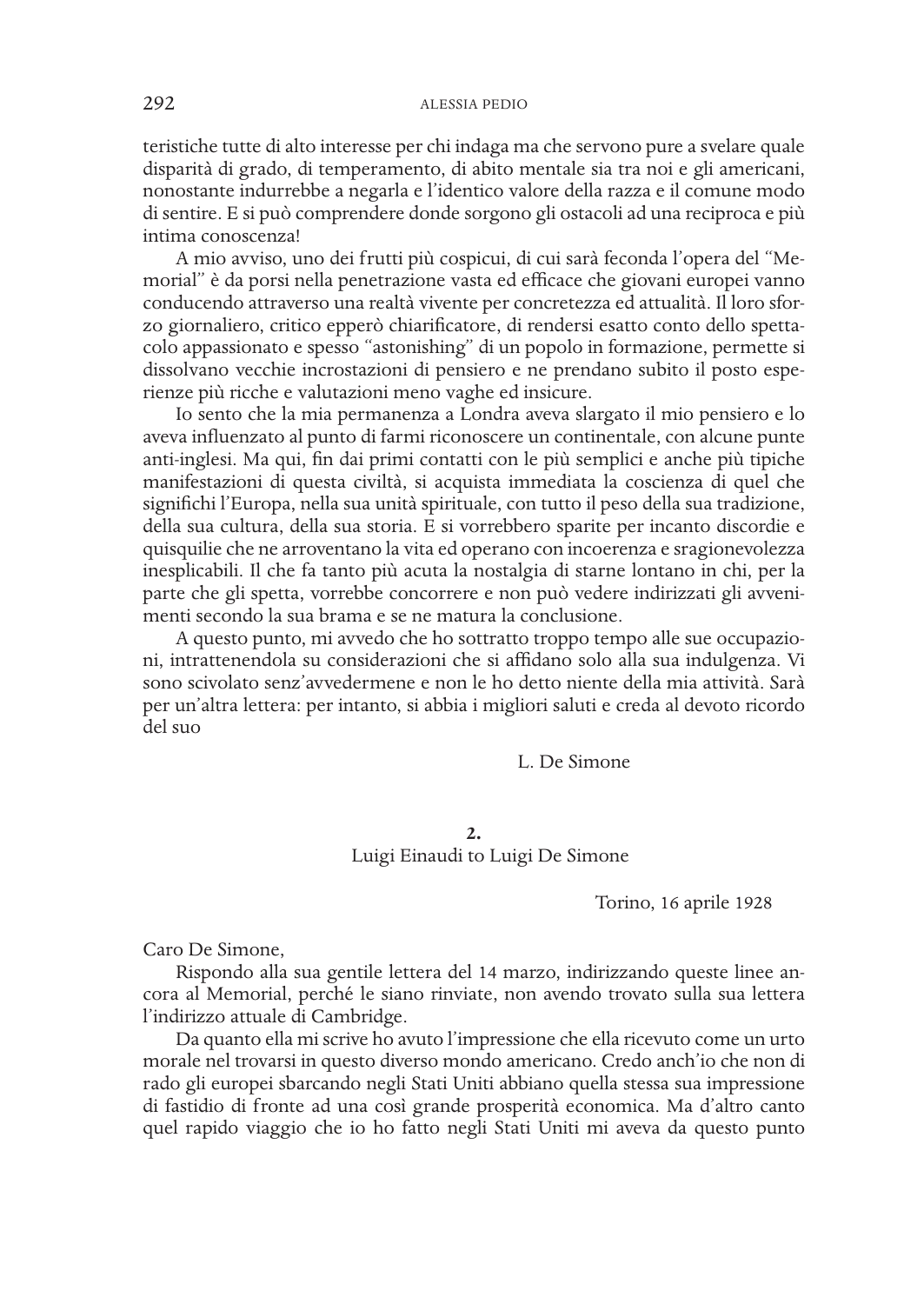di vista assai più interessato che infastidito. Discorrendo con <un> americano, e cercando di farmi un'idea delle ragioni di questa loro grande prosperità, io mi ero persuaso, e conservo ancora adesso questa persuasione, che le cause di esso non fossero prevalentemente materiali, ma consistessero in una più elevata concezione della vita, di quanto sia comune nell'Europa, specialmente continentale. Proprio il rovescio della opinione comune. La regione nella quale si trova attualmente della Nuova Inghilterra mi pare tipica al riguardo, come quella che non deve certamente la sua ricchezza attuale a favorevoli condizioni della terra, o delle miniere o di altre ricchezze naturali. Forse per vedere con occhio più simpatico il paese nel quale temporaneamente lei si trova, bisognerebbe che lei non sentisse tanto come lei mi scrive nella sua lettera, la nostalgia di chi sta lontano da qui. Si tratta di una parentesi nella vita, e poiché questa esiste, l'essenziale è di trarne il migliore profitto possibile, il che si ottiene facendosi molti amici, e cercando nelle ore libere di interrogarli e di sfruttarli il più possibile. Mi interesserà molto di sapere da qualche sua lettera i giudizi individuali sugli uomini che avrà avuto occasione di conoscere.

Per il lavoro che ella aveva in mente di condurre costì ha trovato opportunità di materiale?

Mi abbia coi più cordiali saluti,

Luigi Einaudi

## PIETRO ROTA-SPERTI

# **3.** Luigi Einaudi to Pietro Rota-Sperti<sup>2</sup>

Torino, 25 aprile 1928

Caro Rotasperti,

Assai mi dolsi di sentire che la mia lettera ultima non le era arrivata; non ricordo precisamente quale ne fosse il contenuto, ma probabilmente essa rispondeva all'altra sua precedente, in cui ella mi chiedeva consigli per la sua futura carriera. L'avviso che le esprimevo era quello che nelle sue circostanze, tenuto conto anche della sua età, non le convenisse di prorogare inutilmente il periodo di semplice aspettativa e di studio. Ella certamente da questo periodo di studio ha potuto ricavare frutti molto utili, ed una conoscenza del mondo americano che le riuscirà in ogni caso di vantaggio. Ma ad un certo punto è necessario decidersi a scegliere una via, ed il prorogare una decisione può poi essere in avvenire più di danno che di vantaggio.

Questo era il mio avviso quando le scrivevo. Una lettera ricevuta da Mr. Day mi fece sapere che ella era stato in ufficio della Fondazione, ed ivi aveva manifestato

<sup>2</sup> TFL, *Correspondence. 2*, f. Pietro Rota-Sperti.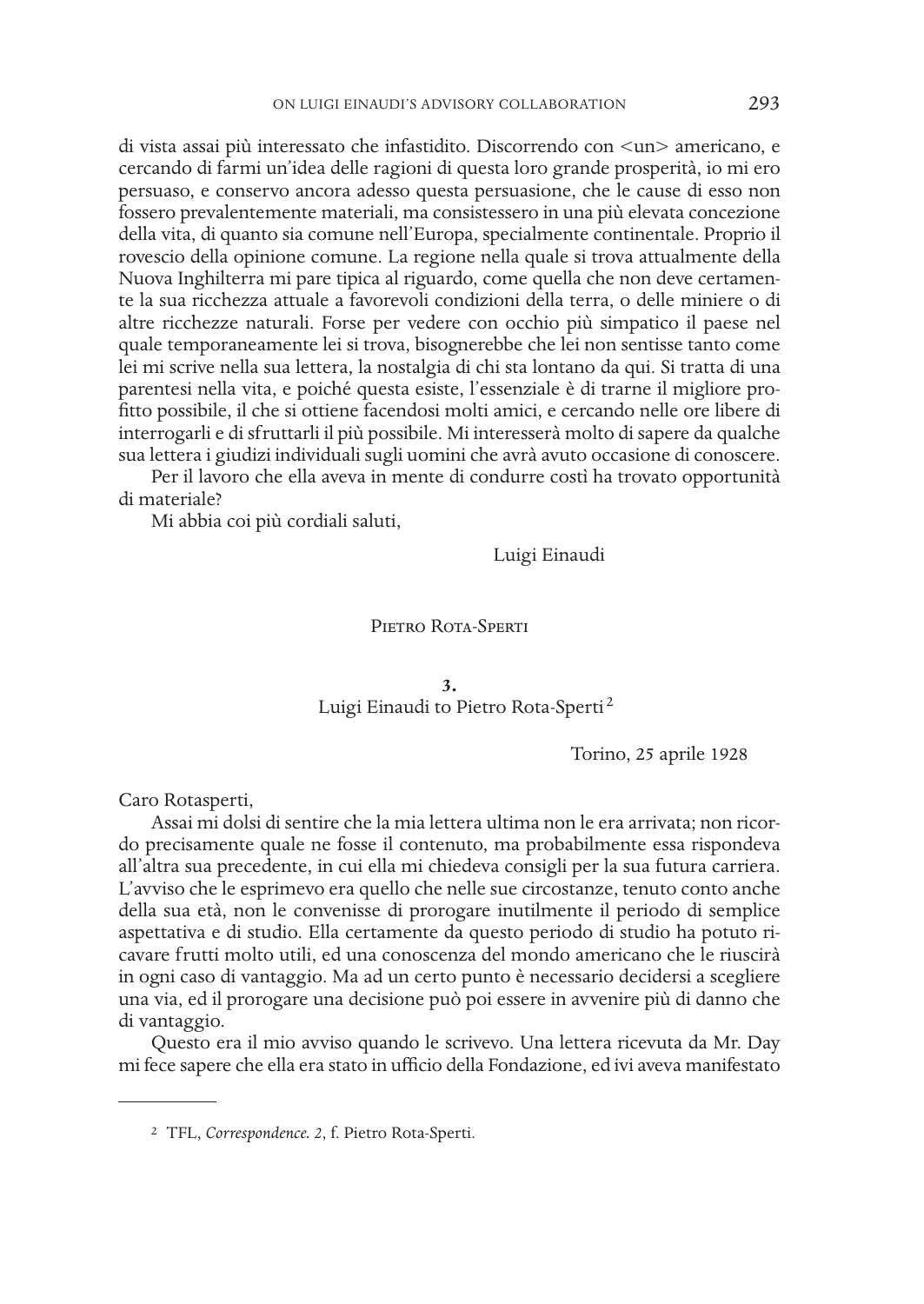l'impressione che per ragioni complesse sue personali ella non riteneva opportuno o possibile di ritornare in Italia, e che le avrebbe giovato meglio una occupazione in Germania. Io non posso entrare in questi che sono particolari di carattere tutt'affatto personale, ma, se dovessi esprimere una opinione, sarebbe questa, che sia stato inutile di esporre questa difficoltà o questi intendimenti alla Fondazione; potrebbero nascerne preoccupazioni ingiustificate per l'avvenire, con danno di altri giovani, rispetto ai quali, come ella sa, entra in vigore la disposizione del nuovo bollettino, che richiede un impegno morale di ritornare in patria, ed ivi proseguire la propria carriera, ed io reputo che questo impegno di carattere morale sia per l'avvenire da osservarsi nel modo più scrupoloso, ed ogni mia cura è rivolta a scegliere solo giovani i quali abbiano la ferma intenzione di utilizzare in patria le esperienze e gli esperimenti usufruiti durante il periodo della borsa all'estero. Del resto io ho l'impressione che anche per lei non esista alcuna ragione perché ella non possa svolgere qui una proficua attività. Dati i suoi particolari studi, forse le sarebbe conveniente di vedere presso la sede newyorkese di qualche istituto di credito italiano se sia possibile di ottenere un posto che le permetta di passare parte del suo tempo qui, e parte all'estero, così da utilizzare la perfetta conoscenza dell'inglese che ha, a vantaggio dello sviluppo degli affari italiani all'estero. Coi più cordiali saluti, mi abbia

Luigi Einaudi

#### Alessandro Gatti

**4.** Alessandro Gatti to Edmund E. Day <sup>3</sup>

> 5442 Harper Ave Chicago, Ill., May 10, 1929

My dear Mr. Day:

I thank you for your letter of May 6. This letter contains the refusal to extend my fellowship for a third year. The ground of this refusal is given as follows: "I have to call your attention to page 3, paragraph 3, of the Bulletin of Information which says, 'In very exceptional cases a third year may be granted'. I am sorry to report that a careful review of your case as stated by yourself and as ascertained from your references, does not lead us to think that your circumstances are to be regarded as exceptional".

In your letter of May 6 it is said also that you carefully reviewed my case, as "stated by myself and as ascertained from my references". In my application I mentioned references from several professors to whom I had written asking them to send you their opinions on my work, I am positively sure that most of these

<sup>3</sup> TFL, *Documents. 3 Non Bio*, 1929, f. Alessandro Gatti.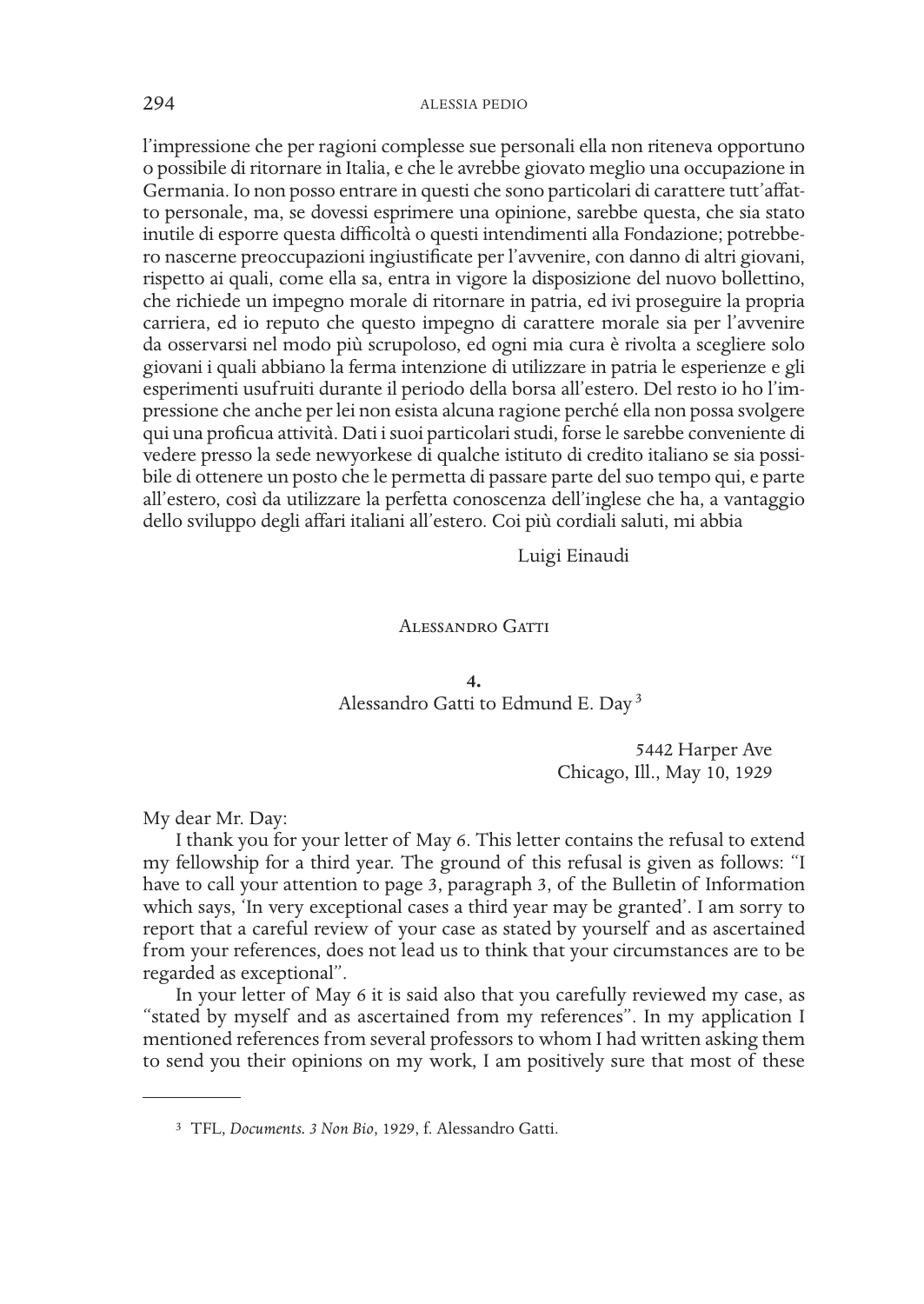references could not reach you before May 6. Therefore you ascertained my case from some of my references, not from all of them.

Apart from the above mentioned objection I do most emphatically protest against the ambiguity of your letter. Your letter leaves the door open to the most extraordinary doubts. I have to justify your refusal not only for myself, but for those outstanding people who know me and my scientific career. You realise that the refusal of a third year fellowship, coming as it does, from an eminently scientific Foundation like the Rockefeller Foundation, means in plain words either that my record in the previous two years is a bad one or that the researches as outlined by me are not worth being carried forward. At any rate it means that a highly scientific body judged my work as worthless and my scientific efficiency very poor. Your letter as it is, if read by supporters (I should be compelled to send them a copy of it to justify your refusal) means a severe handicap to my whole scientific career. You will understand that I can not rely upon the possibility that my fellow-scientists might judge a scientific body like the Rockefeller Foundation to be incompetent to judge scientific work. Since I trust you realise that you are dealing with people who have achieved positive results in Sciences, acquiring an established reputation as promising scientists, I am sure that you will understand that your letter is not becoming to the relationships which should rule the intercourse between a scientific body and a scientists.

I am entitled to an explanation from the Rockefeller Foundation, first, as to the judgement given upon my record for the previous years; secondly, as to the standard by which you reached the conclusion that my researches are not worth pursuing in a third year fellowship. Until you send me such explanation, I do not feel I shall consider your refusal final.

For all the above mentioned motives, I trust you will oblige me in re-considering my case.

Alessandro Gatti

**5.** Luigi Einaudi to Alessandro Gatti <sup>4</sup>

[Torino,] 3 giugno 1929

Caro dottor Gatti,

ho ricevuto dalla Fondazione copia di una lettera in data 10 maggio 1929, da lei indirizzata al sig. Day, e della risposta che il sig. Day le mandò l'11 maggio.

Io ho risposto in una lettera al sig. Day:

"Mi rincresce assai che sia stata scritta la lettera del Dr. Gatti, ed io credo essa sia stata, come voi giustamente dite, soltanto originata da una meno esatta interpretazione del bollettino di informazione e della decisione della Fondazione".

4 The letters number 5-6 are stored in: TFL, *Correspondence. 2*, f. Alessandro Gatti.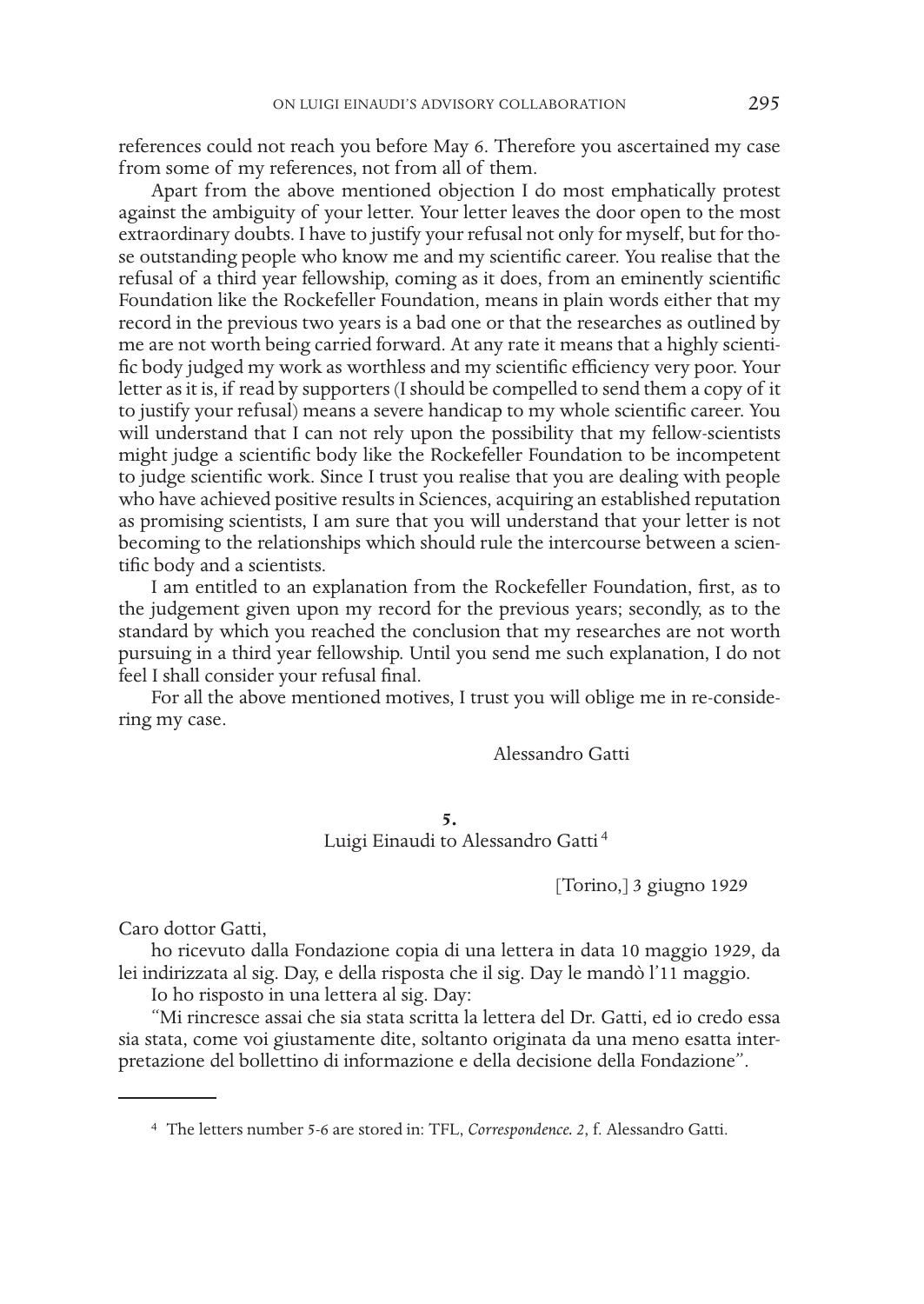Al sig. Day mi sono limitato a scrivere queste parole, ma in verità mi corre obbligo di dirle che secondo la mia opinione la interpretazione da lei data al rifiuto della borsa per il III° anno è veramente inconcepibile. Il bollettino di informazione parla molto chiaramente, ed è di tutta evidenza che il rifiuto non può avere per nessuno il significato assolutamente fuori di luogo che ella ha voluto dargli. Se un qualunque corpo scientifico dopo avere dato ad uno scienziato per una volta un premio, non lo dà per la seconda, ciò non vuole affatto dire che giudichi privo di valore il lavoro compiuto da quello scienziato: può avere tantissimi significati, tutti, all'infuori di questo.

La Fondazione, come qualunque altro corpo scientifico, deve essere perfettamente libera di destinare premi o borse di volta in volta a chi giudica più opportuno.

La sua lettera non doveva essere scritta anche perché, mi rincresce di doverlo dire, può gettare una cattiva luce sui fellows italiani, e far considerare poco opportuno di continuare ad accogliere con quella larghezza, che finora la Fondazione ha dimostrato, le proposte che in avvenire potessero essere fatte a favore di giovani studiosi suoi connazionali.

> Mi abbia coi migliori saluti suo Luigi Einaudi

**6.** Alessandro Gatti to Luigi Einaudi

Madison, Win. 22 VI-1929

Chiarissimo Signor Professore,

in risposta alla Sua lettera del 3 c. m. noto che la risposta da me inviata al Signor Day, ha incontrato la Sua disapprovazione. Il Signor Day tuttavia non soltanto non attese le lettere di schiarimento alla mia domanda per decidere sul caso mio, ma non tenne conto nella sua lettera di rifiuto di quel paragrafo del Bollettino, per il quale estensioni di borse di studio sono condizionali ad un buon rapporto dei primi due anni. Se la lettera del Signor Day avesse contenuto l'espressione, che non ostante il buon rapporto dei primi due anni della borsa, la Fondazione non riteneva che le circostanze del mio caso fossero tali da consentire l'estensione della borsa, la mia risposta non sarebbe stata giustificata. Non è certo la mia lettera che può gettare cattiva luce sui futuri e presenti Italiani, che godono la borsa di studio, come Ella crede, tant'è che il signor Day non ne fece cenno alcuno nella ulteriore corrispondenza con me.

Potrebbe forse gettare cattiva luce il fatto che si sia fatta, per mancanza di previ accordi una domanda collettiva per l'estensione della borsa, personalmente e non attraverso il tramite Suo, come forse sarebbe stato più opportuno; cosa che a suo tempo avevo pensato di suggerire.

La mia lettera pertanto non scemerà la larghezza con la quale la borsa di studio sarà distribuita ad Italiani.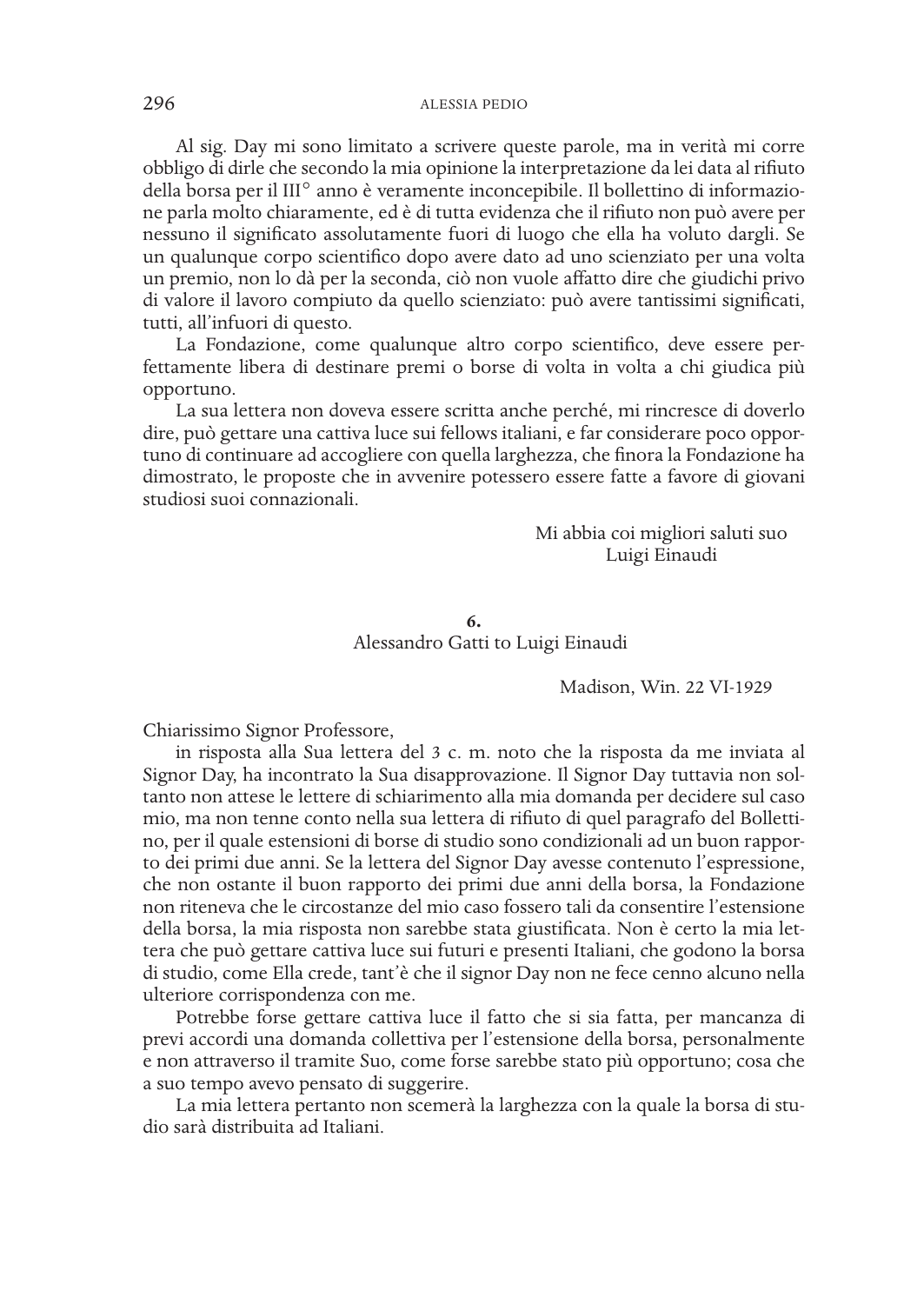Credo opportuno comunicare alla Fondazione che ho ricevuto la Sua disapprovazione, così, pro bono pacis, ogni equivoco sarà sciolto. Con ossequii.

> Suo dev. mo Alessandro Gatti

### Antonello Gerbi

**7.** Antonello Gerbi to Luigi Einaudi

London, July  $10^{th}$  1930

Caro e Illustre Senatore,

spero a suo tempo avrà ricevuto le notizie sull'opuscolo di Cavour. Qui le allego copia del rapporto interinale che ho mandato a Parigi. Ho spedito il plico al dr. Van Sickle, lasciando lui arbitro della tempestività della presentazione. Come vedrà, ho accennato all'America, senza insistere. Se mi chiederanno schiarimenti, svolgerò gli argomenti di dubbio e di desiderio che Lei mi ha suggerito. Per ora, e per non superare il limite di dieci pagine, mi è parso più conveniente non "mettere troppa carne al fuoco". Ma, nella sostanza, mi pare di aver già seguito il Suo consiglio.

Nel Rapporto, Ella non troverà niente, credo, che Ella già non sapesse. Devo dirLe, però, che Mr. Hall, al quale mi son presentato per dargliene copia, mi ha accolto con pochissima cortesia, come se fossi andato a disturbarlo. Mi ha fatto delle osservazioni assolutamente ingiustificate; ha scorso la relazione punteggiandola di risatine sarcastiche; e si è mostrato esageratamente offeso della frase a pag. 7, in cui ha voluto vedere, sia una critica alla sua opera di advisor, sia una critica alla nazione inglese! Ho cercato di spiegargli che la frase era detta evidentemente: a) senza alcun riferimento alle persone nominate nel rapporto, b) come una giustificazione a mio discarico per non aver più fatto conoscenze, e non come un rimprovero a chicchessia. Ma non sono affatto sicuro di aver persuaso Mr. Hall, che, se Ella non lo conosce, è un giovanottino biondo (credo più giovane di me), che non è mai nel suo studio, e di rado guarda in faccia le persone con cui parla; e nemmeno le prega di sedersi.

Le ho riferito l'incidente solo per debito storico di verità.

Gradisca i miei migliori ringraziamenti e deferenti saluti da

Antonello Gerbi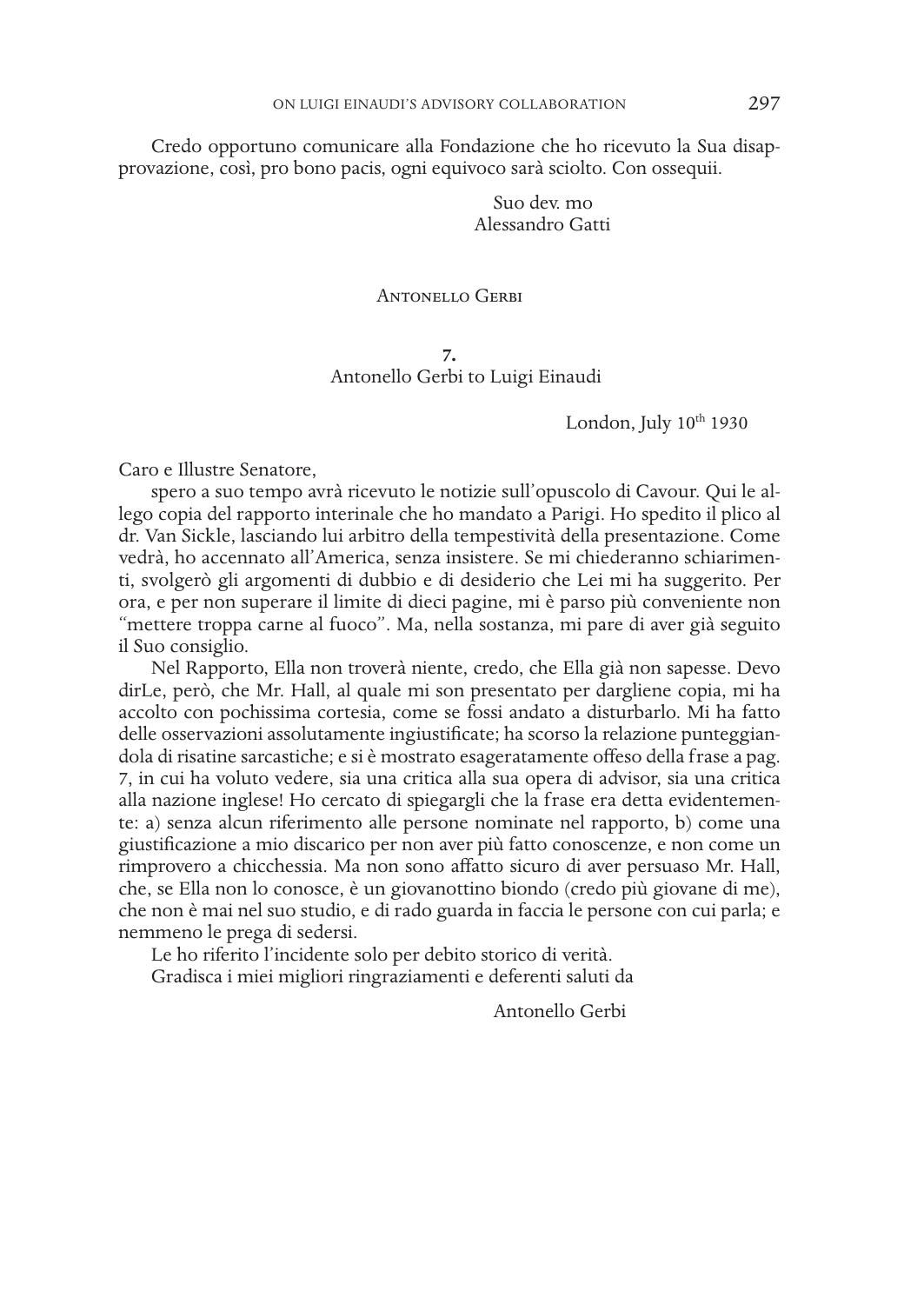**8.**

# Luigi Einaudi to Antonello Gerbi<sup>5</sup>

[Torino,] 18/07/1930

Caro Gerbi,

Ho ricevuto, quasi subito dopo la sua lettera, una anche dal dottor Van Sickle, il quale mi comunicava la sua domanda di rinnovazione della borsa. Io ho risposto dando il mio parere favorevole, e soggiungendo che a parer mio, come linea di massima, dopo un periodo di vacanza in Italia, ella potrebbe trattenersi fino alla fine di dicembre a Londra e poi andare negli Stati Uniti; ma soggiunsi che mi riservavo di dare in proposito un parere più preciso quando avessi avuto la opportunità di discutere personalmente con lei a fondo del programma americano. In questo modo ritengo di non aver pregiudicato nulla, tanto più che non sarà appunto male di vederci, cosa che si potrà combinare durante il suo mese di permanenza in Italia. Nella mia lettera non ho detto nulla dello stipendio nel mese di intervallo da passarsi in Italia. È un punto intorno al quale non esistono regole definite, qualche volta lo danno quando si allegano ragioni di salute o di famiglia, e per un periodo limitato, mi pare inferiore al mese. Forse se lei ci passa sopra, facendo cominciare il secondo anno dal giorno in cui lascia l'Italia, gioverà a semplificare.

Certamente se io avessi letto il suo rapporto in precedenza, le avrei dato per consiglio di sopprimere tutto il periodo tra la cartella 6 e quella 7, relativo alle impressioni personali inglesi. Tutto ciò che non è certo sia utile a dirsi è bene non dirlo. Per gli eventuali futuri rapporti, io darei meno enfasi a tutto ciò che sono relazioni di carattere politico, di visite a città, riservando tutta l'enfasi alla parte scientifica.

Dalle notizie che ricevo negli Stati Uniti ci devono essere nel personale del Social Sciences Research Council persone simili a Mr. Hall. Ma di ciò parleremo a voce.

> Coi più cordiali saluti, Luigi Einaudi

Leo Ferrero

**9.**

Leo Ferrero to Luigi Einaudi<sup>6</sup>

35 rue Lhomond Ve [Paris], 15 ottobre 1930

Professore (poiché ha scritto che nessun titolo può esserle più caro di questo) mi permetta di ringraziarla dell'accoglienza che ho trovato alla Cascina S. Giacomo prima di partire per la Francia.

<sup>5</sup> The letters number 7-8 are stored in: TFL, *Correspondence. 2*, f. Antonello Gerbi.

<sup>6</sup> The letters number 9-10 are stored in: TFL, *Correspondence. 2*, f. Lawrence K. Frank.